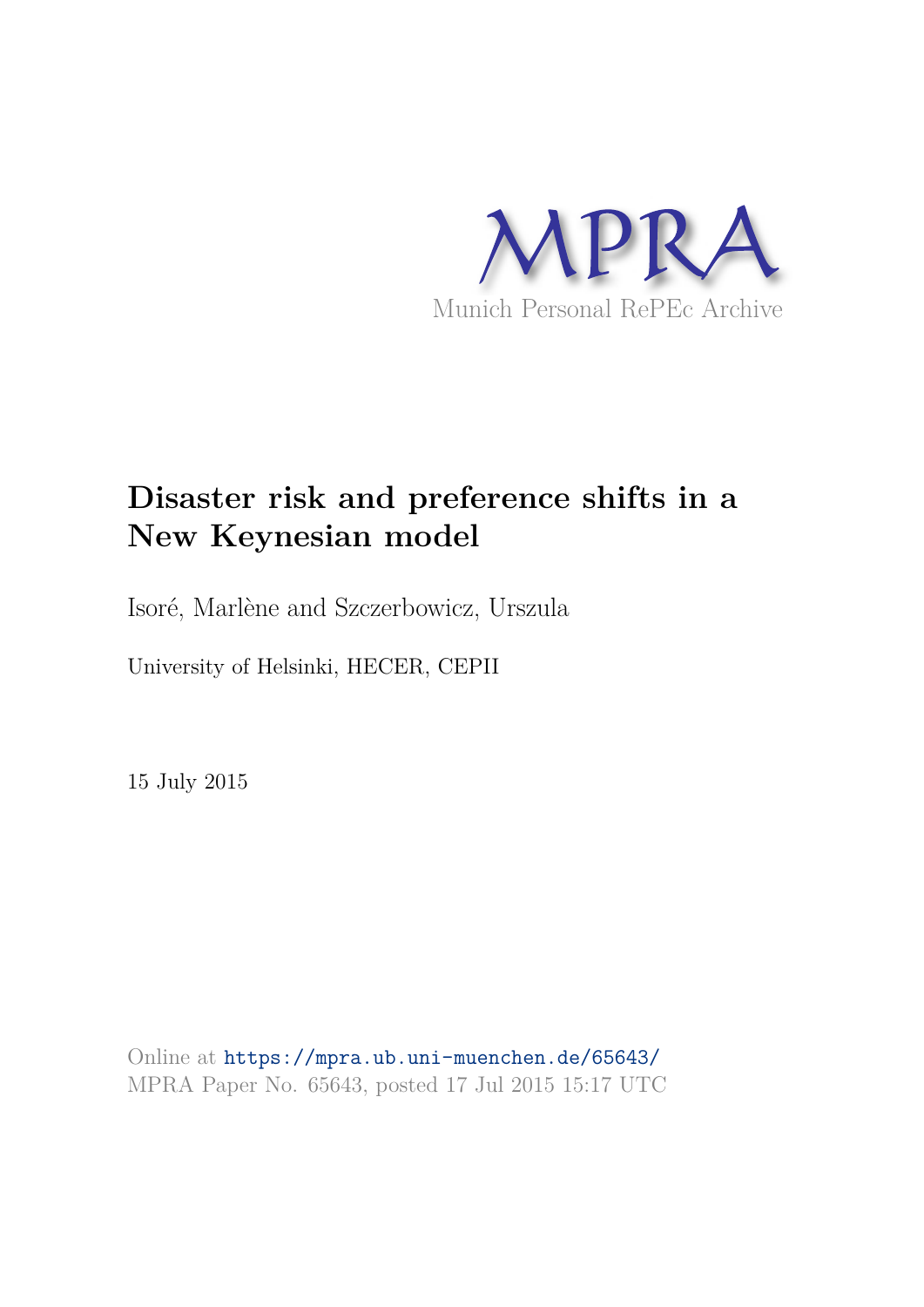# Disaster Risk and Preference Shifts in a New Keynesian Model <sup>∗</sup>

Marlène Isoré<sup>\*</sup> Urszula Szczerbowicz<sup>‡</sup>

July 15, 2015

#### Abstract

This paper analyzes the effects of a change in a small but timevarying "disaster risk" à la Gourio (2012) in a New Keynesian model. In a real business cycle framework, the disaster risk has been successful in replicating observed moments of equity premia. However, responses of macroeconomic variables critically depend on the value of the elasticity of intertemporal substitution (EIS). In particular, we show here that an increase in the probability of disaster causes a recession only in case of an EIS larger than unity, which may be arbitrarily large. Nevertheless, we also find that incorporating sticky prices allows to conciliate recessionary effects of the disaster risk with a plausible value of the EIS. A higher disaster risk is then also associated with an increase in the discount factor and with deflation, making it consistent with the preference shock literature (Christiano et al., 2011).

keywords: disaster risk, rare events, uncertainty, asset pricing, DSGE models, New Keynesian models, business cycles

JEL classification: D81, D90, E20, E31, E32, E44, G12,Q54

<sup>∗</sup>We thank George-Marios Angeletos, Guido Ascari, Pierpaolo Benigno, Nick Bloom, Luca Dedola, Martin Ellison, Xavier Gabaix, François Gourio, Sébastien Jean, Antonio Mele, Salvatore Nisticò, Juan Carlos Parra-Alvarez, Antti Ripatti, Kjetil Storesletten, Fabien Tripier, Natacha Valla, Philippe Weil, and Francesco Zanetti, as well as numerous participants at Bank of Finland, Bank of Norway, CEPII, the IIBEO workshop, and Oxford's Macroeconomics group, for fruitful discussions at different stages of this work. We are grateful to the Yrjö Jahnsson Foundation for financial support on this project.

<sup>⋆</sup>E-mail: marlene.isore@helsinki.fi. Address: HECER, Arkadiankatu 7 (P.O Box 17), FI-00014 University of Helsinki, Finland.

<sup>♯</sup>Email: urszula.szczerbowicz@cepii.fr. Address: CEPII, 113 rue de Grenelle, 75007 Paris, France.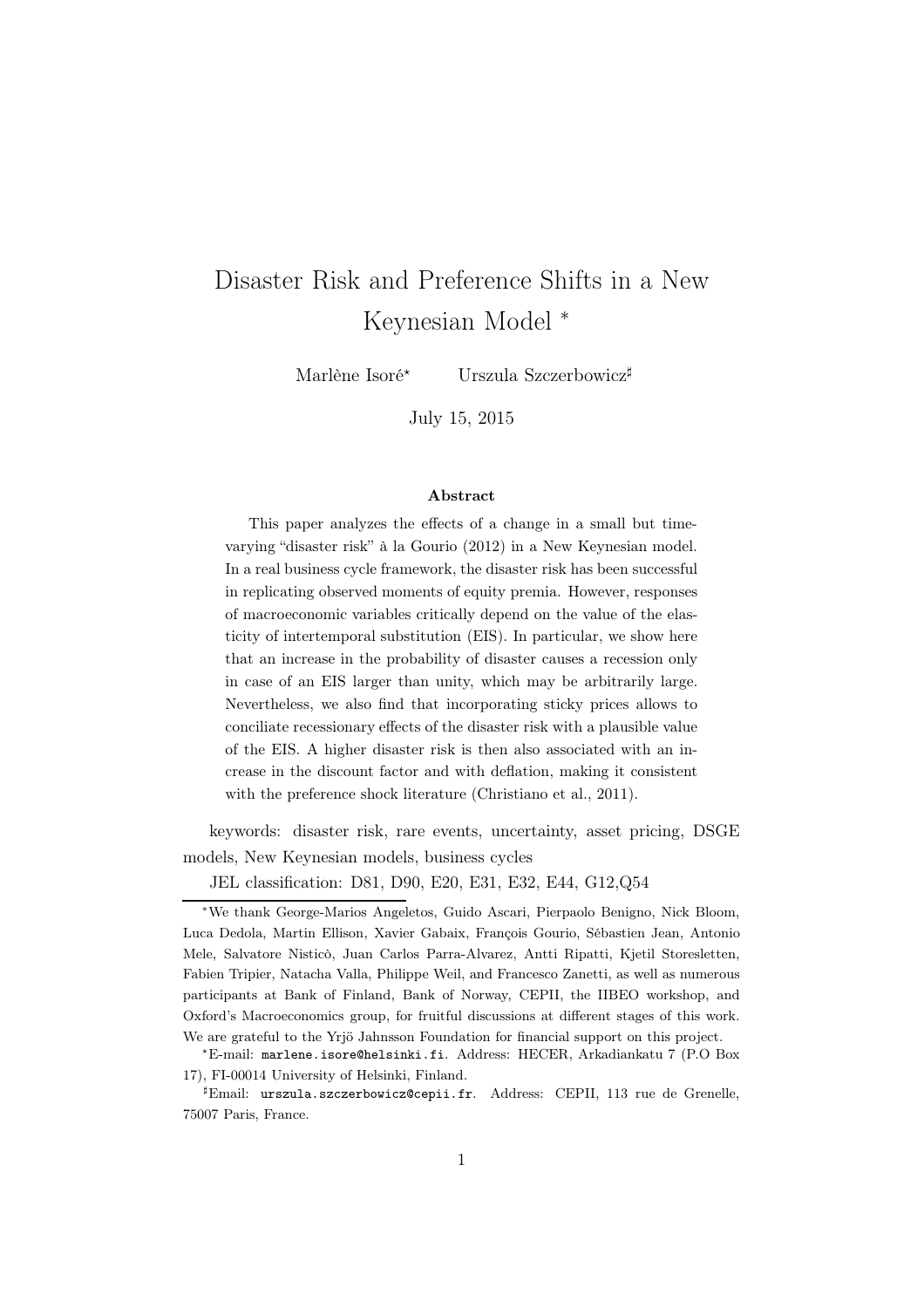# 1 Introduction

In the recent years, interest in the economic impact of 'rare events' has been renewed. In particular, Gabaix (2011, 2012) and Gourio (2012) have introduced in real business cycle models a small but time-varying probability of 'disaster', defined as an event that destroys a large share of the existing capital stock. The key feature is that an increase in the probability of disaster, without occurrence of the disaster itself, suffices to trigger a recession and replicate some asset pricing regularities.

However, these effects crucially rely on the assumption of an intertemporal elasticity of intertemporal substitution (EIS) being greater than unity. In Gourio (2012), an unexpected increase in the probability of disaster is equivalent, under some assumptions, to a decrease in agents' discount factor, i.e a lower degree of patience. Agents then save and invest less in the risky capital and instead choose to increase their current consumption. In the RBC economy, this in turn causes a recession and an increase in risk premia. However, this initial response of the discount factor holds only under the assumption of an EIS larger than unity. Indeed, as shown by Leland (1968) and Sandmo (1970), an increase in interest rate risk leads agents to reduce their savings if and only if the EIS is larger than 1. This is because a large EIS increases the propensity to consume. On the contrary, when the EIS is low, income effects overcome substitution effects and savings go  $up.1$ 

In other words, Gourio (2012)'s disaster shock predictions would not hold should the parameter value chosen for the EIS be smaller than 1. Indeed, savings would then increase, surprisingly driving the economy into a boom. The empirical evidence on the EIS is quite mixed, yet mostly supports a value below one.<sup>2</sup> Macroeconomic models have thus largely adopted this range in their calibration, whether they feature Epstein-Zin-Weil preferences or not.<sup>3</sup>

This paper introduces a small time-varying probability of disaster à la

<sup>&</sup>lt;sup>1</sup>Weil (1990) shows that a large EIS implies that the elasticity of savings to a 'certaintyequivalent' interest rate is positive, i.e savings decrease in the aggregate interest rate risk. On the contrary, a small EIS implies that savings go up with interest rate risk.

<sup>2</sup>The seminal paper by Hall (1988) finds it close to zero and the subsequent literature has often supported values smaller than one. Heterogeneity across agents matters as rich households and stockholders tend to have an EIS larger than other agents (Mankiw and Zeldes (1991), Blundell et al. (1994), Attanasio and Browning, (1995), Vissing-Jorgensen (2002)). A recent meta-analysis by Havránek et al. (2015) gives a mean estimate of 0.5.

 $3<sup>3</sup>$ As for a few examples, Piazzesi et al. (2007) use a value of 0.2, Rudebusch and Swanson (2012) 0.5, Smets and Wouters (2007) 0.66.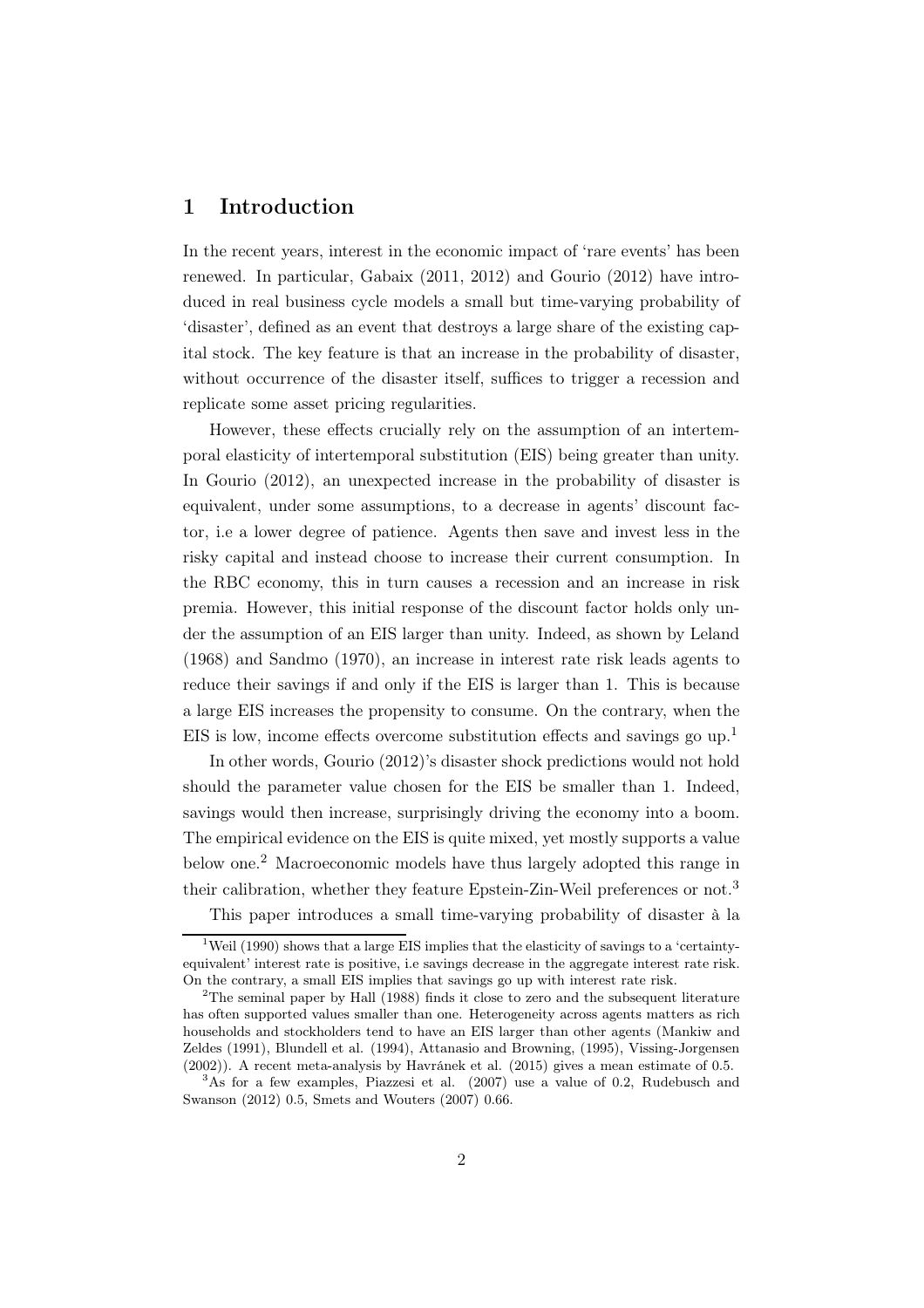Gourio (2012) into a New Keynesian model. To the best of our knowledge, we are the first to do so. The contribution is threefold. First, we aim at shedding some light on the critical role of the EIS in driving the disaster risk results. In particular, Gourio (2012)'s mechanisms generate a boom with an EIS taking a plausible value. Here, we are able to nest these results in our decentralized economy with flexible prices. Second, we show that introducing sticky prices provide a solution to restore and generalize Gourio (2012)'s predictions for the disaster risk when the EIS is below unity. This way, we obtain recessionary effects of the disaster risk shock when the low EIS is at play. Third, we show that the variations in the discount factor caused by the disaster risk shock can thus be conciliated with the preference shock literature (Smets and Wouters, 2003, Christiano et al., 2011). In the latter, exogenous increases in the discount factor cause recession and deflation.

Developing a full-fleshed New Keynesian model is critical here, not just in order to create a richer macroeconomic setting and broaden the spectrum of potential policy analysis, but because it literally inverts most of the macroeconomic effects associated with a change in the disaster risk, for a given EIS. The reason for that is particularly intuitive. Consider for instance a low EIS, in which case the discount factor goes up with the probability of disaster, such that agents do choose to save more. In a flexible price setup, the economy is mostly driven by this supply-side effect: savings and therefore investment increase due to precautionary motives, as well as does the labor supply, such that the economy enters a boom. In contrast, sticky prices make the output fluctuations more sensitive to the demand-side effect of the shock: more savings imply lower current consumption, and thus a recession. Hence, the New Keynesian structure totally changes the macroeconomic dynamics caused by the disaster risk shock for a given value of the EIS.<sup>4</sup> Another interesting finding is that the depressed consumption, stemming from the rise in disaster risk in the sticky prices version only, also causes deflation and lowers firms' demand for production factors (and thus a downside effect on wages), along with the recession and a rise in the risk premium. This seems to be

<sup>&</sup>lt;sup>4</sup>In the same spirit, Basu and Bundick (2014) consider a volatility shock to the discount factor and also show that the New Keynesian structure changes qualitatively the responses of the macroeconomic variables compared to RBC setups. Yet, they focus on a secondmoment preference shock from an exogenous discount factor, while we study shifts in the level of the discount factor capturing changes in the disaster risk, à la Gourio (2012). Moreover, in their case, the value of the EIS is not critical, while it is in ours.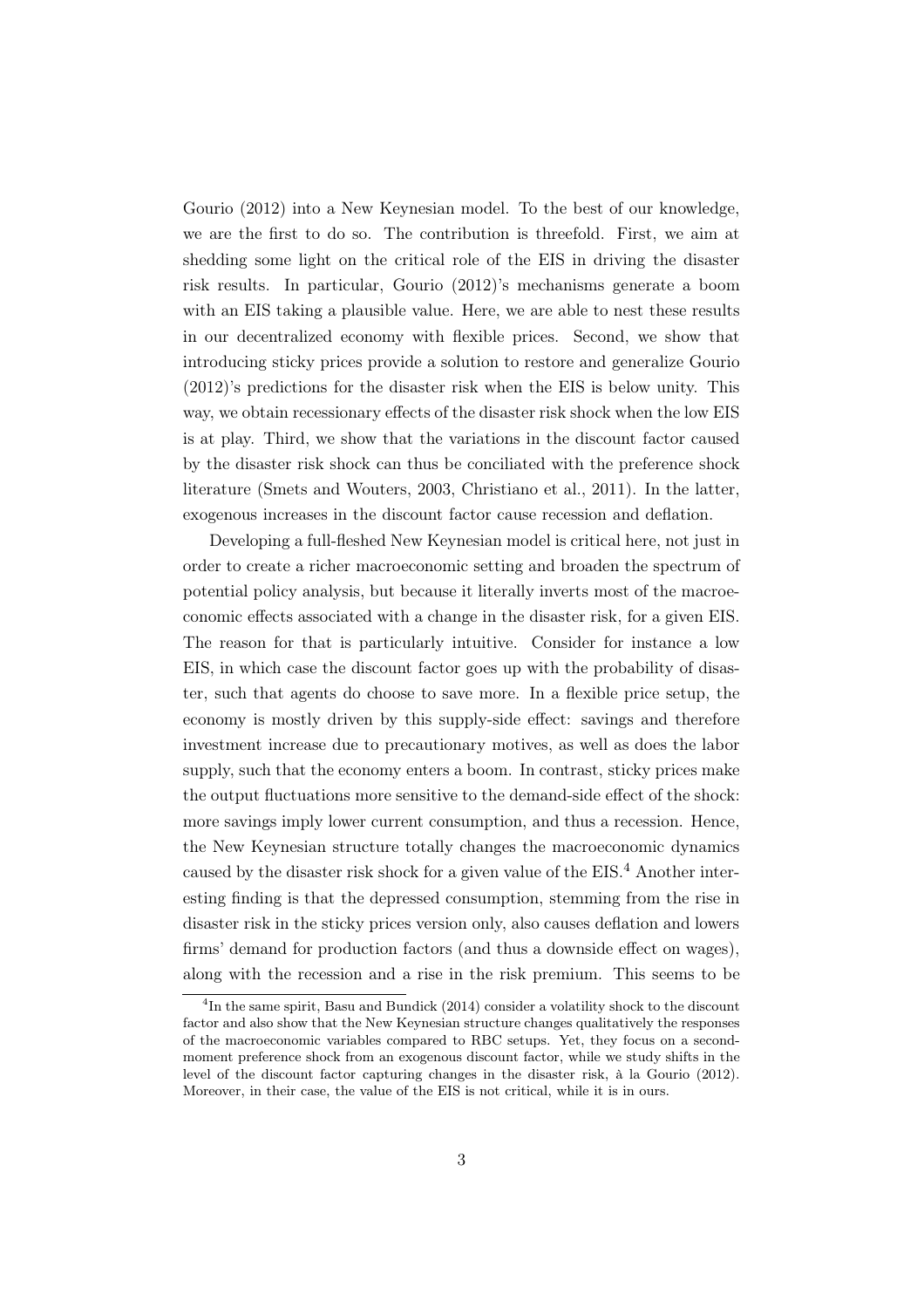particularly consistent with the literature on preference shocks, recently revived as a potential source of zero lower bound on nominal interest rates (e.g Christiano et al., 2011).

The remainder of this paper is as follows. Section 2 presents the model. Section 3 gives the calibration values and discusses the steady-state, in particular whether Tallarini (2000)'s "observational equivalence" holds or not when the disaster risk is present in the economy. Section 4 shows the responses to an unexpected increase in the disaster risk. Gourio (2012)'s results are nested when prices are flexible and the EIS is larger than 1, while reversed when the EIS is smaller than 1. Then, with sticky prices and an EIS smaller than 1, we find that the disaster risk causes a recession, deflation, and increase in the risk premium in particular. Section 5 reviews the literature and further discusses the soundness of our results. Section 6 concludes.

# 2 Model

### 2.1 Households

### 2.1.1 The household problem with disasters

Let us consider households with Epstein-Zin-Weil preferences given by

$$
\tilde{V}_t = \left[ \left[ C_t \left( 1 - L_t \right)^{\varpi} \right]^{1-\psi} + \beta_0 \left( E_t \tilde{V}_{t+1}^{1-\gamma} \right)^{\frac{1-\psi}{1-\gamma}} \right]^{\frac{1}{1-\psi}}
$$

where C is consumption, L labor supply,  $\gamma$  the coefficient of risk aversion, and  $1/[1-(1+\varpi)(1-\psi)]$  the elasticity of intertemporal substitution (EIS). Households invest in capital, with a law of accumulation given by

$$
K_{t+1} = \left[ (1 - \delta_0 u_t^{\eta}) K_t + S\left(\frac{I_t}{K_t}\right) K_t \right] e^{x_{t+1} \ln(1 - \Delta)}
$$

where  $x$  is an indicator variable capturing the occurrence of a "disaster" destroying a large share of the existing capital stock. Specifically, there is a time-varying probability  $\theta_t$  that a disaster occurs in the next period,  $x_{t+1} = 1$ , in which case a share  $\Delta$  of capital is destroyed. Otherwise,  $x_{t+1} = 0$ and the capital accumulation is in line with standard New Keynesian models, with a variable utilization rate of capital,  $u$ , and a convex capital adjustment cost function,  $S(.)$ , with specific forms given further below. Moreover, the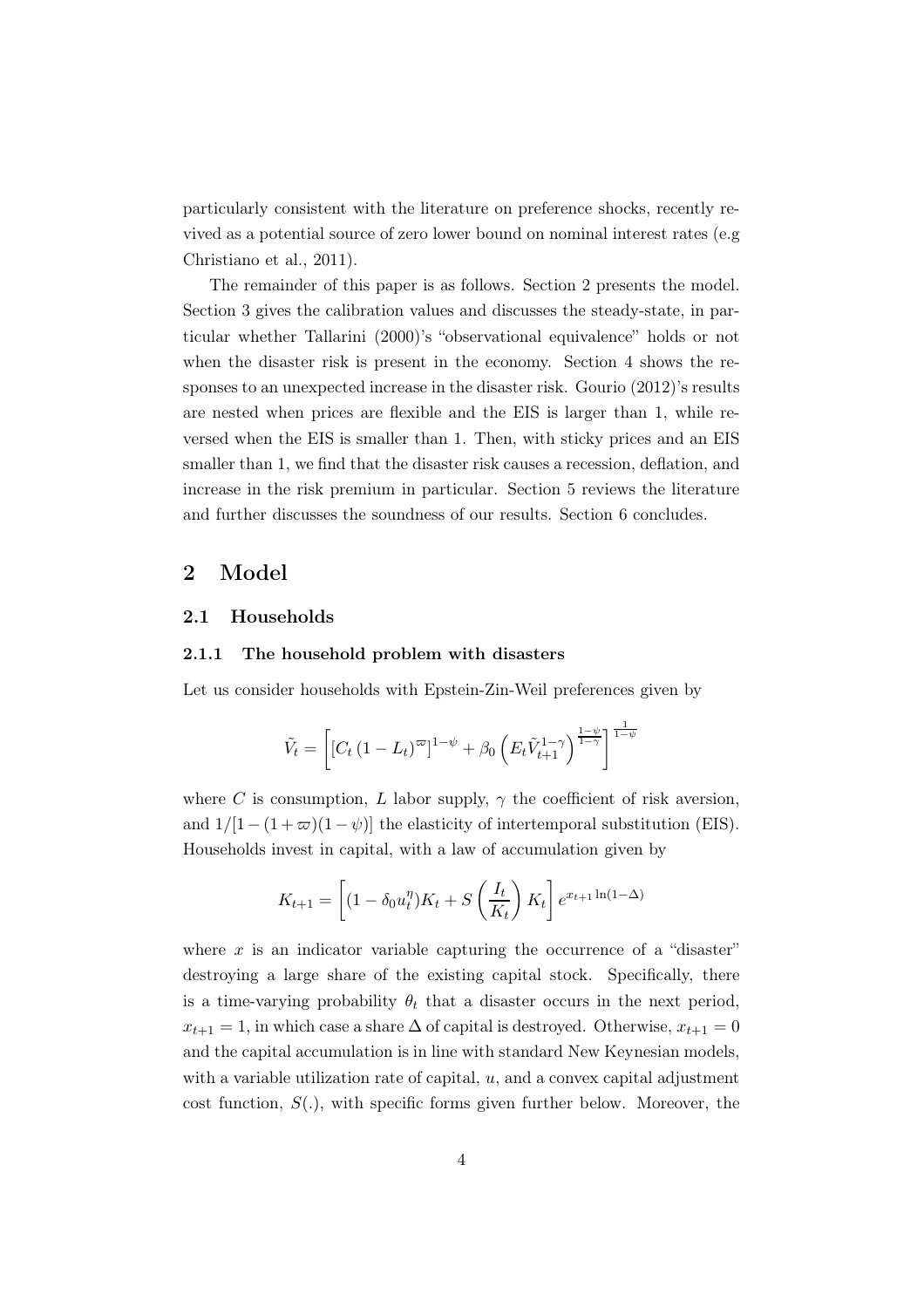probability of disaster,  $\theta$ , follows a first-order autoregressive process as

$$
\log \theta_t = (1 - \rho_\theta) \log \bar{\theta} + \rho_\theta \log \theta_{t-1} + \sigma_{\theta, t} \varepsilon_{\theta_t}
$$

where  $\bar{\theta}$  is the mean disaster risk,  $\rho_{\theta}$  the persistence, and  $\varepsilon_{\theta}$  i.i.d innovations.<sup>5</sup>

In addition, households can buy one-period bonds issued by a public authority. As Gabaix (2012) and Gourio (2013), we assume that bonds are also subject to the disaster risk. Sovereign debt can indeed be risky during tail events in the sense that it becomes subject to partial default, as we have observed for Greece in the last financial crisis, Argentina in the early 2000s, or UK and US in the Great Depression, as for a few examples. Conditional on no disaster, bonds are however riskfree, unlike capital. It is worth mentioning that, following Gourio (2012)'s approach, we assume that the destruction share in case of a disaster,  $\Delta$ , is the same for the assets (both capital and bonds here) and productivity. Although this may appear as a strong assumption, this is essentially a trick used to solve the model with perturbation methods: when detrended by productivity, the system will then not be directly impacted by the *large* disaster event  $(x)$  itself but only by the *small* probability of disaster  $(\theta)$ , which is our variable of interest.<sup>6</sup>

Finally, households rent their capital and labor force to monopolistic competition firms. They own these firms, hence earn profits. They pay lump-sum taxes to the public authority. Thus, their budget constraint is

$$
C_t + I_t + \frac{B_{t+1}}{p_t} + T_t \le \frac{W_t}{p_t}L_t + \frac{B_t(1 + r_{t-1})}{p_t}e^{x_{t+1}\ln(1 - \Delta)} + \frac{P_t^k}{p_t}u_tK_t + D_t
$$

where  $W$  denotes the (nominal) wage rate,  $p$  the good price,  $B$  the bonds and r the corresponding interest rate,  $P_t^k$  is the (nominal) rental rate of capital, u the utilization rate of capital,  $I$  the investment,  $T$  the taxes, and  $D$  the (real) dividends from monopolistic firms' (real) profits.

The households want to maximize utility subject to their capital accumulation and the budget constraints. However, because the indicator variable is present in this optimization problem and thus in the equilibrium condition,

<sup>&</sup>lt;sup>5</sup>These parameters will be calibrated following empirical estimations of disaster risk (see Section 3). Our qualitative results yet hold also without any degree of persistence.

<sup>&</sup>lt;sup>6</sup>It is possible to release this constraint by using projection methods to solve the model, as Gourio (2012) also does with a smaller set of variables. Another alternative would be to make an assumption on whether the economy is currently in a disaster state,  $x = 1$ , or not  $x = 0$ , when generating the impulse response functions for the disaster risk,  $\theta$ .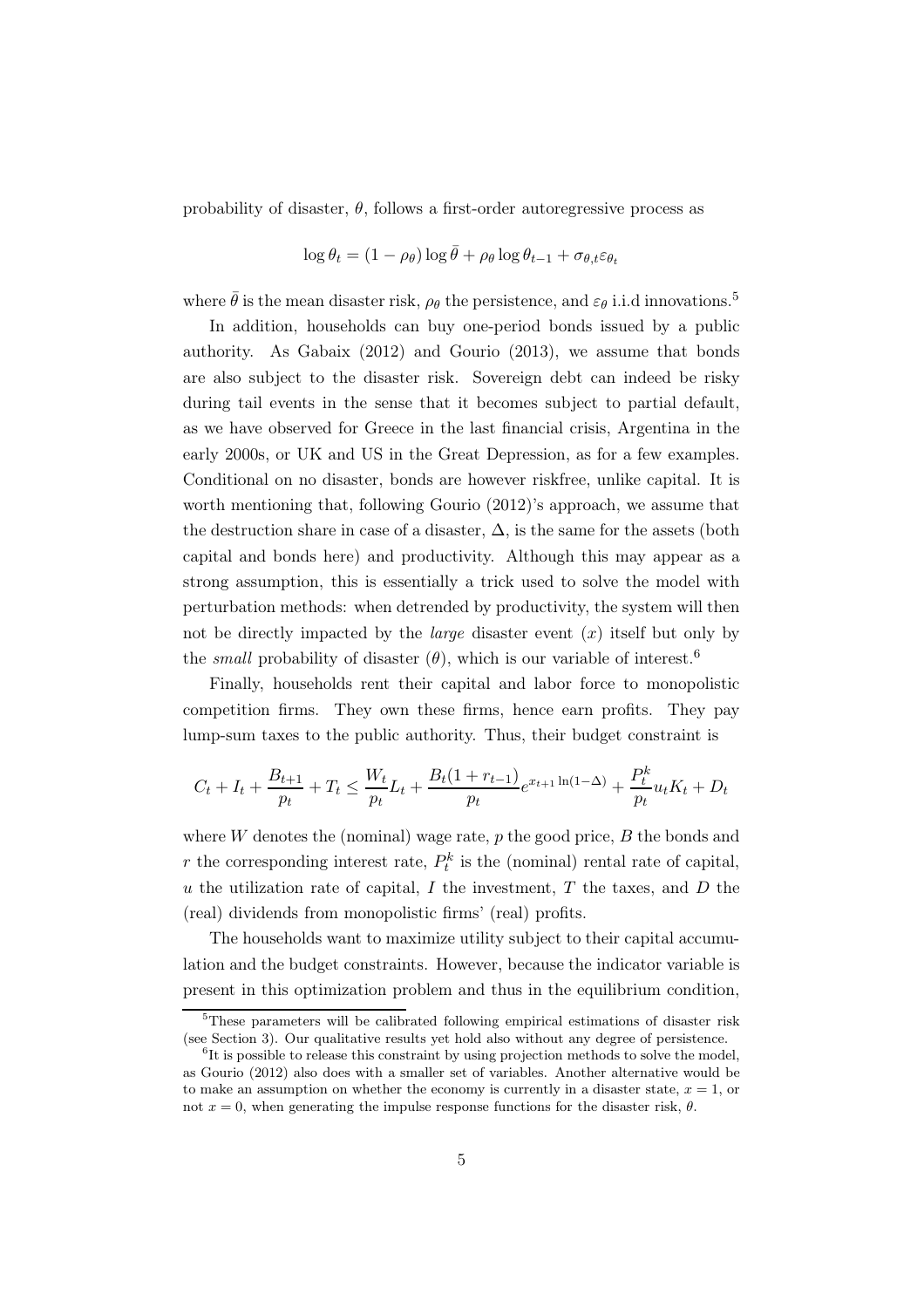we cannot directly use the perturbation methods to solve the model as such. Therefore, we follow Gourio (2012) in detrending the system such that the disaster risk only, and not the disaster event, impacts the detrended system.

### 2.1.2 Detrending the household's problem

Let us thus assume, as in Gabaix (2012) and Gourio (2012), that productivity, denoted z, is also partly destroyed in case of a disaster, and follows

$$
\frac{z_{t+1}}{z_t} = e^{\mu + \varepsilon_{z,t+1} + x_{t+1} \ln(1 - \Delta)}
$$

where  $\mu$  is a trend and  $\varepsilon_{z,t+1}$  i.i.d normally distributed innovations with zero mean.<sup>7</sup> As mentioned above, assuming that the share  $\Delta$  is the same as for the physical assets, the *detrended* variables will not depend on the disaster *event* anymore, but will still be affected by the disaster *risk*. In particular, the household's budget constraint in detrended terms reads as

$$
c_t + i_t + \frac{b_{t+1}}{p_t} e^{\mu + \varepsilon_{z,t+1}} + \frac{T_t}{z_t} \le \frac{w_t}{p_t} L_t + \frac{b_t(1 + r_{t-1})}{p_t} + \frac{P_t^k}{p_t} u_t k_t + \frac{D_t}{z_t} \tag{1}
$$

while the capital accumulation becomes

$$
k_{t+1} = \frac{(1 - \delta_t)k_t + S\left(\frac{i_t}{k_t}\right)k_t}{e^{\mu + \varepsilon_{z,t+1}}}
$$
(2)

where lower case letters denote the detrended variables  $(k_t = K_t/z_t, \text{etc}),$  and where, in line with the New Keynesian literature, the capital depreciation rate is considered as a function of the capital utilization rate

$$
\delta_t = \delta_0 u_t^{\eta} \tag{3}
$$

while the capital adjustment cost function, with usual properties, reads as

$$
S\left(\frac{i_t}{k_t}\right) = \frac{i_t}{k_t} - \frac{\tau}{2} \left(\frac{i_t}{k_t} - \frac{\bar{i}}{\bar{k}}\right)^2 \tag{4}
$$

<sup>&</sup>lt;sup>7</sup>Labor productivity may indeed decrease during financial crises (e.g Hughes and Saleheen, 2012), as well as during wars or natural disasters as people may find themselves not necessarily matched with jobs requiring their specific skills. Total factor productivity may also decrease as firms facing severe financing constraints may reduce their R&D expenditures (Millard and Nicolae, 2014).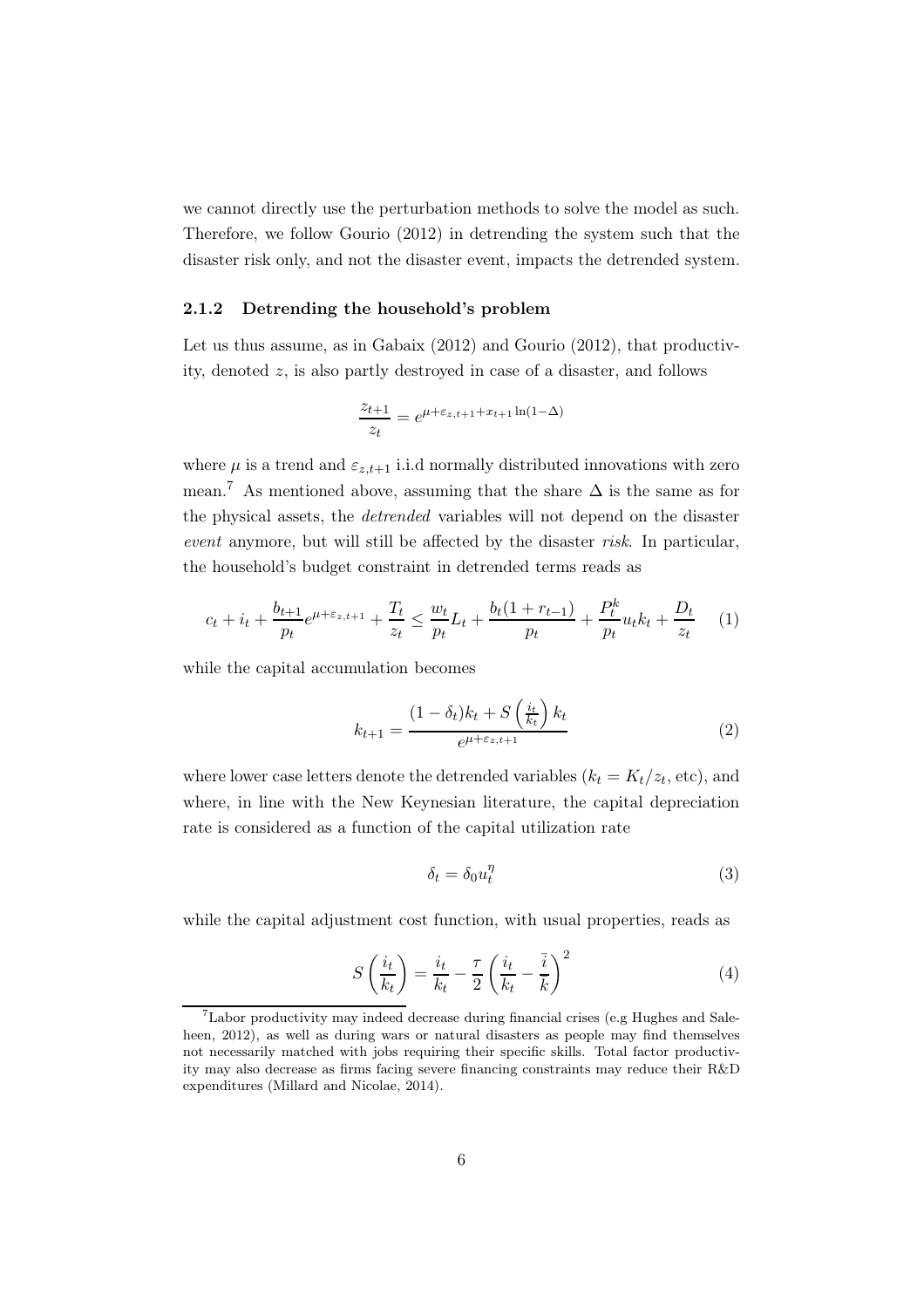Note that indeed, the disaster indicator  $x_{t+1}$  finds itself canceled out from this part of the model. Then, as far as objective function is concerned, let us define  $v_t = \frac{V_t}{r^{1-t}}$  $\frac{V_t}{z_t^{1-\psi}}$ , with  $\tilde{V}_t = V_t^{\frac{1}{1-\psi}}$ , such that we get

$$
v_t = [c_t(1 - L_t)^{\varpi}]^{1 - \psi} + \beta(\theta_t)e^{(1 - \psi)\mu} \left[E_t e^{(1 - \gamma)\varepsilon_{z,t+1}} v_{t+1}^{1 - \chi}\right]^{\frac{1}{1 - \chi}} \tag{5}
$$

where  $\chi = 1 - \frac{1-\gamma}{1-\gamma}$  $\frac{1-\gamma}{1-\psi}$  is a combination of parameters, and where the discount factor becomes a function of the time-varying disaster risk as given by

$$
\beta(\theta) = \beta_0 \left[ 1 - \theta_t + \theta_t e^{(1-\gamma)\ln(1-\Delta)} \right]^{\frac{1-\psi}{1-\gamma}}
$$
(6)

which is similar to Gourio  $(2012)$ 's expression.<sup>8</sup> The households will thus maximize (5) subject to  $(1)-(4)$  and  $(6).<sup>9</sup>$ 

The beauty of Gourio (2012)'s detrending approach is that the disaster risk, θ, affects *in fine* the macroeconomic quantities and asset prices through changes in the discount factor only. In that respect, an unexpected change in the disaster risk is expected to generate the same effects as exogenous preference shocks à la Smets and Wouters (2003) or Christiano et al. (2011). A closer look at the expression (6) above makes it clear that the value of the EIS determines the sign of the effect of the probability of disaster  $(\theta)$  on the discount factor, and thus agents' propensity to save or consume in response to such a shock. In particular, agents become more patient (higher  $\beta(\theta)$ ) whenever the EIS is below unity, and on the contrary, more impatient (lower  $\beta(\theta)$ ) for all values of the EIS larger than unity. Note that this holds for all degrees of risk aversion, including risk neutrality.<sup>10</sup> In the specific case where the EIS is exactly equal to unity,  $\beta(\theta)$  boils down to  $\beta_0$ , i.e the probability of disaster does not have any impact on the macroeconomic quantities, but only on asset pricing. Thus, here as in Gourio (2012), the so-called 'Tallarini (2000)'s equivalence', i.e the quantities being determined irrespectively of the level of aggregate risk or risk aversion, holds if and only if  $EIS = 1$ .

<sup>&</sup>lt;sup>8</sup>Gourio (2012) also makes the size of the disaster,  $\Delta$ , a random variable. We consider it constant here for the sake of simplicity, but could easily introduce this feature as well.  $9$ The first-order conditions and calculation details are provided in Appendix.

<sup>&</sup>lt;sup>10</sup>Rewriting (6) as  $\beta(\theta) = \beta_0 \left[1 - \theta_t \left(1 - e^{(1-\gamma)\ln(1-\Delta)}\right)\right]^{1-1/EIS \over (1-\gamma)(1+\varpi)}$  and taking the derivative with respect to  $\theta$ , it is the case that  $\partial \beta(\theta)/\partial \theta$  is positive (respectively, negative) for any EIS smaller (respectively larger) than one. This holds for all degrees of risk aversion (including risk neutrality), i.e  $\forall \gamma \geq 0$ . See more about this in Appendix.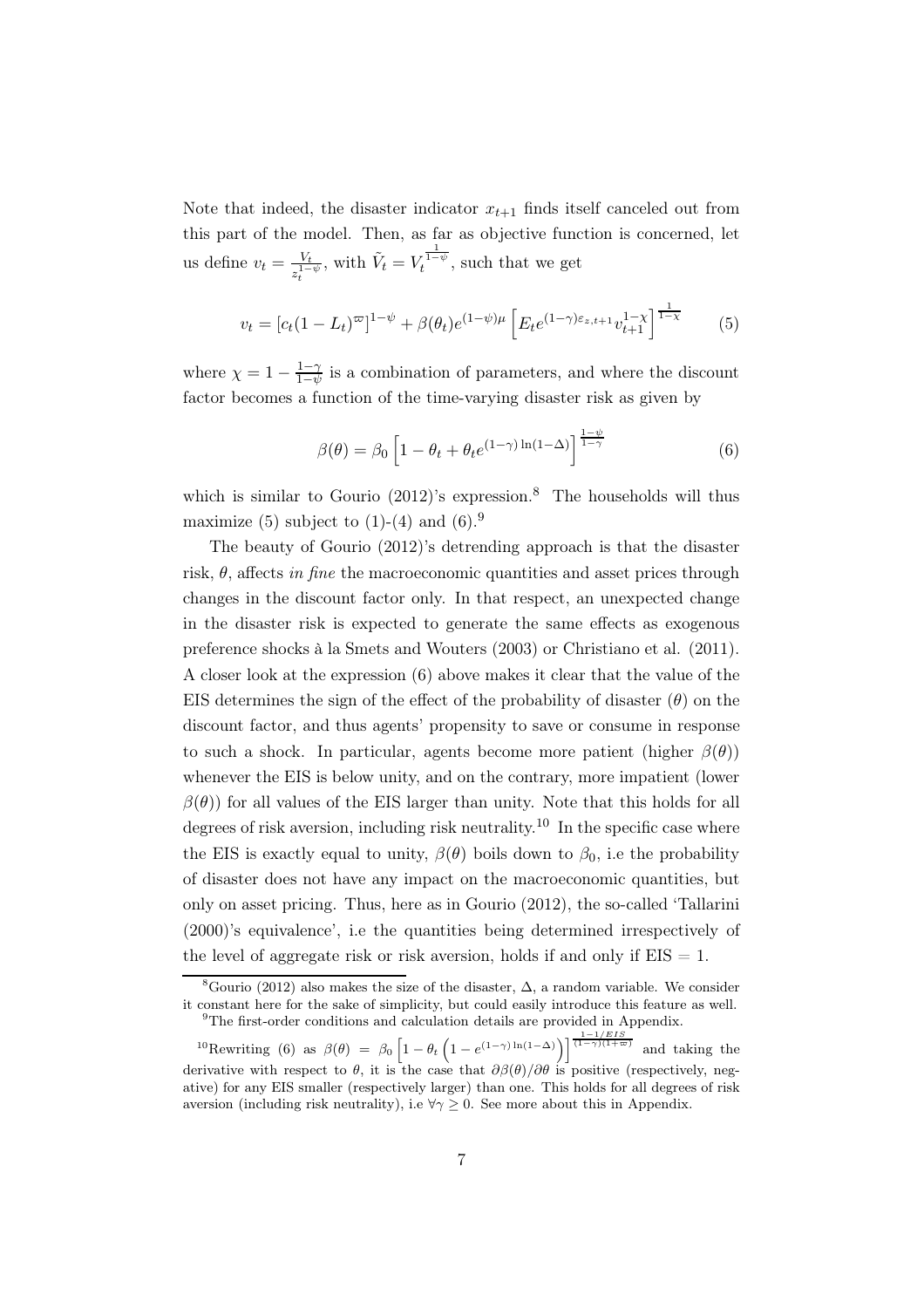In the partial equilibrium built so far, the sign of the preference shift in response to the disaster risk shock suffices to determine the sign of the output variation: an increase in the probability of disaster causes a recession when the EIS is larger than one, a boom otherwise. Intuitively, higher impatience makes agents save less, thus invest less, such that the output falls. Yet, an EIS smaller than unity is empirically sound, and it seems surprising that disaster risk is positively correlated with output in that case. This is the puzzle we solve here in general equilibrium by introducing sticky prices. The nominal rigidity does not alter the relationship between the value of the EIS and the sign of the preference shift discussed above. However, it makes output respond primarily to consumption rather than savings, and thus allows to conciliate recessionary effects of the disaster risk with an EIS lower than unity.<sup>11</sup>

### 2.1.3 The stochastic discount factor

The (real) stochastic discount factor is defined under Epstein-Zin preferences as  $Q_{t,t+1} \equiv \frac{\partial \tilde{V}_t / \partial C_{t+1}}{\partial \tilde{V}_t / \partial C_t}$  $\frac{\partial V_t}{\partial \hat{V}_t/\partial C_t}$ . For the non detrended model, this gives us

$$
Q_{t,t+1} = \beta_0 \left(\frac{C_{t+1}}{C_t}\right)^{-\psi} \left(\frac{1 - L_{t+1}}{1 - L_t}\right)^{\varpi(1 - \psi)} \frac{V_{t+1}^{-\chi}}{(E_t V_{t+1}^{1 - \chi})^{\frac{-\chi}{1 - \chi}}}
$$

which is identical to Gourio (2012)'s, and from the detrended terms

$$
Q_{t,t+1}=\frac{z_t}{z_{t+1}}\left(\frac{c_{t+1}}{c_t}\right)^{-\psi}\left(\frac{1-L_{t+1}}{1-L_t}\right)^{\varpi(1-\psi)}\beta(\theta_t)e^{(1-\psi)\mu}\frac{e^{(1-\gamma)\varepsilon_{z,t+1}}v_{t+1}^{-\chi}}{\left[E_te^{(1-\gamma)\varepsilon_{z,t+1}}v_{t+1}^{1-\chi}\right]^{\frac{-\chi}{1-\chi}}}
$$

Since the disaster event  $(x)$  is present within the productivity growth term here, we also need to define a "detrended" stochastic discount factor as  $\tilde{Q}_{t,t+1}\equiv \frac{z_{t+1}}{z_t}$  $\frac{t+1}{z_t}Q_{t,t+1}$  that we can use, together with the first-order condition on bonds so as to solve for the macroeconomic quantities

$$
E_t \tilde{Q}_{t,t+1} = E_t \left( \frac{1 + \pi_{t+1}}{1 + r_t} e^{\mu + \varepsilon_{z,t+1}} \right)
$$
 (7)

 $11$ It can be the case that some other model specifications allow for the same results. In particular, a real business cycle model with price determinacy for some periods or a simpler New Keynesian model without capital could potentially reach the same conclusions.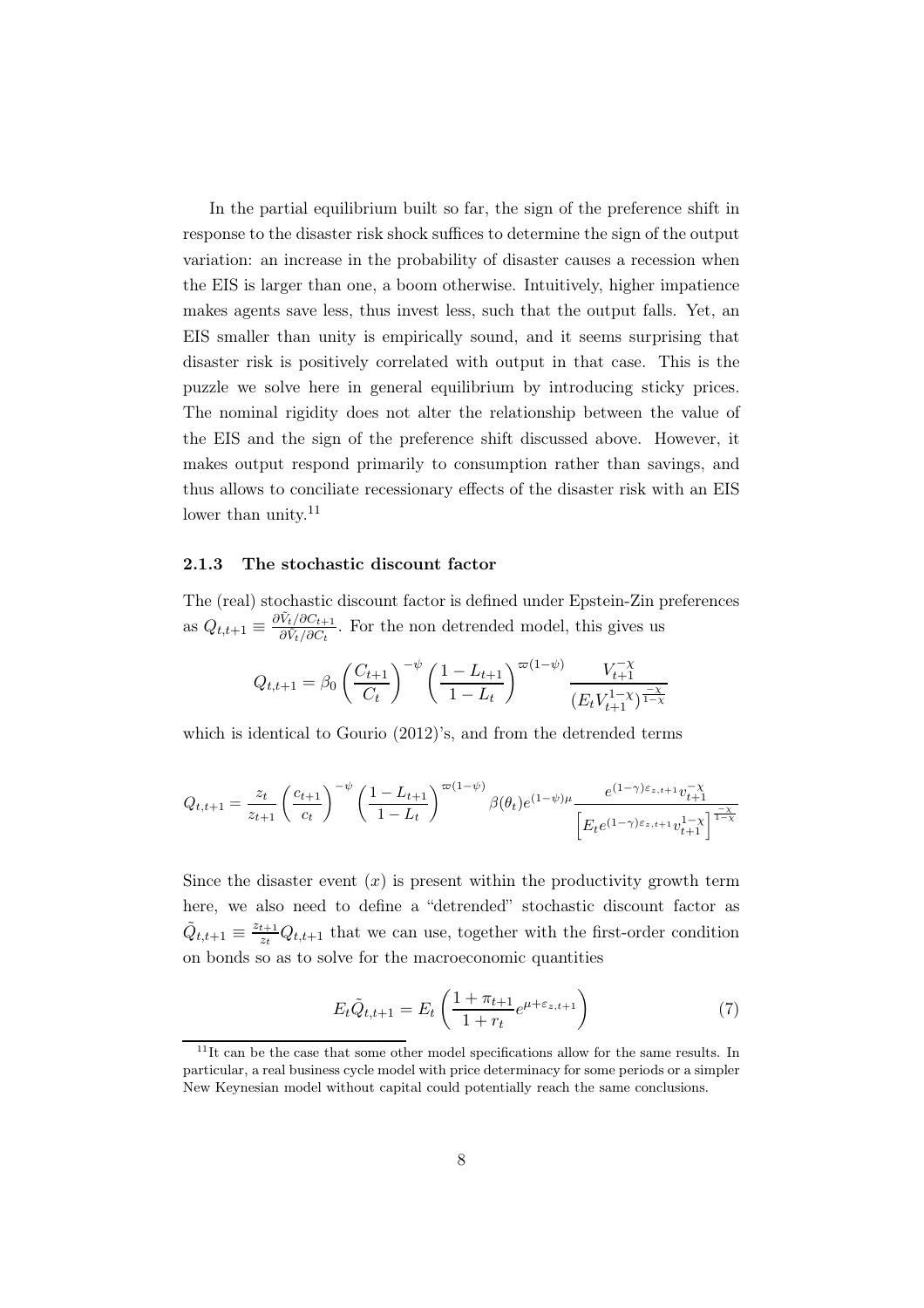For determining the asset prices in the following subsection, we however still use the proper stochastic discount factor as given by

$$
E_t Q_{t,t+1} = E_t \left( \frac{1 + \pi_{t+1}}{1 + r_t} \frac{1}{e^{x_{t+1} \ln(1 - \Delta)}} \right)
$$
 (8)

### 2.1.4 The risk premium

From asset pricing orthogonality condition we can define the following rates

 $(i)$  The *riskfree rate*,  $R^f$ , is obtained from

$$
E_t\left[Q_{t,t+1}R_{t+1}^f\right] = 1
$$

Note that this is not the yield on bonds, which are only riskfree conditional on no disaster here, but rather a "natural" (gross) interest rate.

(*ii*) the (real) *rate of return on capital*  $R_{t+1}^{k,real}$ , from  $E_t\left[Q_{t,t+1}R_{t+1}^{k,real}\right] = 1$ , which can be rewritten, replacing  $Q_{t,t+1}$  from equation (8), as

$$
R_{t+1}^{k,real} = \frac{z_{t+1}}{z_t} \frac{1}{e^{\mu + \varepsilon_{z,t+1}}} \frac{1 + r_t}{1 + \pi_{t+1}} = e^{x_{t+1} \ln(1 - \Delta)} \frac{1 + r_t}{1 + \pi_{t+1}}
$$

Using the first-order condition on capital and non-detrended terms, we get

$$
R_{t+1}^{k,real} = e^{x_{t+1}\ln(1-\Delta)} \left\{ \frac{P_{t+1}^k}{p_{t+1}} \frac{u_{t+1}}{q_t} + \frac{q_{t+1}}{q_t} \left[ 1 - \delta_0 u_{t+1}^{\eta} + \tau \frac{i_{t+1}}{k_{t+1}} \left( \frac{i_{t+1}}{k_{t+1}} - \frac{\overline{i}}{k} \right) \right] - \frac{\tau}{2} \left( \frac{i_{t+1}}{k_{t+1}} - \frac{\overline{i}}{k} \right)^2 \right\}
$$

which reminds both Gourio (2012)'s centralized economy version, as the disaster event directly affects the return on capital, and the expression in DSGE models in the absence of disaster risk (e.g Benigno and Paciello, 2014).

(iii) The *risk premium* of holding capital is defined, in gross terms, as the ratio of the real return on capital  $(ii)$  to the riskfree rate  $(i)$ , i.e

$$
E_t(Risk\,premium_{t+1}) \equiv E_t(R_{t+1}^{k,real}/R_{t+1}^f)
$$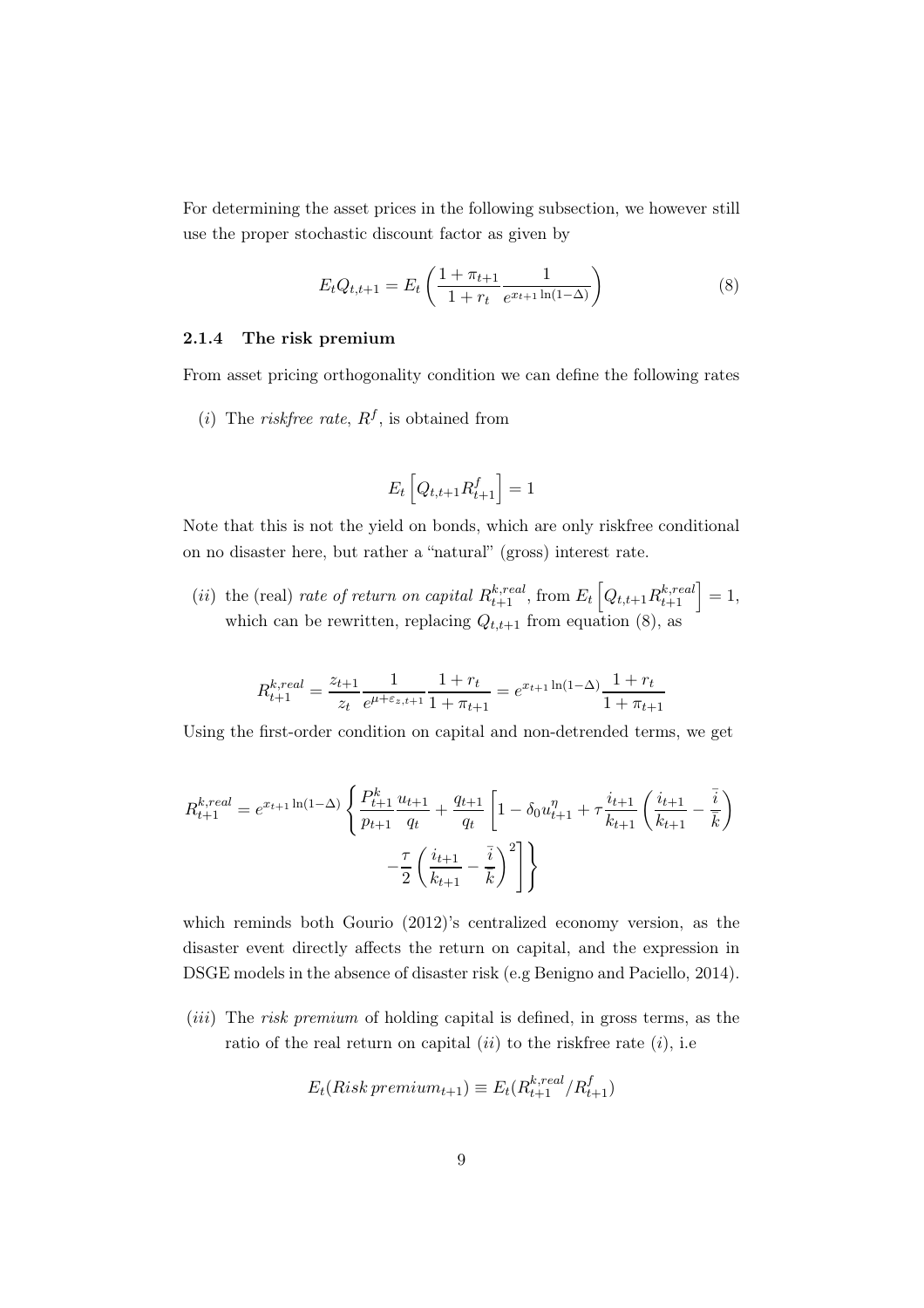Note that the risk premium is nil in a first-order approximation, constant in the second order, and time-varying in the third and higher orders.

The value of the EIS has a partial equilibrium effect on the responses of these asset returns to the disaster risk shock. In order to better understand it, let us have a look at the expression of these asset returns in the balanced growth path of our economy. First, the stochastic discount factor is

$$
Q(x') = \beta_0 \frac{e^{-\psi\mu - \gamma x' \ln(1-\Delta)}}{\left( E e^{(1-\gamma)x' \ln(1-\Delta)} \right)^{\frac{\psi-\gamma}{1-\gamma}}}
$$

which is a function of the disaster state,  $x$ . From the orthogonality condition  $E(M(x')R^k(x'))=1$ , the return on capital is

$$
E(R^{k}(x')) = \frac{E(e^{x' \ln(1-\Delta)})}{\beta_0 e^{-\psi \mu} \left( E e^{(1-\gamma)x' \ln(1-\Delta)} \right)^{\frac{1-\psi}{1-\gamma}}}
$$

while the riskfree rate is

$$
R^{f} = \frac{\left( E e^{(1-\gamma)x' \ln(1-\Delta)} \right)^{\frac{\psi-\gamma}{1-\gamma}}}{\beta_0 e^{-\psi \mu} E \left( e^{-\gamma x' \ln(1-\Delta)} \right)}
$$

Note that the riskfree rate decreases in the disaster risk (along the balanced growth path), and the smaller the EIS, the larger the drop.<sup>12</sup> This results is well known in the literature and often justifies the need for a use of an EIS larger than unity in order to limit the fall in the riskfree rate (Tsai and Watcher  $(2015)^{13}$  However, in our general equilibrium setup, the nominal rigidity modifies the effect of the EIS: the drop in the riskfree rate is then larger when the EIS is above unity. Asset pricing effects of the disaster risk can thus be restored with an EIS smaller than unity.

Finally, the risk premium along the balanced growth path is given by

<sup>&</sup>lt;sup>12</sup>See the Appendix for calculation details.

<sup>&</sup>lt;sup>13</sup>An increase in disaster risk directly reduces the price of equities as it lowers expected cash flows. But meanwhile, it causes an increase in precautionary savings which diminishes the risk-free rate, and in turn tends to increase the price of equities by increasing demand relatively to the supply of equities. Whether this latter effect offsets the former depends on the value of EIS. Indeed, the smaller the EIS, the larger the precautionary savings and the drop in the risk free rate. For example, Berkman et al. (2011) show that the probability of disasters, defined as political crises, is negatively correlated with stock prices. Evidence of this kind encouraged the asset pricing literature to adopt an EIS larger than one.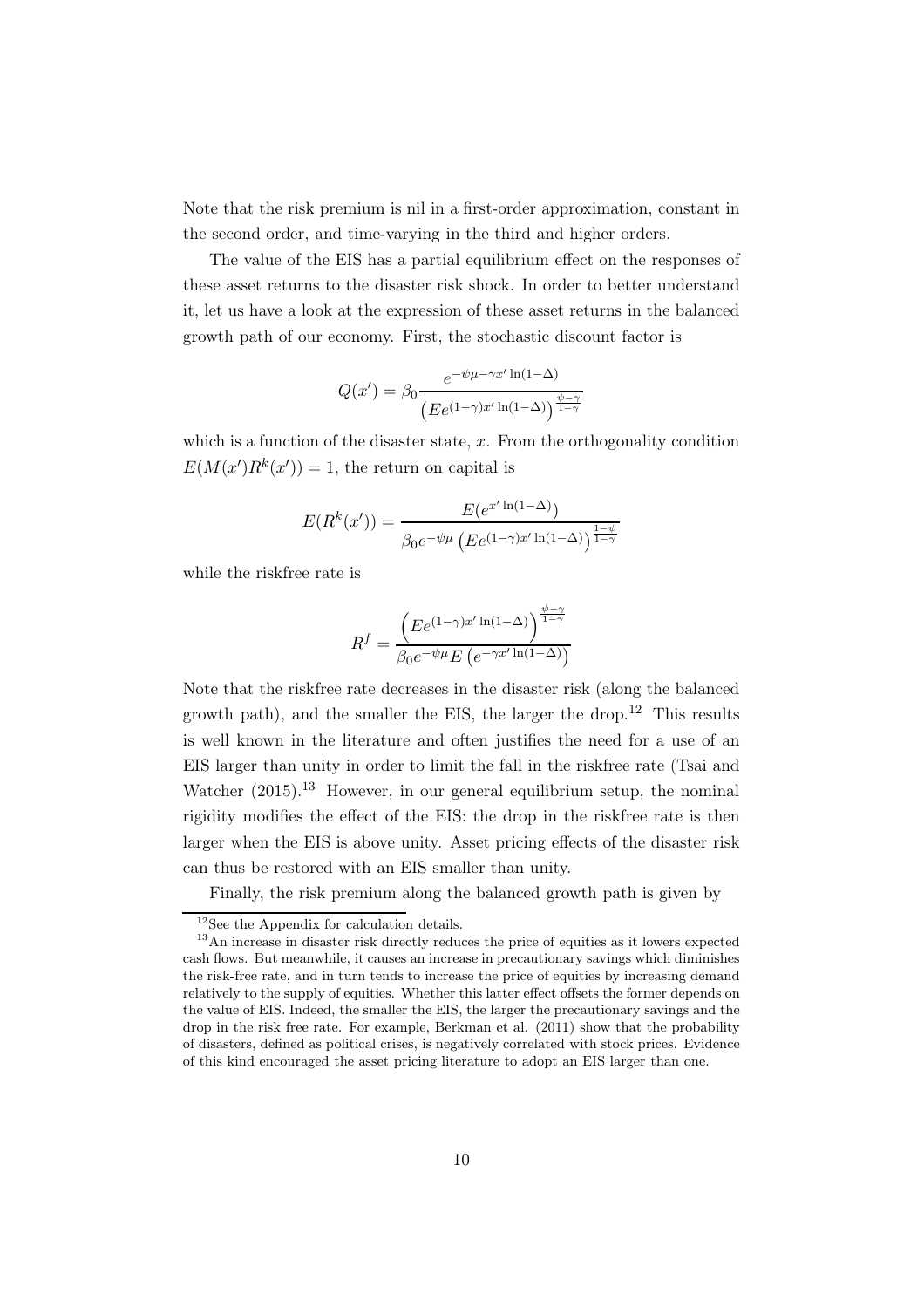$$
\frac{E(R^k(x'))}{R^f} = \frac{E(e^{x'\ln(1-\Delta)})E(e^{-\gamma x'\ln(1-\Delta)})}{E(e^{(1-\gamma)x'\ln(1-\Delta)})}
$$

As expected, the risk premium depends positively on the disaster risk, and the larger the risk aversion, the larger the effect. If agents were risk neutral, i.e when  $\gamma = 0$ , the risk premium is unaffected by changes in the probability of disaster. Note that the EIS does not directly impact the value of the risk premium along the balanced growth path, in line with Gourio  $(2012)$ .<sup>14</sup> However, in the general equilibrium, the EIS will affect the responses of the risk premium to the disaster risk shock (See Section 4).

### 2.2 Firms

The structure of production considered here is quite standard as for a New Keynesian model. However, it plays crucial role for our results: unlike Gourio (2012)'s centralized economy flexible-price model, the decentralized economy featuring monopolistic competition and sticky prices allows to obtain recessionary effects from a disaster risk shock when the EIS is smaller than unity. The nominal price friction makes the reponse of output affected mostly by the demand side (consumption) rather than the supply side (savings) of the economy. Thus, the drop in consumption associated with a rise in disaster risk when the EIS is below unity will generate here recession and deflation.

Firms are operating in two sectors, final good production and intermediate good production. The former market is competitive, while the latter is monopolistic. They are briefly described below, see Appendix for details.

### 2.2.1 Final good production

The final good is an aggregate of intermediate goods  $j$  as given by

$$
Y_t = \left(\int_0^1 Y_{j,t}^{\frac{\nu-1}{\nu}} d j\right)^{\frac{\nu}{\nu-1}}
$$

where  $\nu$  is the elasticity of substitution among intermediate goods. Profit maximization gives a demand curve which is decreasing in the price of intermediate good j relative to the aggregate price index  $(p_{j,t}/p_t)$  as

 $14$ Gourio (2012) finds the same expression for the risk premium along the balanced growth path (Proposition 5). However, general equilibrium effects will differ here.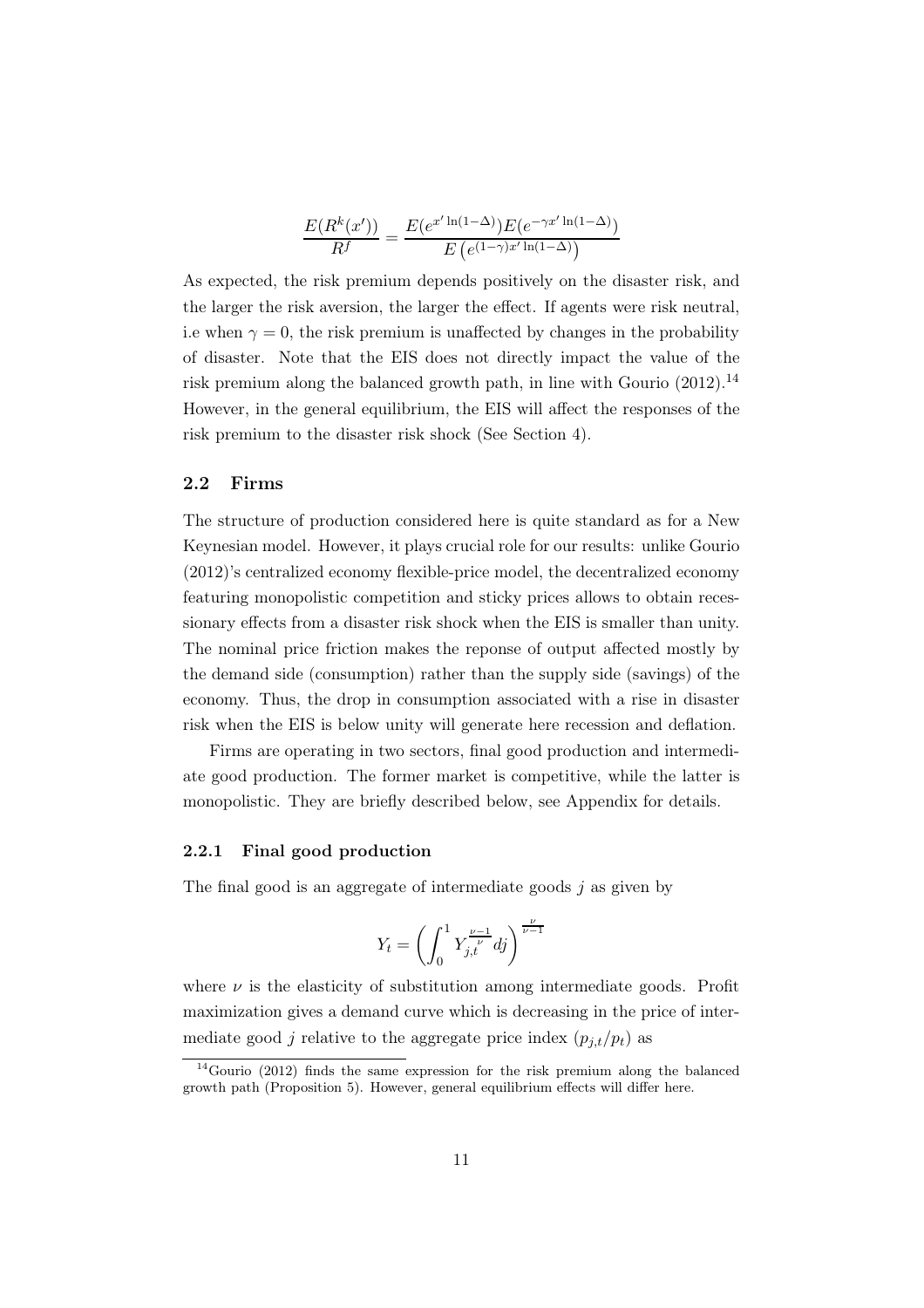$$
Y_{j,t} = \left(\frac{p_{j,t}}{p_t}\right)^{-\nu} Y_t
$$

### 2.2.2 Intermediate sector

Intermediate sector firms use households' capital and labor to produce goods  $j$ , according to a Cobb-Douglas function with labor-augmenting productivity. In each period, they optimize the quantities of factors they want to use, taking their prices as given, subject to the production function and the aggregate demand function at a given output price. With frequency determined by a constant Calvo probability, they also set their price optimally.

The intra-temporal problem (cost minimization problem) is thus

$$
\min_{L_{j,t}, \tilde{K}_{j,t}} W_t L_{j,t} + P_t^k \tilde{K}_{j,t}
$$
\ns.t. 
$$
\tilde{K}_{j,t}^{\alpha}(z_t L_{j,t})^{1-\alpha} \ge \left(\frac{p_{j,t}}{p_t}\right)^{-\nu} Y_t
$$

where  $W_t^{nom}$  is the (non-detrended) nominal wage rate and  $P_t^k$  the capital rental rate. The first-order conditions, expressed in detrended terms, are

$$
(L_{j,t}:) \t w_t = mc_{j,t}^{nom} (1 - \alpha) \left(\frac{\tilde{k}_{j,t}}{L_{j,t}}\right)^{\alpha}
$$

$$
(\tilde{K}_{j,t}:) \t P_t^k = mc_{j,t}^{nom} \alpha \left(\frac{\tilde{k}_{j,t}}{L_{j,t}}\right)^{\alpha - 1}
$$

in which the Lagrange multiplier denoted  $mc_{j,t}^{nom}$  can be interpreted as the (nominal) marginal cost associated with an additional unit of capital or labor. Rearranging further gives an optimal capital to labor ratio which is the same for all intermediate firms in equilibrium.

Let's now consider the inter-temporal problem of a firm that gets to update its price in period  $t$  and wants to maximize the present-discounted value of future profits. Given the (real) profit flows that read as  $\frac{p_{j,t}}{p_t} Y_{j,t} - mc_t^* Y_{j,t}$ and the demand function  $Y_{j,t} = \left(\frac{p_{j,t}}{p_t}\right)$  $p_t$  $\int_{0}^{-\nu} Y_t$ , the maximization problem is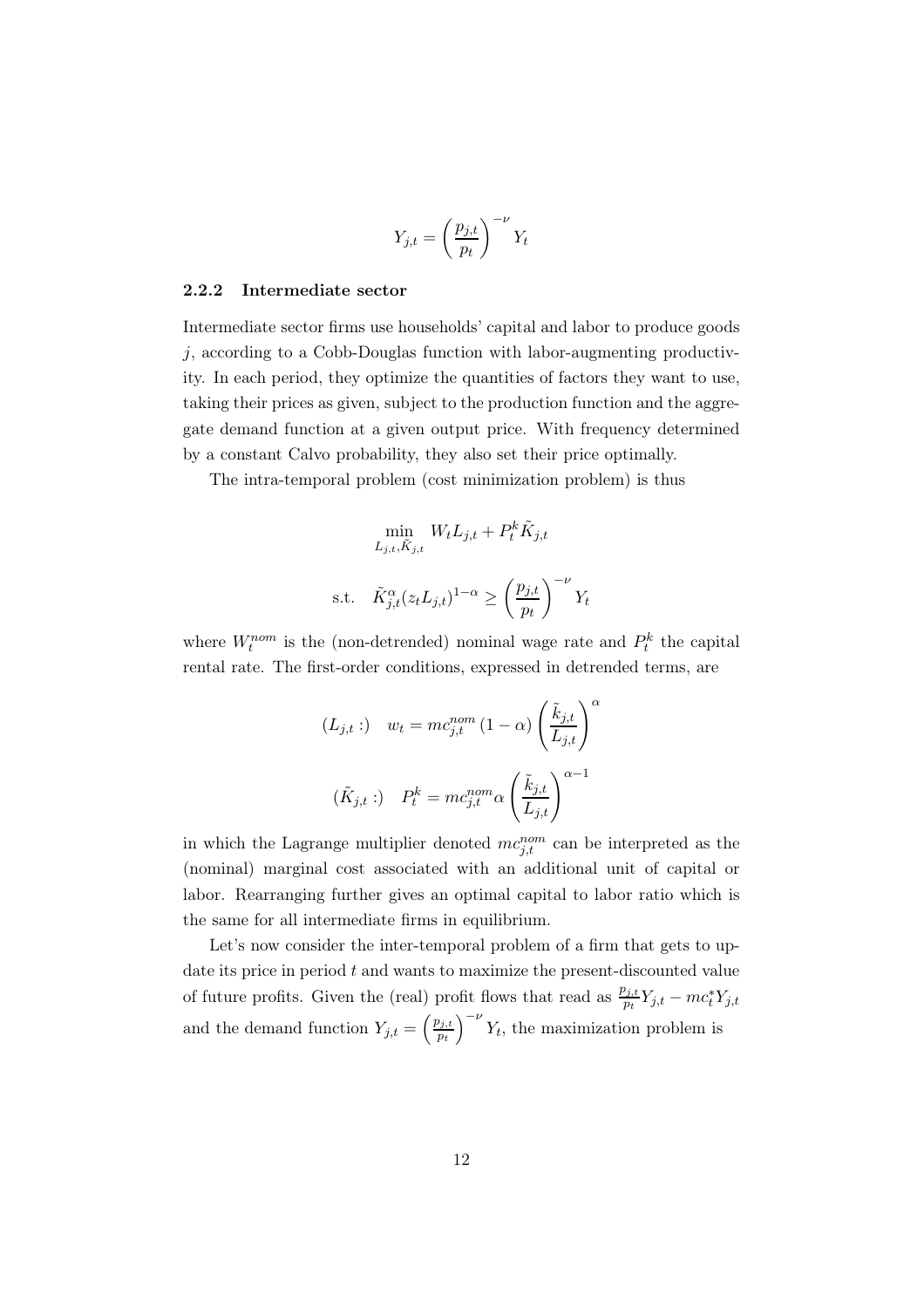$$
\max_{p_{j,t}} E_t \sum_{s=0}^{\infty} (\zeta)^s Q_{t+s} \left( \left( \frac{p_{j,t}}{p_{t+s}} \right)^{1-\nu} Y_{t+s} - mc_{t+s}^* \left( \frac{p_{j,t}}{p_{t+s}} \right)^{-\nu} Y_{t+s} \right)
$$

where discounting includes both households' stochastic discount factor,  $Q_{t,t+s}$ , and the probability  $\zeta^s$  that a price chosen at time t is still in effect at time s. After some simplification, the first-order condition is

$$
p_{j,t}^{*} = \frac{\nu}{\nu - 1} E_t \frac{\sum_{s=0}^{\infty} (\zeta)^s Q_{t+s} p_{t+s}^{\nu} Y_{t+s} m c_{t+s}^{*}}{\sum_{s=0}^{\infty} (\zeta)^s Q_{t+s} p_{t+s}^{\nu-1} Y_{t+s}}
$$

which depends on aggregate variables only, so that  $p_t^* = p_{j,t}^*$ . Increases in this optimal price from one period to another will give us the reset inflation rate while increases in the current price level  $p_t$  defines the current inflation rate. (see Appendix for more details.)

### 2.3 Public authority

Bonds clears with public debt issued by a public authority which raises taxes from the households. The public authority also sets up the nominal interest rate on bonds following a Taylor type rule as

$$
r_{t} = \rho_{r} r_{t-1} + (1 - \rho_{r}) \left[ \Phi_{\pi} (\pi_{t} - \bar{\pi}) + \Phi_{Y} (y_{t} - y^{*}) + r^{*} \right]
$$
(9)

### 2.4 Equilibrium

The optimality conditions for the three representative agents' problem described above are derived in Appendix. They are solved together with the aggregate constraints also described in Appendix.

# 3 Calibration and steady-state analysis

Table 1 summarizes our main calibration values. We follow the literature estimating disasters on historical data. In particular Barro and Ursúa (2008) estimated that the size of disasters is 22% while the probability of such events is  $0.9\%$  quarterly.<sup>15</sup> Following Gourio (2012), we consider a persistence of 0.9.

<sup>&</sup>lt;sup>15</sup>Evidence on disasters' size and frequency is quite mixed and highly dependent on the methods used for the estimastion. We take Barro and Ursúa (2008)'s values which seem to be in the middle of the range of other studies. Barro (2006) have larger disasters (43%)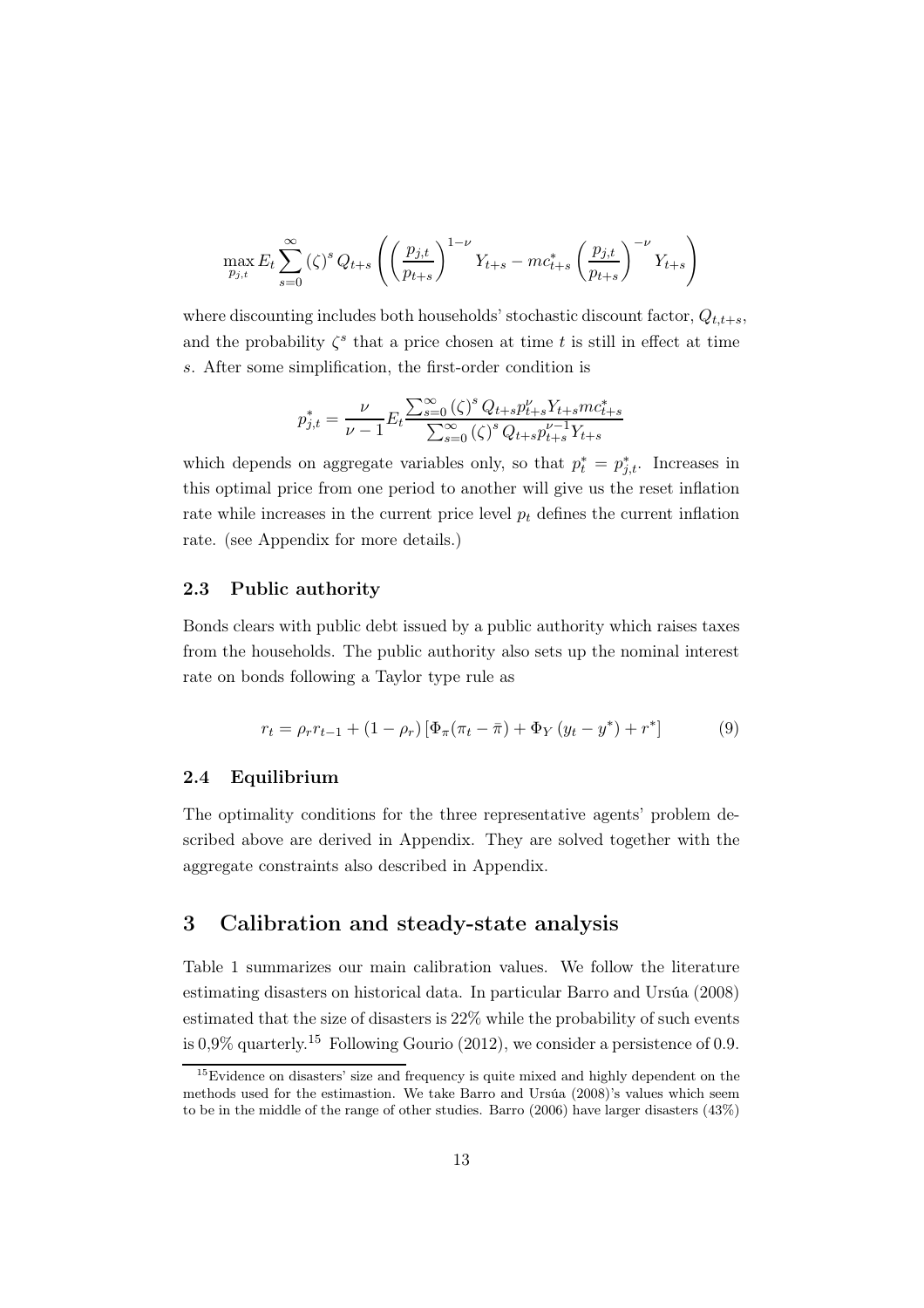We also consider alternative values in Section 4.2 and find similar patterns, suggesting that the sign of the responses of interest is quite robust to lower degree of persistence in disaster risk, only the size of the responses differs.

Since our utility function is identical to Gourio (2012), we use the same valuation of leisure ( $\varpi = 2.33$ ) and risk aversion coefficient ( $\gamma = 3.8$ ). In Section 4.2, we test alternative values of the risk aversion parameter, which is however constrained numerically by the fact that the endogenous discount factor  $\beta(\theta)$  should be kept below one for solving the model.

All the other values are in line with the New Keynesian literature, in particular parameters entering the production function, the capital accumulation, and the Taylor-type rule are conventional. We compare the standard value for the Calvo probability of firms not changing their price ( $\zeta = 0.8$ ) to a purely flexible price case with  $\zeta = 0$ , for two different values of the EIS, either 0.5 (as a plausible value) or 2 (as in Gourio, 2012). Here as well, we try intermediate degrees of price stickiness in Section 4.2.

Table 2 shows the steady-state values obtained under our calibration for some selected variables. In particular, we compare the economy without disaster, i.e having either a probability of disaster  $(\theta)$  or a size of disaster  $(\Delta)$ equal to zero, to the economy with disaster (for two example sizes,  $\Delta = 0.22$ ) and  $\Delta = 0.40$ ). This is reported here for three different cases: flexible prices  $(\zeta = 0)$  and EIS = 2 (economy à la Gourio), flexible prices and EIS = 0.5, sticky prices ( $\zeta = 0.8$ ) and EIS = 0.5 (baseline scenario).

The role of the EIS is particularly worth discussing here. In the economy with an EIS below 1, agents have a high propensity to consume the certaintyequivalent income (see Weil (1990)). Thus, steady-state consumption has to be lower in the economy with disaster risk than the economy without. Intuitively, one can think that agents make precautionary savings if they expect a potential disaster to arrive. The same reasoning holds for providing more labor and capital initially in an economy that will be potentially affected by a disaster. Thus current output is higher. One can also see this higher 'degree of patience' in the (time-varying) discount factor and the stochastic discount factor. This holds whether prices are flexible or sticky.

On the contrary, with an EIS larger than 1, agents do not make so much precautionary savings and precautionary labor supply. Thus investment and

with a probability of 0,72% quarterly, whereas Gourio (2013) have smaller disasters (15%) with a probability of 0.5% quarterly.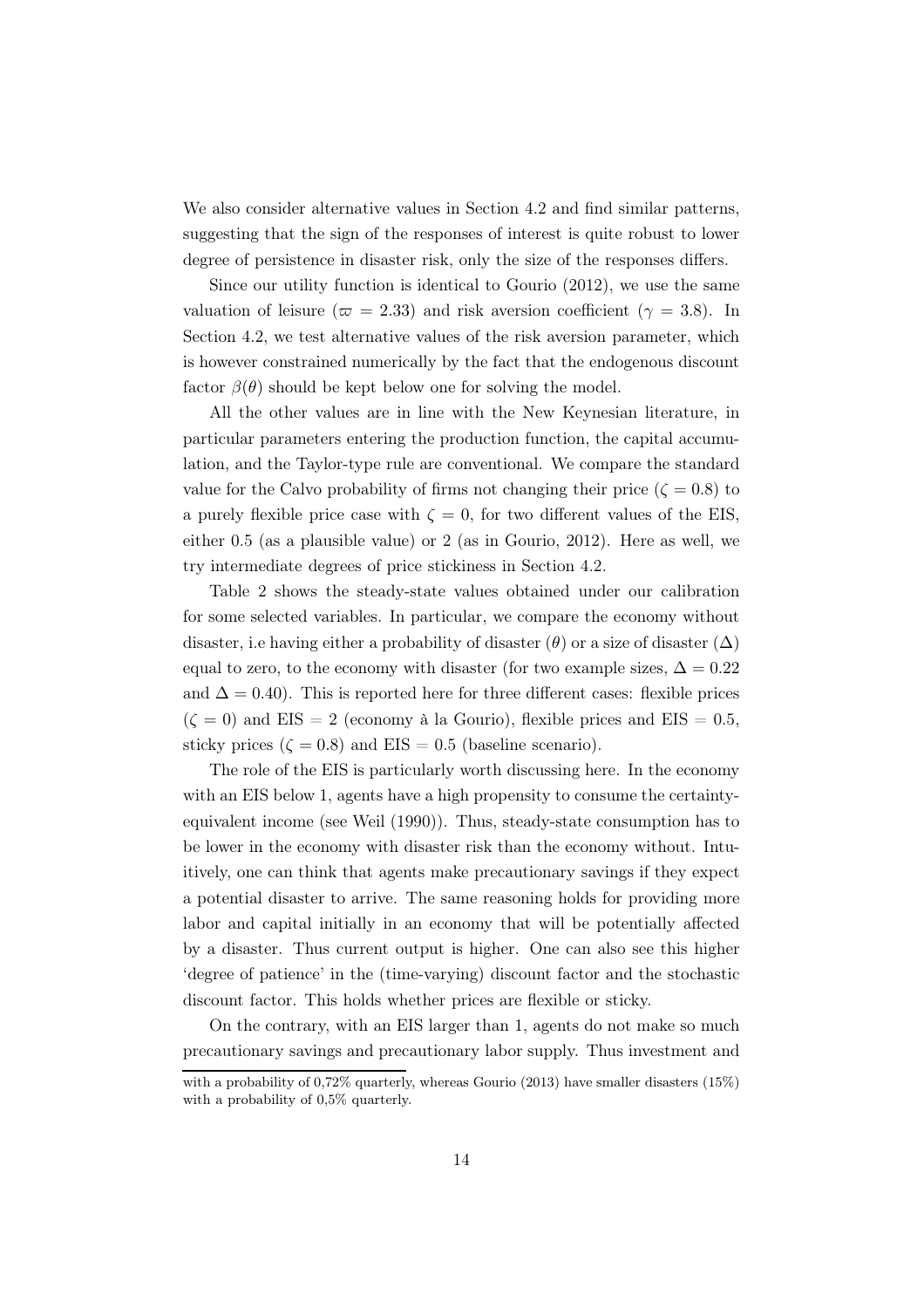| Table 1: Baseline calibration values (quarterly) |                                         |      |  |  |
|--------------------------------------------------|-----------------------------------------|------|--|--|
| Disaster risk                                    |                                         |      |  |  |
| $\theta$                                         | disaster risk                           |      |  |  |
| Л                                                | disaster size                           | 0.22 |  |  |
| $\rho_{\theta}$                                  | disaster risk persistence               | 0.9  |  |  |
| Utility function                                 |                                         |      |  |  |
| $\beta_0$                                        | discount factor                         | 0.99 |  |  |
| $1/\psi$                                         | elasticity of intertemporal subtitution | 0.5  |  |  |
| $\gamma$                                         | risk aversion coefficient               | 3.8  |  |  |
| $\varpi$                                         | leisure preference                      |      |  |  |
| <b>Investment</b>                                |                                         |      |  |  |
| $\delta_0$                                       | capital depreciation rate               | 0.02 |  |  |
| $\tau$                                           | investment adjustment costs             |      |  |  |
| $\bar{u}$                                        | utilization rate of capital<br>1        |      |  |  |
| Production                                       |                                         |      |  |  |
| $\alpha$                                         | capital share of production             |      |  |  |
| $\zeta_0$                                        | Calvo probability                       |      |  |  |
| $\overline{\nu}$                                 | elasticity of substitution among goods  |      |  |  |
| $\mu$                                            | 0.005<br>trend growth of productivity   |      |  |  |
| Public authority                                 |                                         |      |  |  |
| $\psi_\pi$                                       | Taylor rule inflation weight            | 1.5  |  |  |
| $\psi_Y$                                         | Taylor rule output weight               |      |  |  |
| $\bar{\pi}$                                      | target inflation rate                   |      |  |  |
| $\rho_r$                                         | interest rate smoothing parameter       | 0.85 |  |  |

output are lower, and by wealth effect so is consumption, when disaster risk is present in the economy versus not. Note that in both cases, the return on capital is of course decreasing in disaster risk. As one can also expect, the risk premium is nil in all cases as the agents make financial arbitrage with perfect foresight at the steady-state. The Tobin's q remains unchanged since the disaster risk does not affect directly the macroeconomic quantities of the detrended system, unlike a capital depreciation shock for instance.

Only in case when the EIS tends to unity, steady-state values tend to be equal in economies with and without disaster risk. Indeed, when the EIS is equal to 1, the time-varying discount factor  $(\beta(\theta))$  boils down to the usual discount factor  $\beta_0$  (in equation (6)), and the disaster risk does not affect the economic outcomes anymore. This results is referred to as Tallarini (2000)'s "observational equivalence", stating that the macroeconomic quantities are unaffected by the amount of risk in the economy. Again, here as in Gourio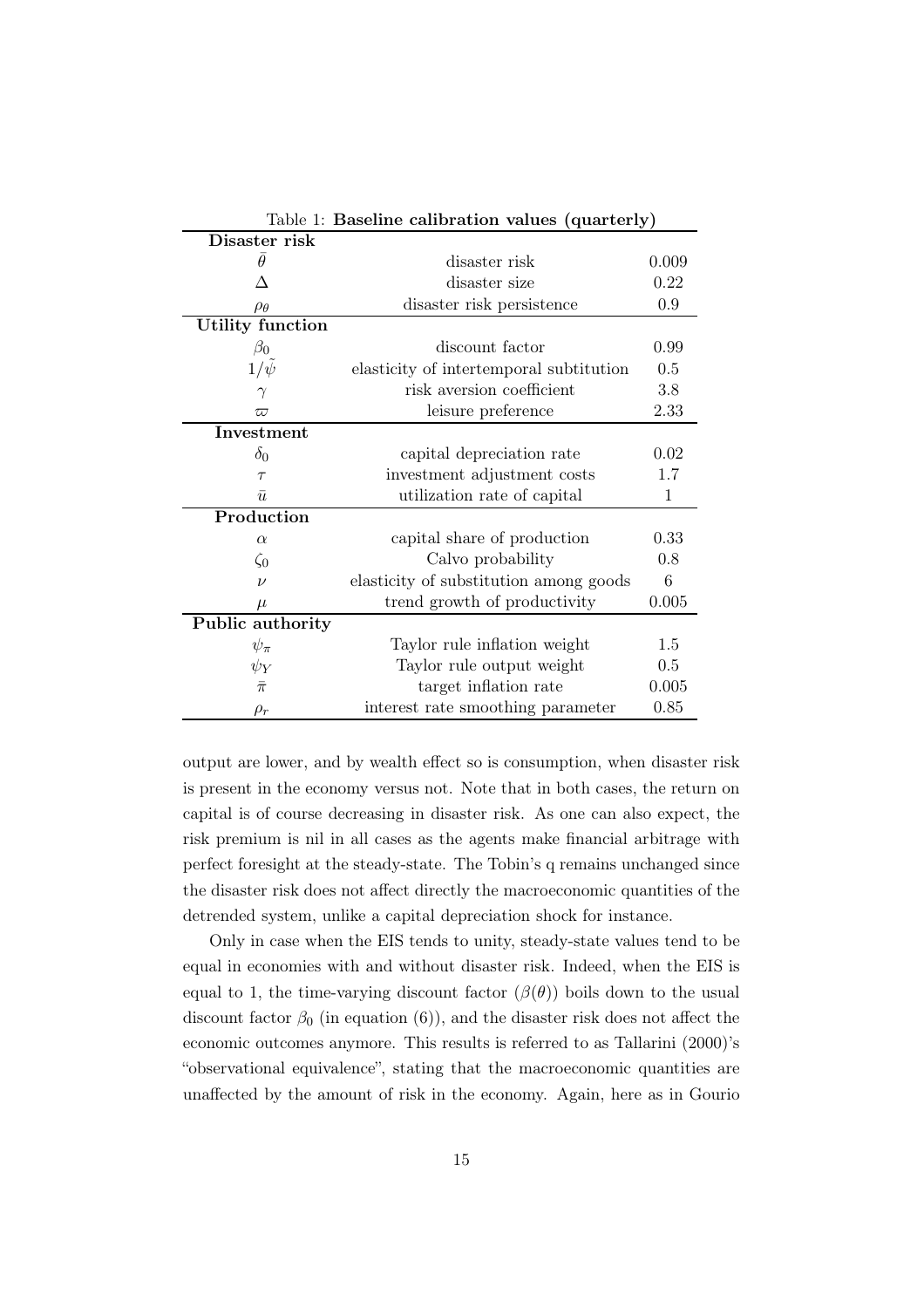|                                            | no disaster risk                           | baseline disaster risk large disaster risk |                  |
|--------------------------------------------|--------------------------------------------|--------------------------------------------|------------------|
|                                            | $\Delta = 0.22$ and $\theta \rightarrow 0$ | $\Delta = 0.22$                            | $\Delta = 0.4$   |
|                                            | or $\Delta = 0$ and $\theta = 0.9\%$       | $\theta = 0.9\%$                           | $\theta = 0.9\%$ |
| EIS = 0.5, sticky prices ( $\zeta = 0.8$ ) |                                            |                                            |                  |
| output (detrended)                         | 0.614                                      | 0.625                                      | 0.651            |
| consumption (detrended)                    | 0.499                                      | 0.505                                      | 0.518            |
| investment (detrended)                     | 0.115                                      | 0.121                                      | 0.133            |
| labor                                      | 0.228                                      | 0.229                                      | 0.232            |
| capital (detrended)                        | 4.608                                      | 4.820                                      | 5.332            |
| $\beta(\theta)$                            | 0.990                                      | 0.991                                      | 0.993            |
| Tobin's q                                  | 1                                          | $\mathbf{1}$                               | 1                |
| wage                                       | 1.505                                      | 1.525                                      | 1.570            |
| capital rental rate                        | 0.037                                      | 0.036                                      | 0.034            |
| stochastic discount factor                 | 0.984                                      | 0.986                                      | 0.990            |
| return on capital                          | $1.017\,$                                  | 1.014                                      | 1.010            |
| risk premium                               | 1                                          | 1                                          | 1                |
|                                            |                                            |                                            |                  |
| EIS = 0.5, flexible prices ( $\zeta = 0$ ) |                                            |                                            |                  |
| output (detrended)                         | 0.614                                      | 0.626                                      | 0.652            |
| consumption (detrended)                    | 0.499                                      | $0.505\,$                                  | 0.518            |
| investment (detrended)                     | 0.115                                      | 0.120                                      | 0.133            |
| labor                                      | 0.228                                      | 0.229                                      | 0.232            |
| capital (detrended)                        | 4.604                                      | 4.818                                      | $5.333\,$        |
| $\beta(\theta)$                            | 0.990                                      | 0.991                                      | 0.993            |
| Tobin's q                                  | 1                                          | $\mathbf 1$                                | 1                |
| wage                                       | 1.506                                      | 1.526                                      | 1.572            |
| capital rental rate                        | 0.037                                      | 0.036                                      | 0.034            |
| stochastic discount factor                 | 0.984                                      | 0.986                                      | 0.990            |
| return on capital                          | 1.017                                      | 1.014                                      | 1.010            |
| risk premium                               | 1                                          | 1                                          | 1                |
|                                            |                                            |                                            |                  |
| EIS = 2, flexible prices ( $\zeta = 0$ )   |                                            |                                            |                  |
| output (detrended)                         | 0.642                                      | 0.635                                      | 0.623            |
| consumption (detrended)                    | 0.513                                      | 0.510                                      | 0.504            |
| investment (detrended)                     | 0.128                                      | 0.125                                      | 0.119            |
| labor                                      | 0.230                                      | 0.230                                      | 0.229            |
| capital (detrended)                        | $5.129\,$                                  | 5.008                                      | 4.766            |
| $\beta(\theta)$                            | 0.990                                      | 0.990                                      | 0.989            |
| Tobin's q                                  | $\mathbf 1$                                | $\mathbf{1}$                               | 1                |
| wage                                       | $1.554\,$                                  | 1.543                                      | 1.521            |
| capital rental rate                        | 0.034                                      | 0.035                                      | 0.036            |
| stochastic discount factor                 | $\,0.986\,$                                | 0.987                                      | 0.988            |
| return on capital                          | 1.014                                      | 1.013                                      | $1.012\,$        |
| risk premium                               | $\mathbf 1$                                | 1                                          | 1                |

Table 2: Steady-state values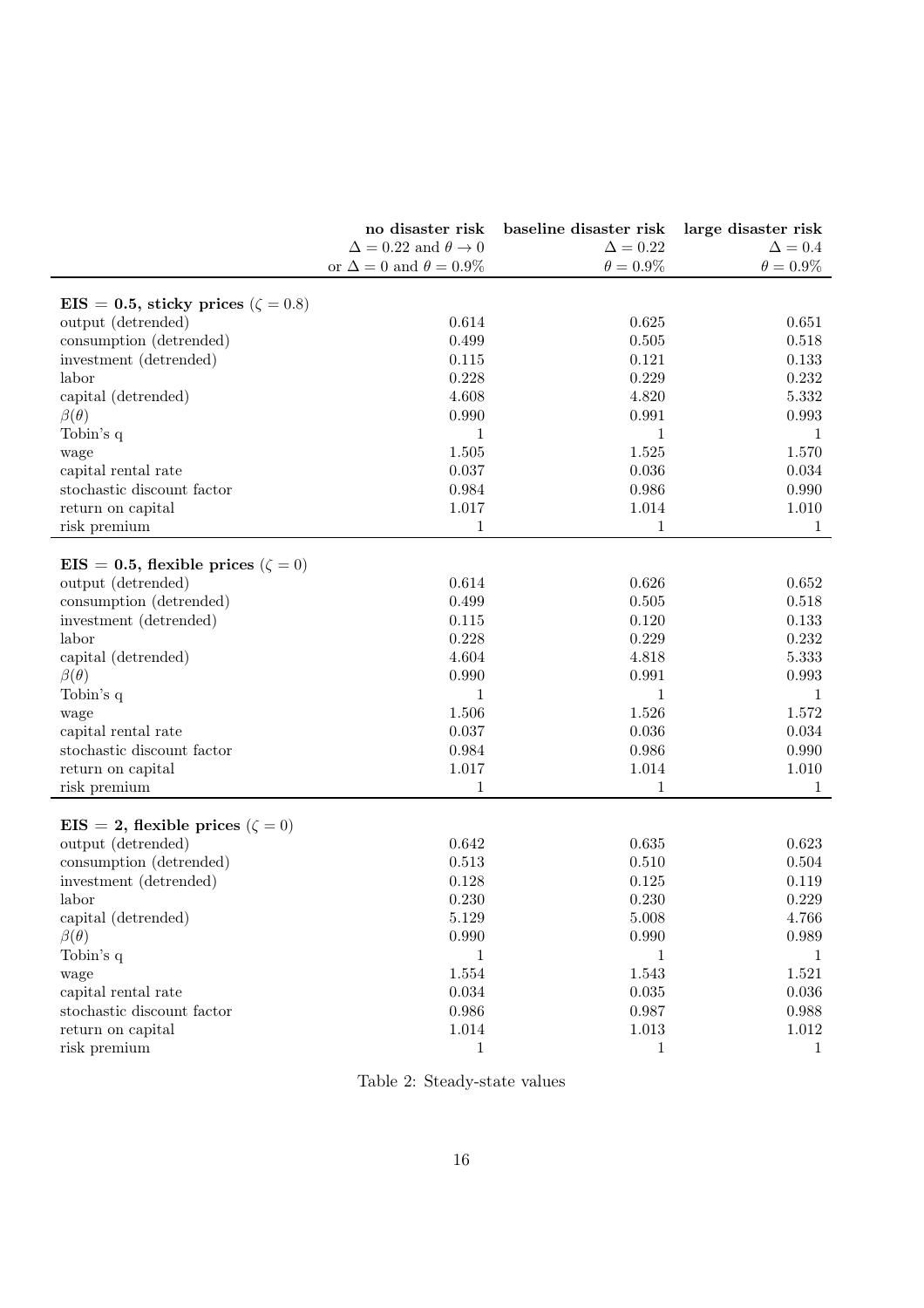(2012), this holds if and only if the EIS is equal to one. In all other cases, quantities differ from the economy without disaster risk.

# 4 Impulse Response Functions

In this Section, we simulate the effect of a rise in the small probability of disaster  $(\theta)$  from the stochastic steady-state. Unless specified, the approximation is made at the third-order such that asset pricing and macroeconomic variables interact with each other.<sup>16</sup> Our aim here is essentially qualitative, and consists in comparing the effect of the shock in the following four cases:

- (i) With flexible prices and  $EIS = 2$ , a decentralized version of Gourio (2012)'s economy, in order to nest his results as a particular case;
- (*ii*) Still under flexibles prices but with  $EIS = 0.5$ , i.e a value more in line with the standard RBC and New Keynesian literatures and with micro estimates. Gourio (2012)'s results are then found to be reversed;
- (*iii*) With sticky prices and the same  $EIS = 0.5$ , as for our baseline scenario. The recessionary effect is then restored and generalized;
- (*iv*) With sticky prices and  $EIS = 2$ , the mirroring case of (*iii*).

Since we use perturbation methods here, we consider a very small deviation from the itself very small probability of disaster at the steady-state, more specifically a change from  $\bar{\theta} = 0.009$  to 0.01. As a consequence, the size of the responses that we get will naturally be small as well. A larger shock could of course give a better feel for the magnitude of the effects we are describing here, yet this would be at the price of potentially large errors.<sup>17</sup> In addition, we try some alternative calibration values, and finally simulate the responses of the model to a standard monetary policy shock. This allows to check the accuracy of our model in replicating well-known perturbation responses in spite of the presence of disaster risk.

<sup>&</sup>lt;sup>16</sup>Indeed, the risk premium is nil in the first-order, constant at the second-order, but fluctuates in response to the disaster risk shock with a third-order approximation.

<sup>&</sup>lt;sup>17</sup>Using projection methods, Gourio (2012) considers a deviation from 0.72% to  $4\%$  for the probability of disaster. His results indicate the magnitude of the effects of a disaster risk shock, while we mostly focus on the sign of the responses here.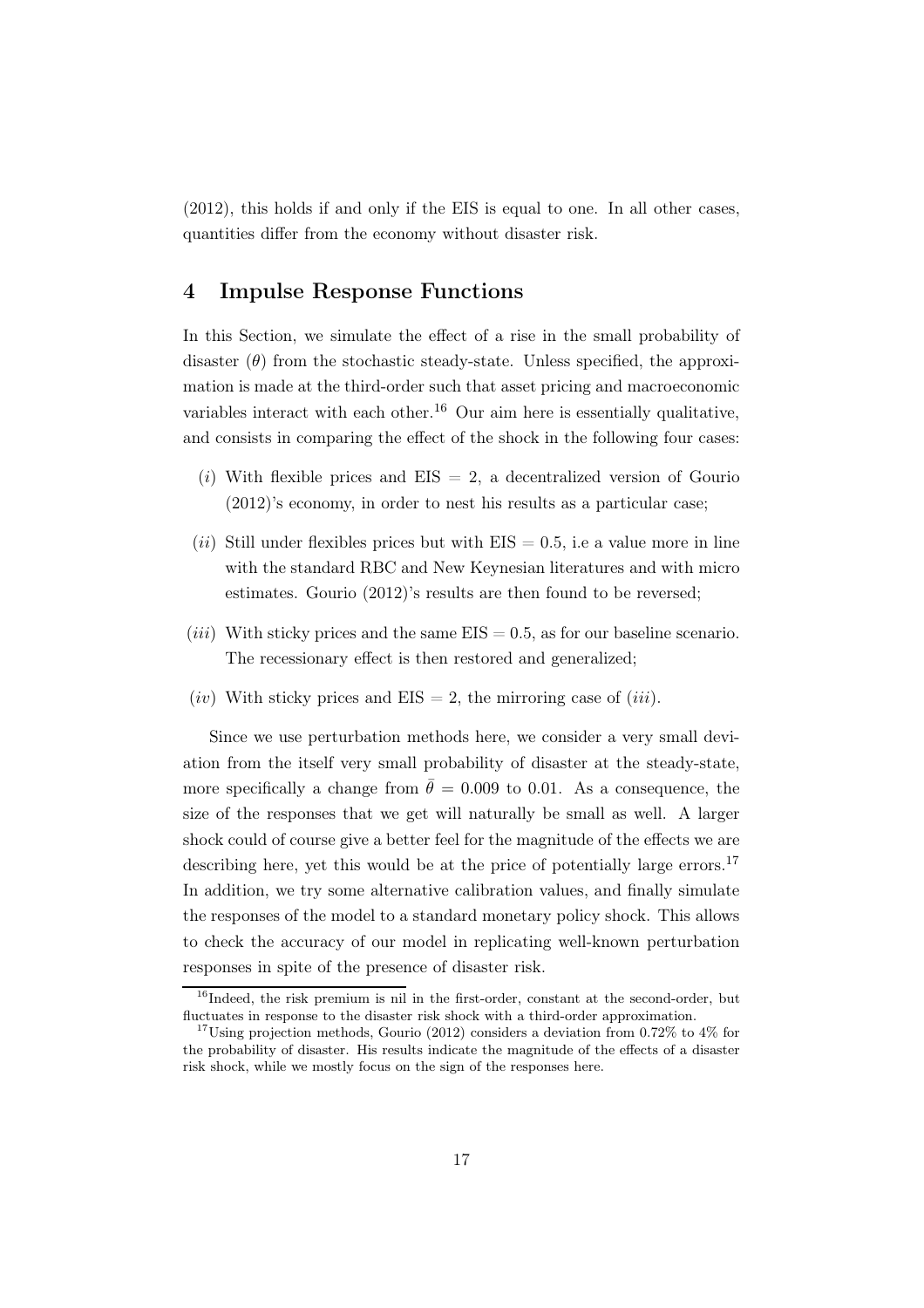### 4.1 Effects of a disaster risk shock: qualitative effects

### 4.1.1 Case 1: flexible prices and  $EIS = 2$  (à la Gourio, 2012)

Figure 1 shows the effect of the disaster risk shock in an economy à la Gourio (2012), here in a decentralized market version instead of the RBC model, with flexible prices  $(\zeta = 0)$  and an EIS of 2, according to his calibration. The shock makes the agents more impatient  $(\beta(\theta))$  decreases). Hence, they save and thus invest less, such that the economy enters a recession, while the risk premium goes up. However, agents then consume more and work less, so the wage increases. These results are identical to Gourio (2012)'s and partly consistent with the evidence on disaster risk (see Barro (2006) or Gourio (2008) for instance). However, these predictions rely on accepting an EIS greater than 2, which contrasts with commonly accepted values. We propose to look for the responses with a different EIS in Case 2 below.

### 4.1.2 Case 2: flexible prices and  $EIS = 0.5$

In this case, we just changed the value of the EIS to 0.5 compared to the previous case. As one can see on Figure 2, this is enough to make the sign of most variables completely opposite. Contrary to Case 1, a low EIS implies that agents' propensity to save increases with the disaster risk. This is captured here by an increase in the discount factor, that can be interpreted as a higher degree of patience. This makes the agents save more and invest more. The lower consumption on impact does not have much effect on the total output response. The price of goods drops on impact but rises immediately after (since there is no price rigidity in this case). Hence firms expect the deflation to be short and want to increase their demand for production factors, as well as the utilization rate of capital. Therefore, the rental rate of capital goes up, making the households willing to invest more. Overall, the rise in investment is higher than the drop in consumption, such that the economy enters a boom. As consumption decreases, the marginal utility increases, so the labor supply increases and the wage goes down despite the boom.

As far as asset pricing is concerned, we can see here that the risk premium still goes up because the disaster risk shock makes it more risky to invest in the capital stock. But, in this case, it implies that the risk premium becomes procyclical, which is highly counterfactual. Also note that, by making the EIS smaller, the magnitude of the increase is now larger than in Case 1.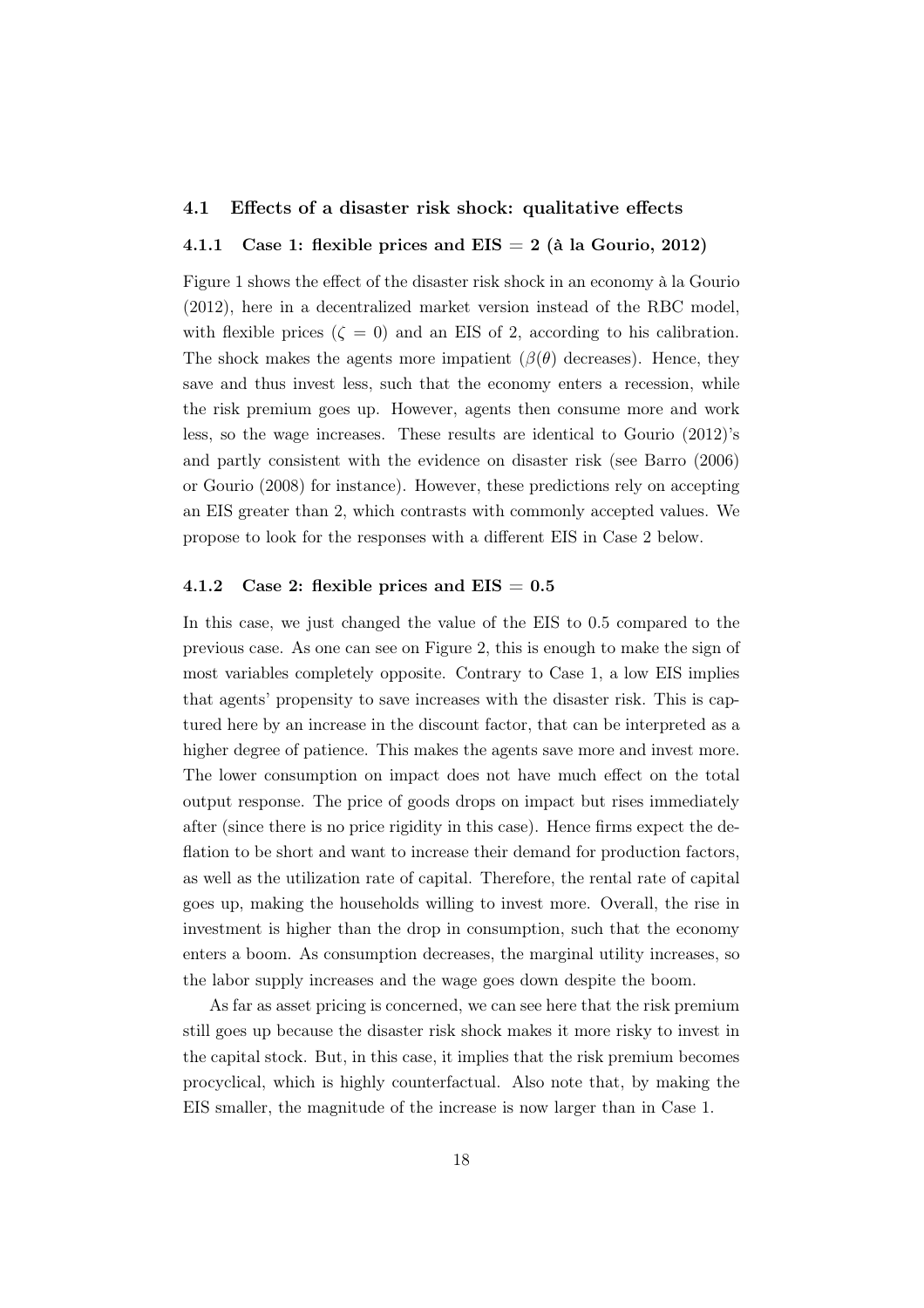

Figure 1: Responses (in percentage change) to a rise in  $\theta$  from 0.9% to 1%  $(\zeta = 0 \text{ and } EIS = 2).$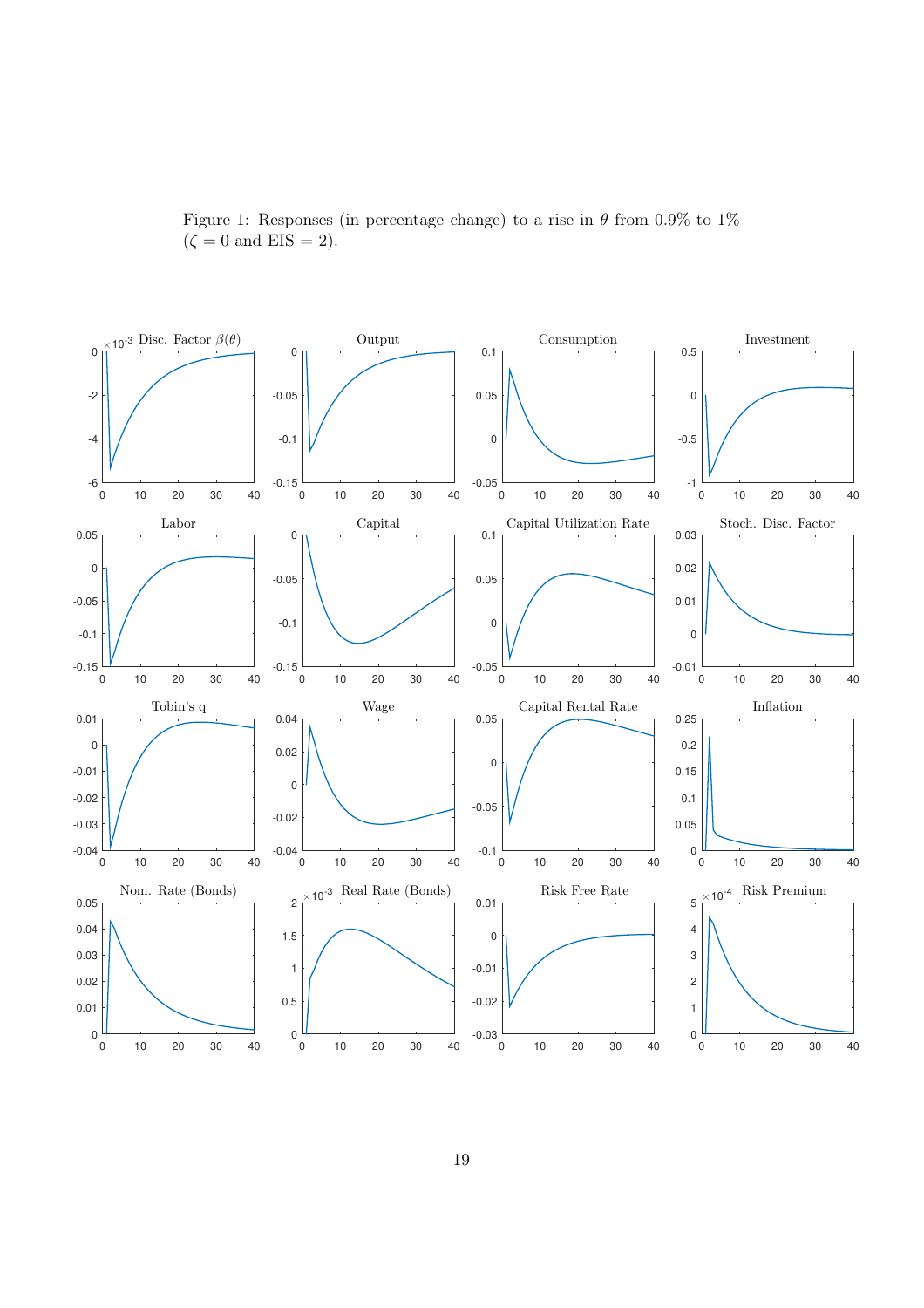

Figure 2: Responses (in percentage change) to a rise in  $\theta$  from 0.9% to 1%  $(\zeta = 0 \text{ and } EIS = 0.5).$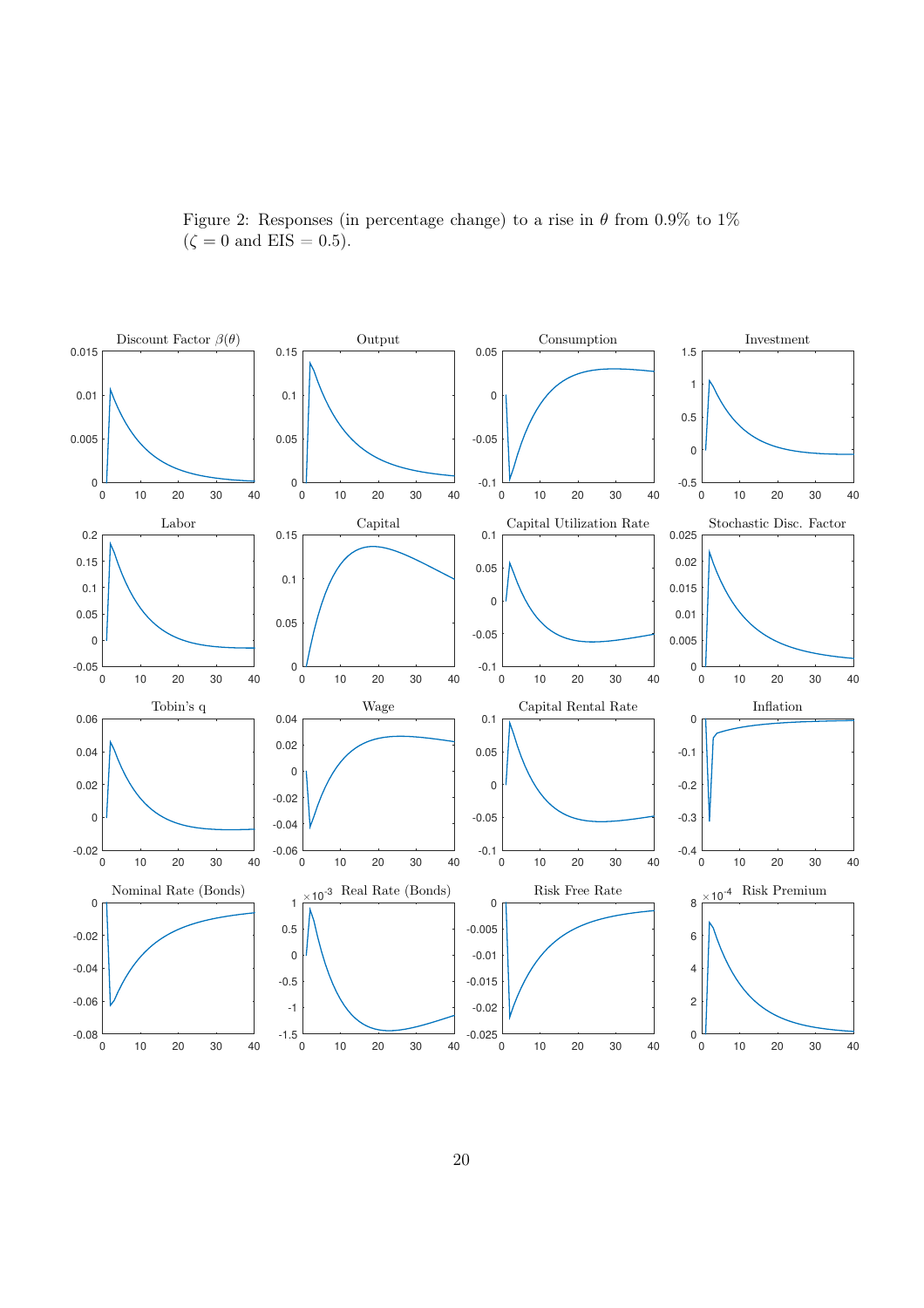### 4.1.3 Case 3: sticky prices and  $EIS = 0.5$  (baseline scenario)

As in Case 2, a low EIS makes the agents more patient (they have a higher  $\beta(\theta)$ ) following the disaster risk shock, which gives them an incentive to save, and thus to invest more (Figure 3). As before too, consumption drops. However, the price stickiness makes the relative size of these responses different from Case 2. Indeed, consumption decreases more than investment increases here, such that recession and deflation ensue.

Two specific responses are worth being discussed more carefully here, namely the rise in investment and labor quantity. Both variables are here subject to a precautionary motive from the households when the disaster risk goes up. The agents want to limit the decrease in their consumption by acquiring more capital and increasing their labor supply when a disaster becomes more likely (under the assumption of an EIS below one). Simultaneously, there is also a downward pressure on investment and labor that stems from firms' lower demand for production factors. However, in our case, the former effect overweights the latter, such that the net effect on investment and labor is positive, for several reasons. First, firms do not control directly for the level of investment in our model but for the capital utilization rate, which indeed drops in Figure 3. Hence, investment is mostly driven by households' precautionary savings rather than firms' lower demand for capital.<sup>18</sup> Second, recall that the households cannot buy the riskfree asset in our economy, such that investment and risky bonds have to go up since they are the only available vehicles for savings. Thus, the larger the precautionary motive, the larger the increase in investment.<sup>19</sup> Third, it may be the case that considering nonconvex capital adjustment costs is sufficient to make the investment decrease while still preserving the sign of our other responses unchanged, as discussed in Bloom (2009) and here in Section 5.4. Finally,

 $18$ Basu and Bundick (2014)'s responses to a volatility shock on the discount factor have some similarities with our shift in the level of the discount factor caused by the disaster risk shock. In particular, they also obtain precautionary labor and investment. Yet, because investment is realized by firms instead of the capital utilization rate as we have here, they overall find a negative net effect of investment to the shock.

<sup>&</sup>lt;sup>19</sup>A way to overcome this effect would be to allow the agents to acquire the riskfree asset in our economy. However then, the detrending method à la Gourio (2012) could not be perfectly applied, and we would have to make an assumption about the state of the economy today being in a 'disaster' regime or not when generating the impule response functions. It would be straightforward to do so, and the approach that we choose here is just a question of preference for unconditional impulse response functions, closer to the spirit of Gourio (2012).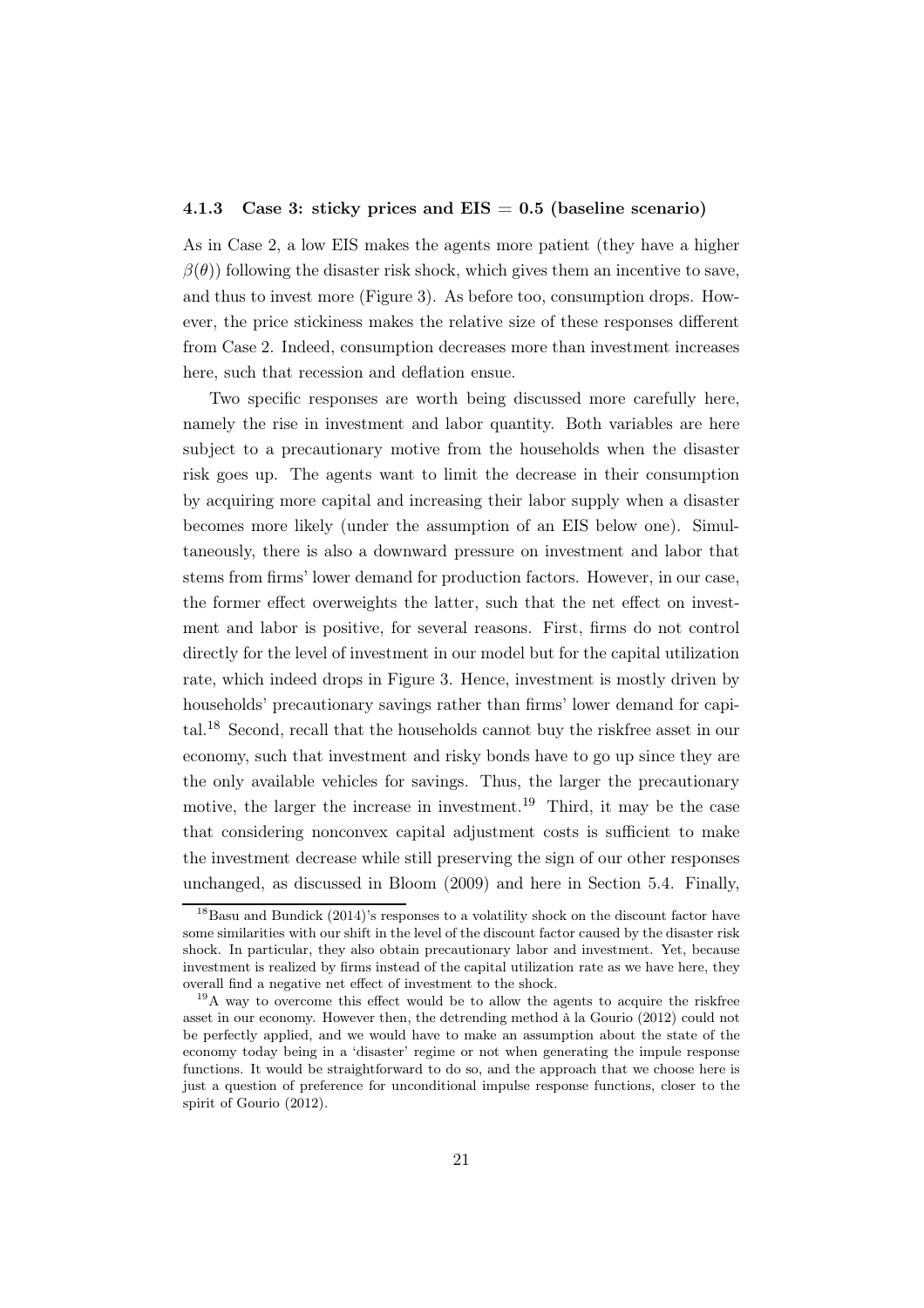

Figure 3: Responses (in percentage change) to a rise in  $\theta$  from 0.9% to 1%  $(\zeta = 0.8 \text{ and } EIS = 0.5).$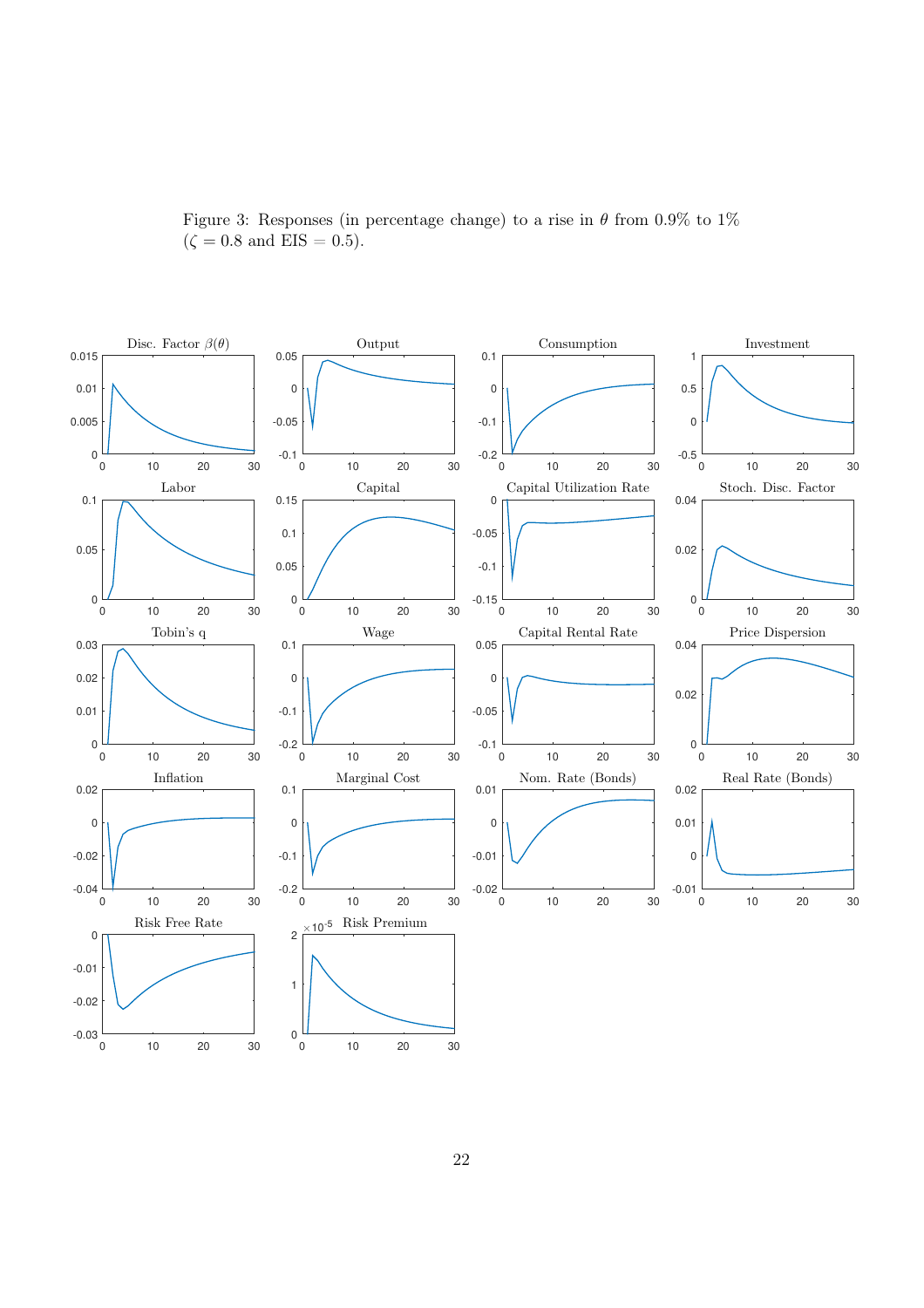whether the increase in supply or the decrease in demand of investment and labor is the dominant effect is also highly sensitive to the calibration choices (see Section 4.2). Note finally that both effects contribute here to the drop in wages, which is not observed in the economy à la Gourio (Case 1).

As for asset prices, we observe a 'flight-to-quality' effect that is visible through the drop in the riskfree rate when the disaster risk shock hits. This drop in the riskfree rate is of similar magnitude as in Case 1, suggesting that sticky prices may provide a solution to avoid an excessive change in the riskfree rate despite having an EIS smaller than one, as discussed before. Finally, the risk premium also increases here due the disaster risk shock. When compared to the economy à la Gourio (Case 1), the magnitude of this increase is lower here. However, moving from an EIS larger than one to an EIS smaller than one always increases the response of the risk premium to the disaster risk shock, for a given degree of price stickiness/flexibility (comparing Cases 1 and 2 on one hand, and Cases 3 and 4 on the other).

Overall, the responses of both macroeconomic quantities and asset prices to the disaster risk shock in this Case happen to be very similar to those obtained from exogenous preference shocks in the literature (see e.g Smets and Wouters (2003) and Christiano et al. (2011)). They are also reminiscent of the literature on uncertainty shocks. In particular, in giving a short sharp recession followed by an "overshooting" in the recovery, as in Bloom (2009). In that respect, the disaster risk can provide a potential explanation for exogenous shifts in preferences or changes in aggregate uncertainty.

### 4.1.4 Case 4: sticky prices and  $EIS = 2$

In this last scenario, we change again the EIS for a value larger than unity, but still under sticky prices. As we can observe in Figure 4, the same increase in  $\theta$  now makes the time-varying discount factor drop again. All the other responses are thus the exact opposite to those in Figure 3. In particular, there is a boom (as in Case 2) in output, driven by consumption increase (unlike Case 2). This Case is not a realistic scenario for a disaster risk shock, yet it provides an interesting counterfactual exercise to confirm  $(i)$  the effect of the EIS on the discount factor and the propensity to consume/save, and  $(ii)$  the fact that the model with nominal rigidity is driven primarily by the response in consumption to the disaster risk shock while the flexible-price version is primarily driven by the supply-side of the economy for a given value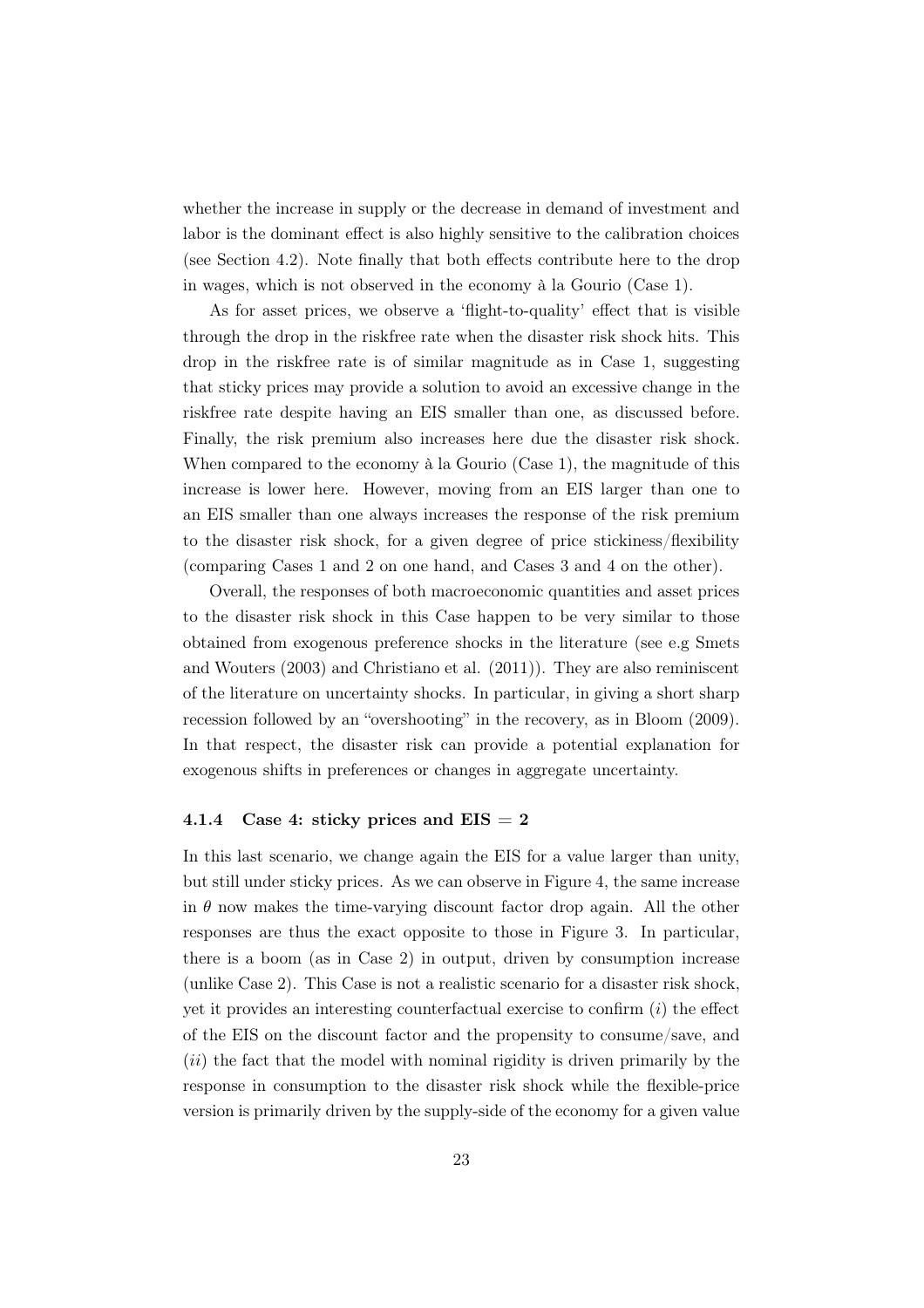

Figure 4: Responses (in percentage change) to a rise in  $\theta$  from 0.9% to 1%  $(\zeta = 0.8 \text{ and } EIS = 2).$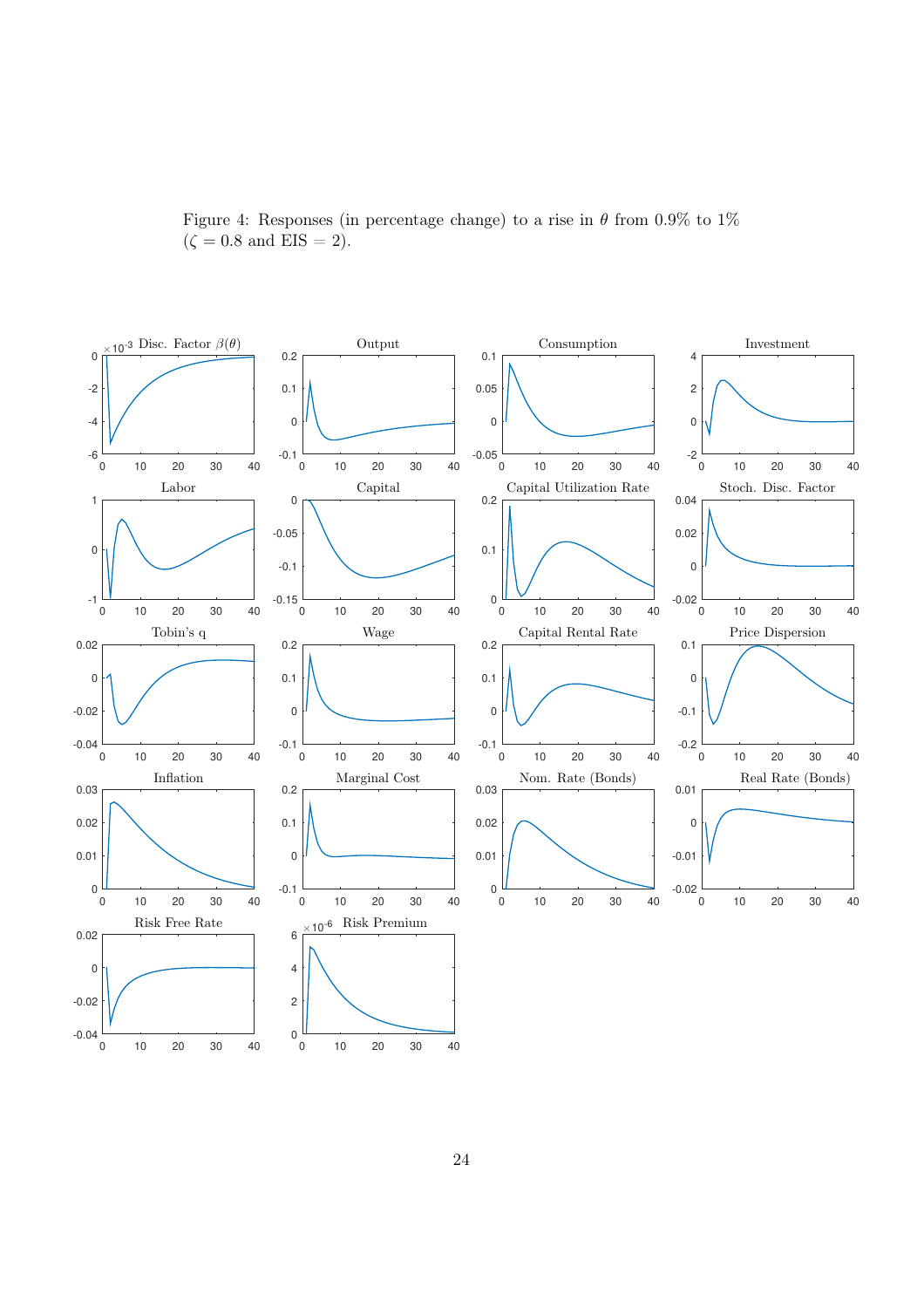of the EIS. We can also observe that the riskfree rate happens to decrease more than in Case 3 where the EIS was low. This implies that the disaster risk argument about a high value of the EIS being necessary to limit the fall of the riskfree rate does not hold anymore when prices are sticky.

Figures 5 and 6 summarize together the responses in the economy à la Gourio (2012) and in our baseline economy in the same graphs, for easier comparison. This is realized successfully at first-order (Figure 5) and thirdorder (Figure 6) approximations.

### 4.2 Sensitivity analysis

We run some sensitivity analysis to alternative calibration values when simulating the effect of our disaster risk shock on the benchmark economy (small EIS, sticky prices). The responses are given in Figure 7.

The first setup of responses is generated against different values of the risk aversion coefficient. Here, we can see that for normal values of risk aversion with Esptein-Zin specification, typically between 3 and 4 (Barro and Jin, 2011), the effects that we describe in Case 3 holds, i.e a recession driven by the drop in output. For an economy closer to risk neutrality (on Figure 8,  $\gamma = 1.5$ ), the effects essentially remain, except for labor, which decreases. This is because the upward effect of the 'precautionary labor supply' is now lower than the downward effect of the lower demand of labor from firms when the disaster becomes more likely. Only for very high values of risk aversion (here,  $\gamma = 6$ ), the response of precautionary savings on investment by households is so high that it overcomes the drop in consumption and prevents the recession. Here again, should the households be allowed to buy the riskfree asset in our model setup, the effect would vanish.

Second, we test for different values of the discount factor that would hold without disaster risk in the economy,  $\beta_0$ . This can be interepreted as a kind of fundamental degree of patience. This is useful to observe that, with agents initially less patient than in our standard calibration ( $\beta_0 = 0.99$ ), the drop in consumption is mitigated while investment also now drops on impact (the precautionary motive for investment turns to be small). Actually, in that case, the downward effect of investment, stemming from a higher chance of destruction of capital by a disaster, overweights the precautionary motive, such that investment decreases on impact, and subsequently limits the overshooting in output following the recession.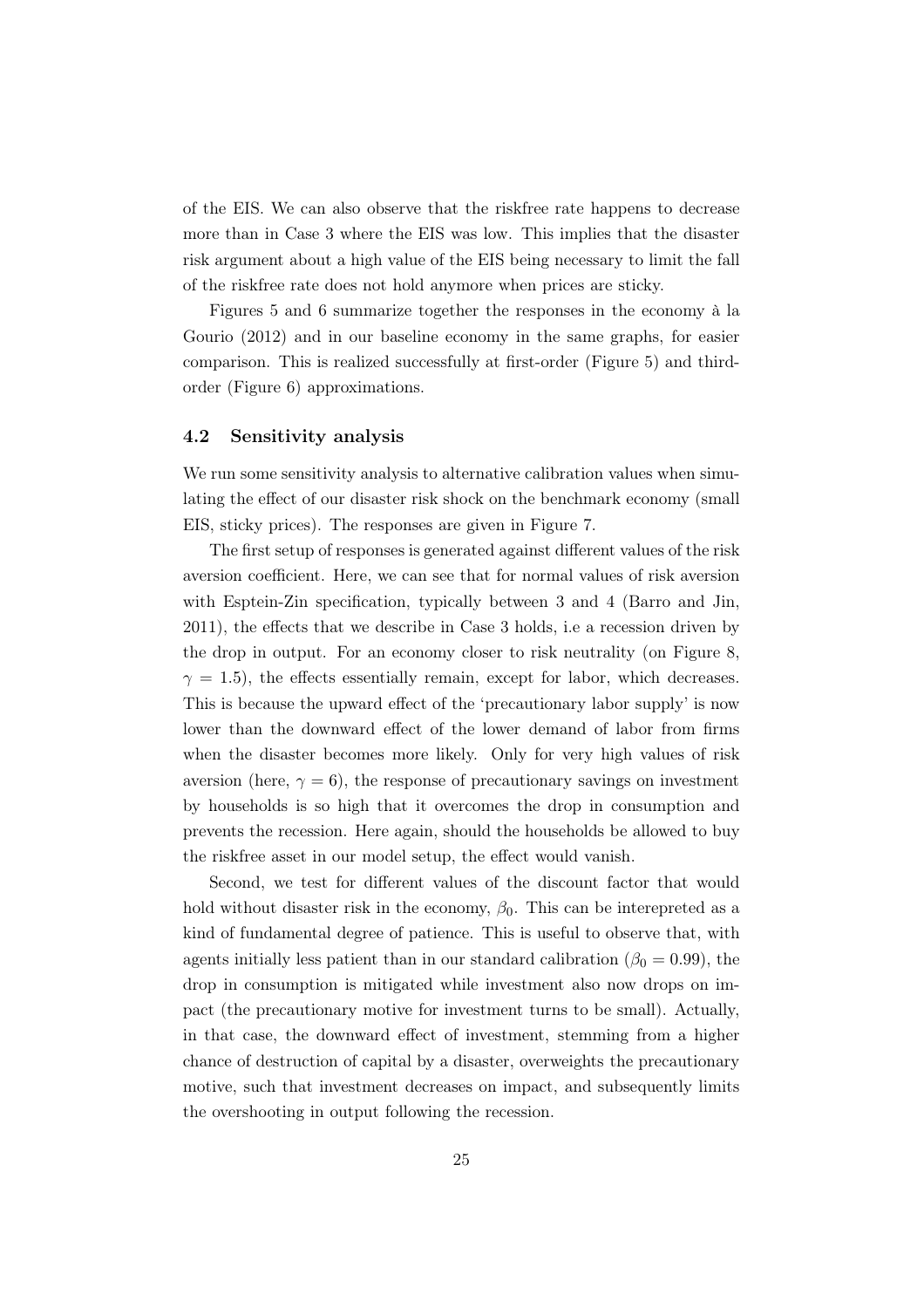Third, we run experiments for the parameters relative to the disaster risk. When the steady-state probability of disaster is tried against alternative values, the qualitative effects are unchanged, except for the labor. Indeed, for a lower probability of disaster, the lower demand effect overweights the higher supply effect, such that the net quantity of labor decreases. The same idea holds for changes of the size of the disaster. Only for large disasters  $(30\%)$ , the precautionary motive is so important that, given agent's incapability to buy the riskfree asset here, investment rises so much that it drives the economy into a boom. To finish with, the persistence of the disaster risk just mitigates the effects but leaves the qualitative responses unchanged.

Finally, Figure 8 shows the responses to a standard monetary policy shock for the baseline scenario. These responses are quite standard and inform us about the validity of the model to conventional shocks.

# 5 Discussion

### 5.1 The literature on disaster risk

The literature on rare events has emerged in the 1980s when macroeconomic models were struggling to explain the dynamics of asset prices and their related risk premia. Rietz (1988) has shown that introducing a low probability of an economic disaster into an endowment economy was able to address the the equity premium puzzle (Mehra and Prescott, 1985).<sup>20</sup>

Estimating economic disasters on US data over the twentieth century, Barro (2006) found a frequency of 1.7% per year and an average size of 29%. Using these results to calibrate an extended version of Rietz (1988)'s model, Barro confirmed that rare disasters could capture high equity premium and low risk-free rate puzzles. Barro and Ursúa (2008) have further extended Barro (2006) by including data on consumption, more relevant for asset pricing models. They assembled international time series since 1870 and found disaster probabilities of around 3.6% per year with a mean disaster

<sup>&</sup>lt;sup>20</sup>Other solutions that have been proved able to improve asset pricing of macroeconomic models include notably consumption habits and heteroscedastic shocks (Campbell and Cochrane, 1999) and Epstein-Zin-Weil preferences, separating the risk aversion coefficient from the EIS, combined with stochastic volatility in consumption growth (Bansal and Yaron, 2004). Epstein-Zin-Weil preferences alone contribute only partially to the solution of the equity premium puzzle: in Weil (1989) for instance the risk aversion coefficient must be set at 45 and EIS at 0.1 for a reasonable match with the data to be obtained.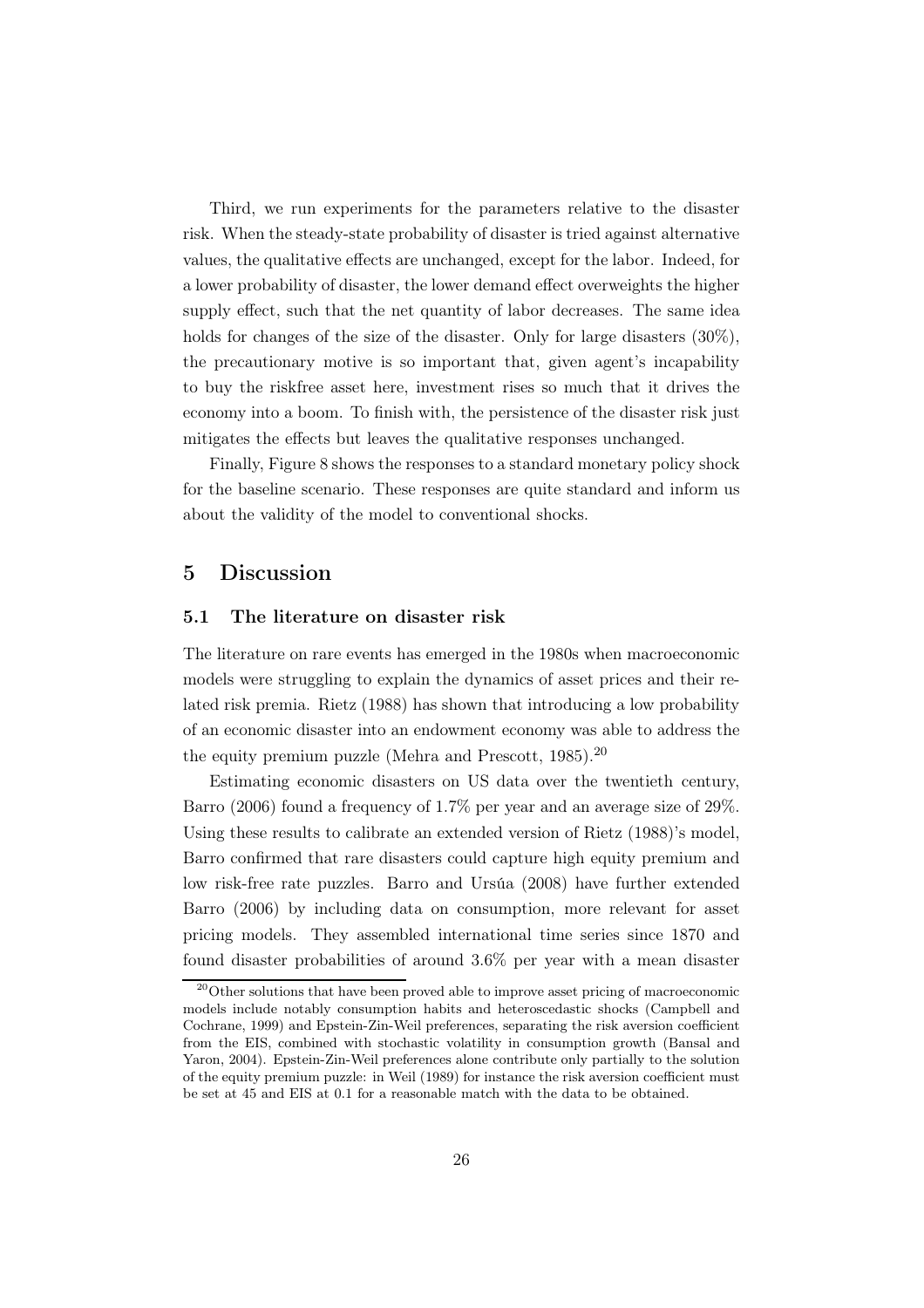size of 22%. They simulate a Lucas-tree model with i.i.d. growth shocks and Epstein-Zin-Weil preferences and obtain plausible equity premium on levered equity, with a coefficient of relative risk aversion of 3.5.<sup>21</sup>

Despite encouraging results, Rietz (1988), Barro (2006) and Barro and Ursúa (2008)'s models were not able to explain some asset pricing moments such as the volatility of price-dividend ratios for stocks, the volatility of bond risk premia, and return predictability.<sup>22</sup> This is essentially due to the fact that they assume the probability of disaster to be constant. Thus, Gabaix (2008) made it time-varying and introduced it in an endowment economy, before Gabaix (2011, 2012) and Gourio (2012, 2013) further considered real business cycle frameworks. A time-varying probability of disaster is indeed able to explain volatility patterns of asset prices and return predictability (Wachter, 2013, Seo and Wachter, 2013). It also solves a number of macro-finance puzzles such as the risk-free rate puzzle or the upward-sloping nominal yield curve (Gabaix, 2012).

Gabaix's (2012) framework is constructed such that variations in the probability of disaster have no impact on macroeconomic quantities. This is reminiscent of Tallarini (2000)'s theorem that macroeconomic dynamics, unlike asset prices, are basically unaffected by changes in aggregate risk. In contrast, Gourio (2012) found that Tallarini (2000)'s "observational equivalence" holds for the presence of disaster risk if and only if the EIS is exactly equal to unity. However, he shows that, as soon as the EIS differs from unity, a shock to the probability of disaster is equivalent, under some assumptions, to a preference shock. His model thus predicts a correlation between asset prices and macroeconomic quantities which is supported empirically.

We here build on Gourio (2012)'s modeling of the disaster risk and incorporate it into a full-fleshed New Keynesian model, featuring monopolistic competition, capital adjustment costs, sticky prices, and a Taylor-type rule. To the best of our knowledge, we are the first paper to do so. Thereby, we show that Gourio (2012)'s results can be conciliated with a value of the EIS smaller than unity, and thus generalize them in a framework more suitable for future policy analysis.

 $^{21}$ Barro and Jin (2011) estimate the risk aversion coefficient from dataset on disasters. They found a mean close to 3, with a 95% confidence interval for values from 2 to 4.

 $^{22}$ In Barro and Ursúa (2008), the price-dividend ratio and the risk-free rate are constant.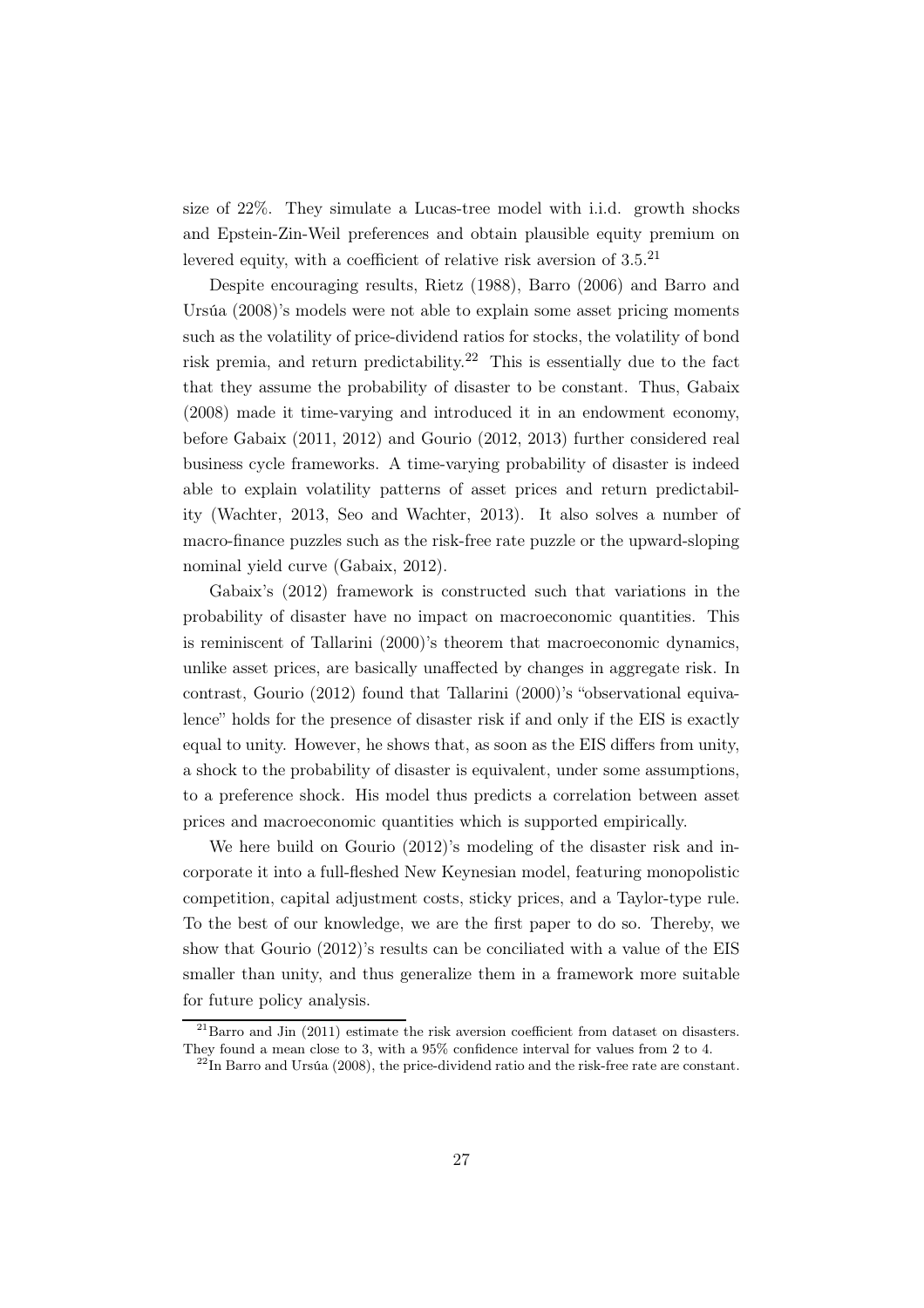### 5.2 Evidence and calibration of the EIS

There is no clear consensus about the value of EIS in the literature. It is standard in macroeconomic calibrations to take a value smaller than one, whether the utility function is Epstein-Zin and thus the EIS chosen independently from the risk aversion coefficient (Rudebusch and Swanson (2012), Caldara et al. (2012), use both a value of 0.5) or with standard time-additive preferences (Piazzesi et al. (2007) choose 0.2, Smets and Wouters (2007) 0.66). In contrast, macrofinance real business cycles often choose a value higher than unity to match asset pricing moments (Barro and Ursúa (2008), Gourio (2012) and Nakamura et al. (2012) use a value of 2).

This dispersion is due to the fact that empirical evidence on the value of the EIS is yet not conclusive. An influential paper by Hall (1988) finds that this parameter is close to zero, and the subsequent literature has also provided further support for values smaller than one<sup>23</sup>, although Hall's results have sometimes been challenged on methodological grounds.<sup>24</sup> Moreover, some studies suggest that heterogeneity across agents is an important factor for the EIS estimation.<sup>25</sup> As an attempt to explore estimation differences across countries and methodologies, Havránek et al. (2015) have collected 2,735 estimates of EIS reported in 169 studies. From meta-analysis methods, they find a mean estimate around 0.5, and typically lying between 0 and 1. Among six countries for which more than 50 estimates exist, the mean EIS is 0.9 for Japan, 0.6 for the US, 0.5 for the UK, 0.4 for Canada, 0.2 for Israel, and 0.1 for Sweden. While their results suggest that the type of utility function does not affect the reported estimates of the EIS in a systematic way, the cross-country differences are important, yet essentially below unity. Households in countries with higher income per capita and higher stock market participation show larger values of the elasticity.

The fact that the EIS is higher for countries with high stock market participation is important for asset pricing models. Indeed, the disaster risk literature relies on the assumption that EIS is larger than one in order to

 $^{23}$ See for instance Campbell and Mankiw (1989), Ludvigson (1999), Yogo (2004).

 $24$ Bansal and Yaron (2004) argue that ignoring time-varying consumption volatility leads to a downward bias in the macro estimates of the EIS, but Beeler and Campbell (2012) question the extent of the bias.

 $^{25}$ Blundell et al. (1994) and Attanasio and Browning (1995) find that rich households tend to show a larger EIS. Mankiw and Zeldes (1991) and Vissing-Jorgensen (2002) find a larger EIS for stockholders than for non-stockholders. Bayoumi (1993) finds that liquidityconstrained households show a smaller EIS.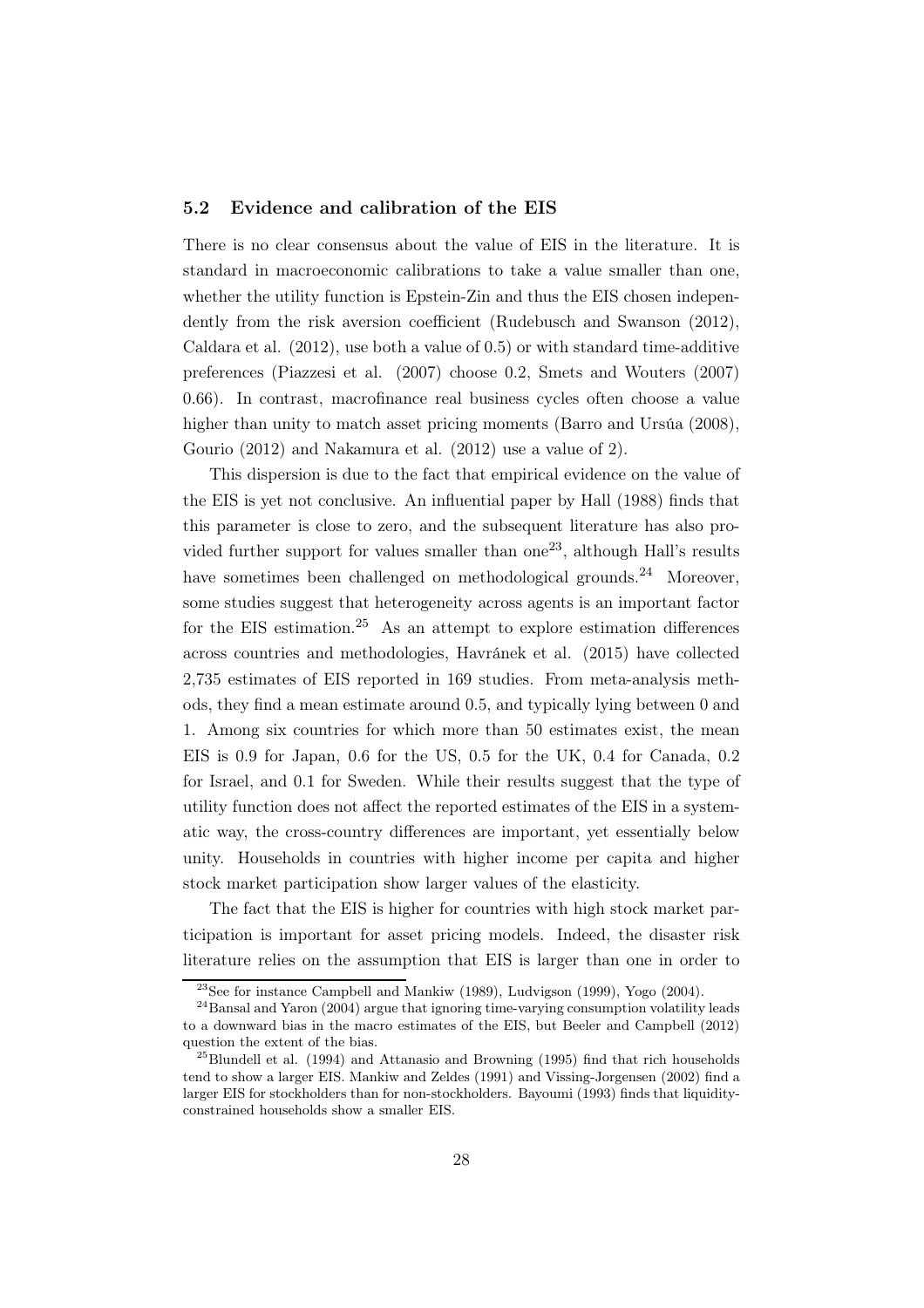reproduce the key asset pricing behavior (Nakamura et al., 2013). In particular, a high value of EIS is important to prevent the risk-free rate from declining too much following the disaster risk. However, in a recent empirical estimation of Wachter (2013)'s time-varying disaster risk framework, Irarrazabal and Parra-Alvarez (2015) find that a low EIS is consistent with appropriate levels of the equity premium and volatility of government bonds, while an EIS greater than one can generate higher price-dividend volatility and stock market volatility, and hence a lower Sharpe Ratio.

In asset pricing models, an EIS larger than 1 reduces the precautionary saving effect and hence limits the decline in risk-free rate and the counterintuitive increase in asset prices. Nevertheless, we show here that, when the model features sticky prices, the decrease in the risk free rate following a disaster risk shock is smaller with an EIS smaller than one. The New Keynesian framework thus plays a crucial role in determining the effect of the EIS on macroeconomic dynamics and asset pricing variables.

### 5.3 Preference shocks

As disaster risk is captured by a shift in preferences, our effects resemble those from exogenous shocks to the discount rate.

The asset pricing literature argues that supply-driven shocks alone cannot account for the observed movements in asset prices and thus points out the needs for considering shocks to 'preference shocks' (Campbell and Ammer (1993), Cochrane (2011)). More generally, by changing the demand for assets, preference shocks have been sucessful in matching the equity premium, the bond term premium, and the weak correlation between stock returns and fundamentals by generating a good fit for risk-free rate variations independently of cash flows (see for instance the early work of Campbell (1986) and recent papers by Schorfheide et al. (2014) and Albuquerque et al. (2015)).

However, these models, just as Gourio (2012), generally consider a *negative* shock to the discount factor, i.e an increase in agents' impatience: they suddenly want to consume more and hold fewer assets. On the contrary, the New Keynesian literature generally studies the effects of *positive* preference shocks, i.e a decrease in agents' patience. This has also been successful in some respects, in particular lately in making the zero lower bound (ZLB) for policy interest rate binding (see Eggertsson and Woodford (2003), Eggerston et al. (2014), and Erceg and Linde (2012)). An increase in the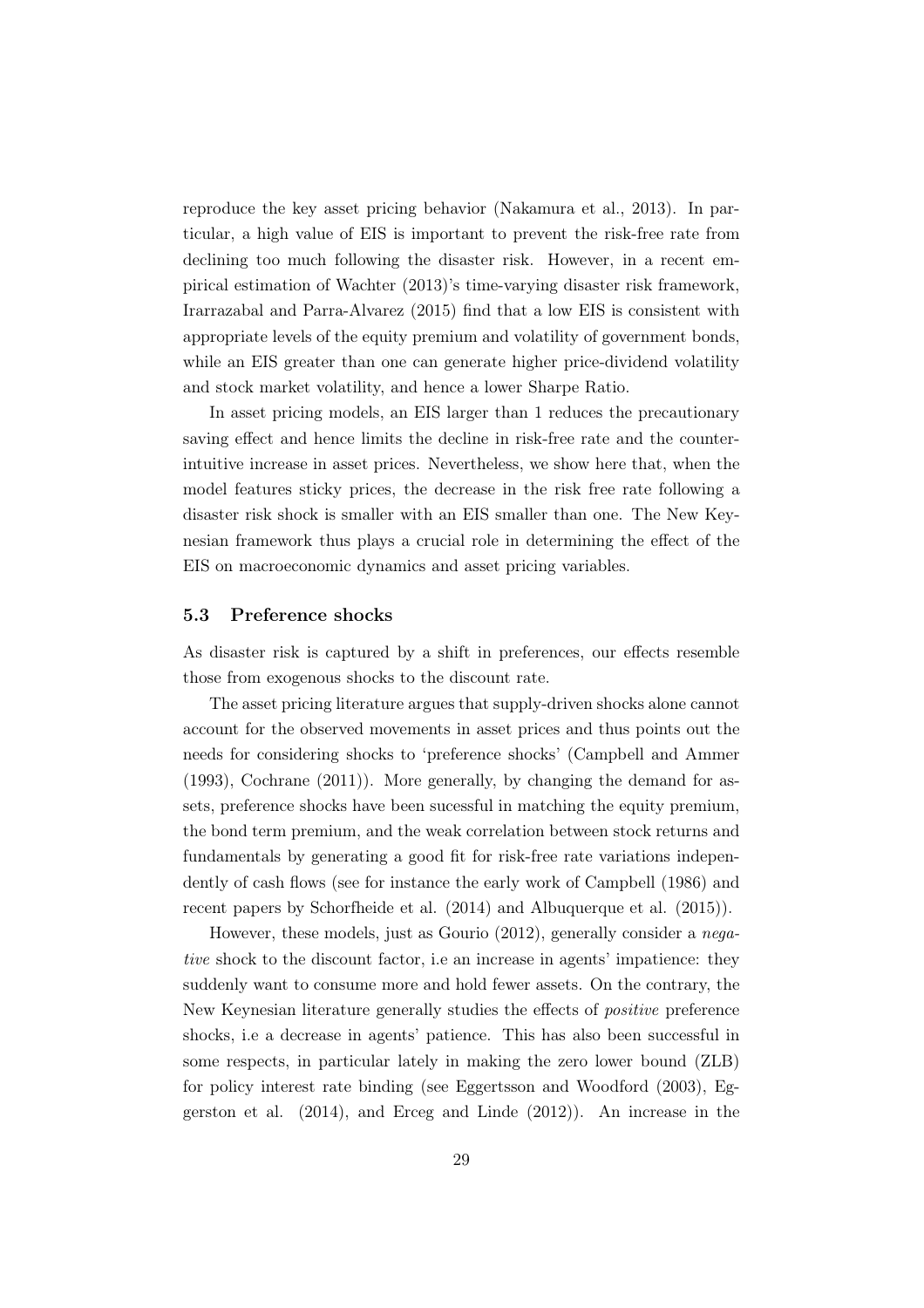discount factor decreases agents' propensity to consume and puts downward pressure on real factor prices, real marginal cost and inflation. The real interest rate must diminish to reduce deflationary pressures. Empirically, variance decomposition shows that positive preference shocks is one of the main determinants of the nominal interest rate (Smets and Wouters (2003) and Ireland (2004)).

One of our contributions here is to conciliate the asset pricing partial equilibrium effects of a *negative* preference shock, by considering the exact same mechanism as in Gourio (2012), with the general equilibrium effects obtained with exogenous preference shocks in the New Keynesian literature. This is far from trivial as both literatures have found a recession and an increase in risk premia (or flight-to-quality) to be associated with opposite movements in the discount factor. Yet, we show here that Gourio's definition of the disaster risk can give responses compatible with the predictions for exogenous positive preference shocks whenever an EIS below unity and sticky prices are adopted. In line with the ZLB literature, we find that preference shifts lower interest rates on bonds, cause deflation and recession.<sup>26</sup>

### 5.4 Uncertainty shocks

Another class of shocks related to ours is changes in aggregate uncertainty, or second-moment shocks. The shock we consider here affects the *level* of the probability of disaster. However, its effects are very similar to a volatility shock, and can be understood as a potential source of it.<sup>27</sup> Bloom (2009) finds that an increase in uncertainty generates an immediate drop in output, as well as in labor and productivity as firms wait before hiring and reallocation from low to high productivity firms is impeded. In the medium term

 $26$ The only apparent difference with Christiano et al. (2011) concerns the response of investment. Given that capital accumulation is included in our model, a decrease in the real interest rate drives investment up following the shock. In a model extension, Christiano et al. (2011) also considers capital accumulation but because the ZLB prevents the nominal interest rate from declining following a preference shock, and deflation arrives, the real interest rate increases, such that investment naturally cannot rise. Our model does not impose such a constraint but it would be straightforward to do so. In that case, a fall in investment would deepen the recessionary effects of disaster risk.

 $^{27}$ Baker and Bloom (2013) use rare events, such as natural disasters, terrorist attacks, political coups d'état and revolutions to instrument for changes in the level and volatility of stock-market returns. They argue that some shocks, like natural disasters, lead primarily to a change in stock-market levels (first-moment shocks), while other shocks like coups d'état lead mainly to changes in stock-market volatility (second-moment shocks).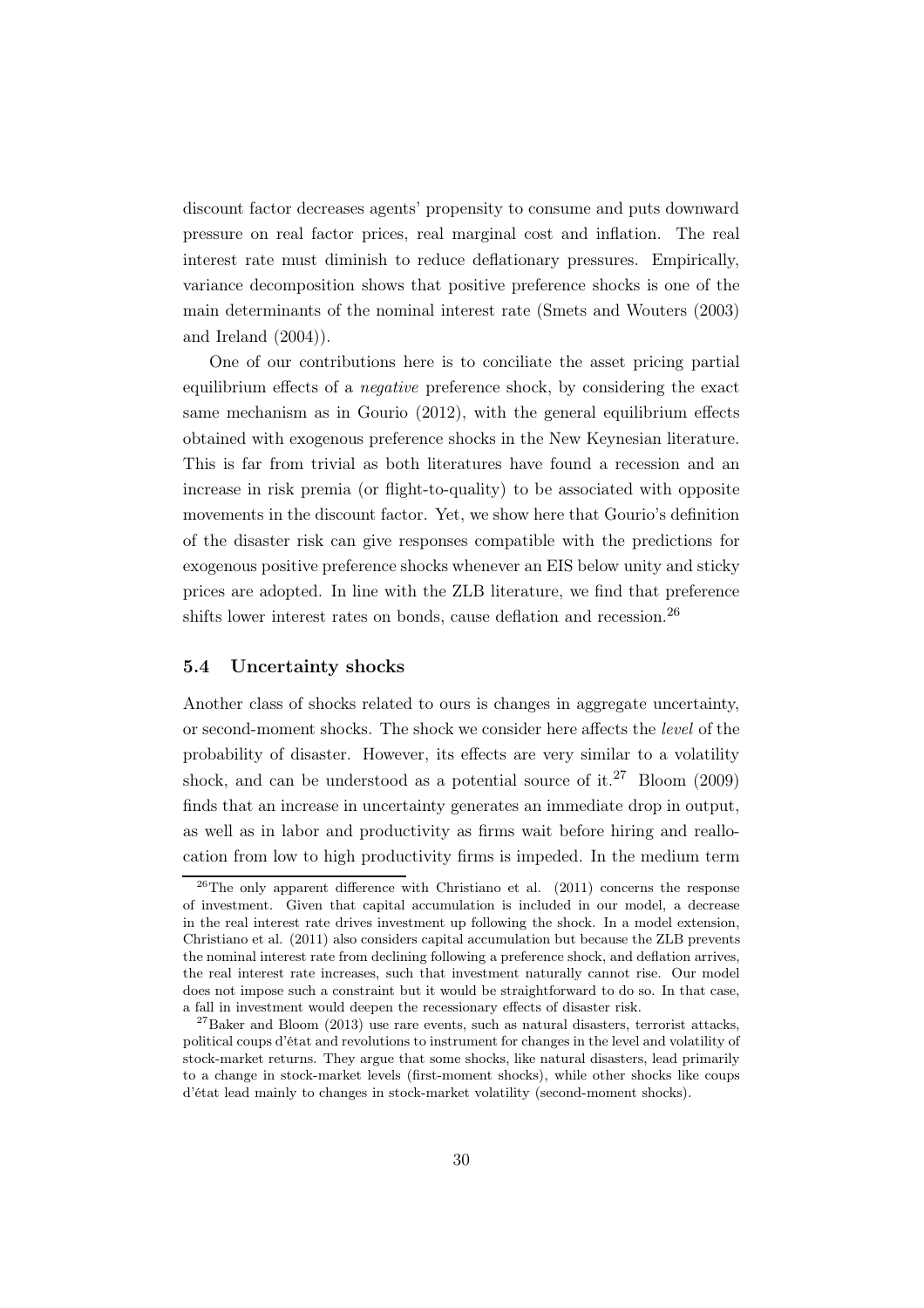however, the economy bounces back as firms address their pent-up demand for labor and capital. With this respect, a disaster risk shock has a similar effect to uncertainty shock as it produces a short sharp recession followed by an "overshooting" in the recovery.

As for the response of investment, Saltari and Ticchi (2007) show that, when the EIS is low, higher uncertainty is associated with an increase in investment even if the risk aversion is high. This effect holds for a disaster risk shock in our model. In the same vein, Bansal and Yaron (2004) show that an increase in uncertainty increases precautionary savings and diminishes output in the short run. In the long run however, an increase in savings can have positive impact on output via an increase in investment. Unlike an open-economy setting, where excess savings translates into holdings of foreign assets rather than domestic investment, Fernández-Villaverde et al. (2011a) show that an increase in uncertainty makes investment go up in a closed-economy version. Yet output goes down because sticky prices preventing an immediate adjustment. The same intuition holds in our model.

Finally, a related but slightly separated literature has considered 'disasters' as rare events stemming from non-Gaussian shock distributions. Cúrdia et al. (2014) and Chib and Ramamurthy (2014) show evidence that models with a multivariate t-distributed shock structure are favored by the data over standard Gaussian models. Auray et al (2012) show that limiting distributions of several aggregate macroeconomic time series, such as GDP, real wages and capital stock, exhibit fat tails if the returns to scale episodically increase. Andreasen (2012) studies rare disasters and uncertainty shocks, through skewed shock distributions, affect risk premia in a DSGE model. Weitzman (2012) also examines the effects of nonnormalities and rare disasters on risk premia. He finds that, with a higher probability weight on very bad outcomes, tail fattening reduces the magnitude of equity premium and riskfree rate puzzles. Finally, Wachter (2013) analyzes the effects of a time-varying probability of a consumption disaster and assumes that the conditional distribution of consumption growth becomes highly non-normal when a disaster is relatively likely.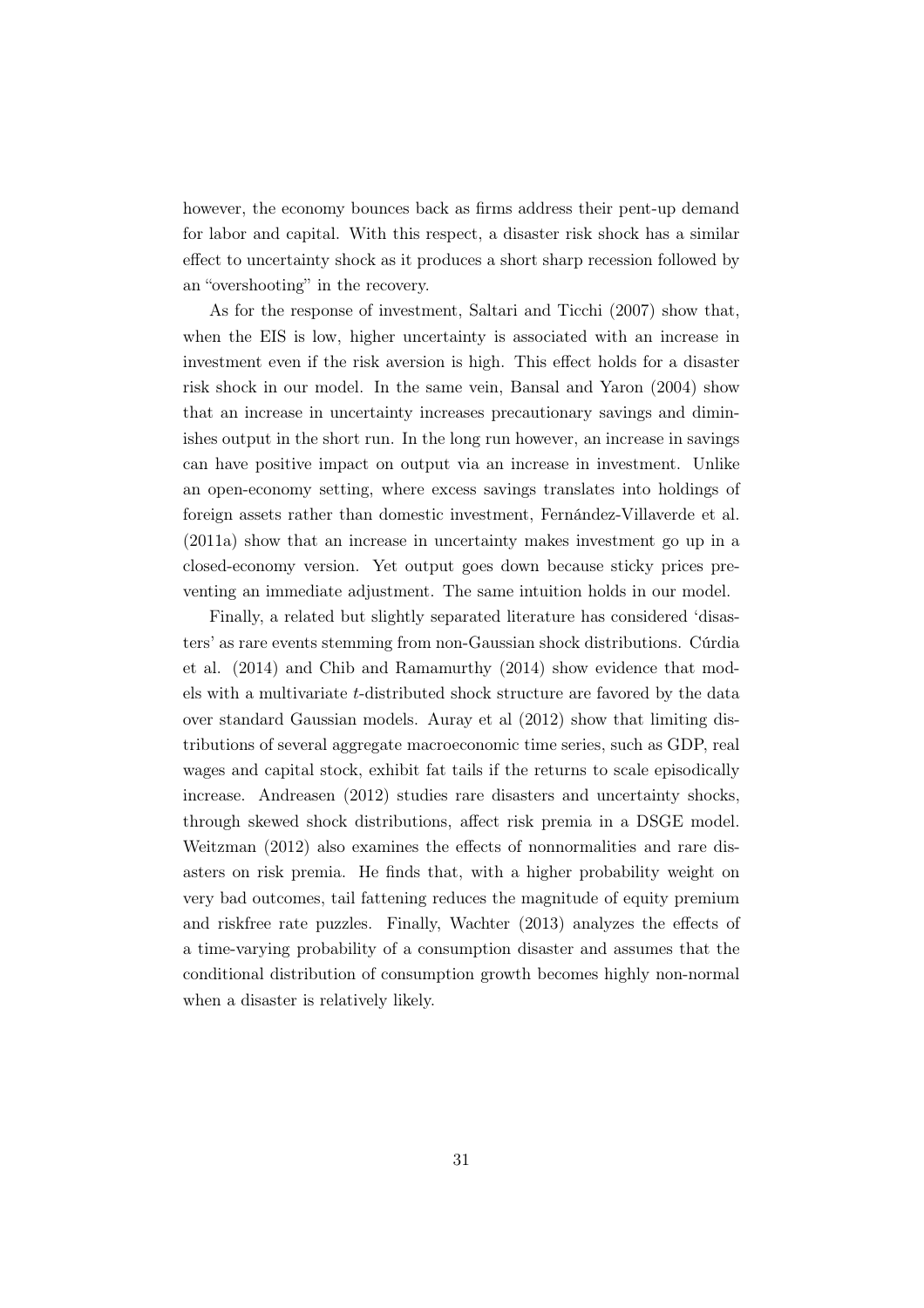# 6 Conclusion

This paper has developed a New Keynesian model featuring a small but time-varying probability of rare events à la Gourio (2012). The purpose was twofold. First, we aimed at conciliating the recessionary effects of an unexpected rise in disaster risk with a standard value of the elasticity of intertemporal of substitution. Indeed, we have first shown that Gourio (2012)'s flexible-price results hold if and only if the EIS is above unity. However, we then argued that the presence of sticky prices provides a solution by making the response of output primarily impacted by the response of consumption, instead of savings in real business cycle models.

Second, we aimed at conciliating the macroeconomic effects of the disaster risk with the preference shock literature. Indeed, under Gourio (2012)'s assumptions, the disaster risk is equivalent to a shift in the discount factor. However, recession is associated with agents becoming more impatient in Gourio (2012) but positive shocks to an exogenous discount factor, and thus agents becoming more patient in the New Keynesian literature (Smets and Wouters (2003), Christiano et al. (2011)). Here, we showed that Gourio (2012)'s model actually drives the agents to be more patient whenever the EIS is below unity. In that case and when combined with sticky prices, we can yet obtain a decrease in consumption, wage, and output, as well as deflation, and an increase in risk premia all together.

This model could easily be used for further research. In particular, it would be interesting to look at the optimal policies to be implement in the face of increased disaster risk. Also, it would be informative to study variations in the term premium due to the disaster risk, and how the short-term risk premium interacts with the long-term yield curve. The impact of unconventional monetary policies would then be particularly worth investigating.

# References

- [1] Martin Andreasen. On the Effects of Rare Disasters and Uncertainty Shocks for Risk Premia in Non-Linear DSGE Models. *Review of Economic Dynamics*, 15(3):295–316, July 2012.
- [2] Orazio P. Attanasio and Martin Browning. Consumption over the Life Cycle and over the Business Cycle. *American Economic Review*,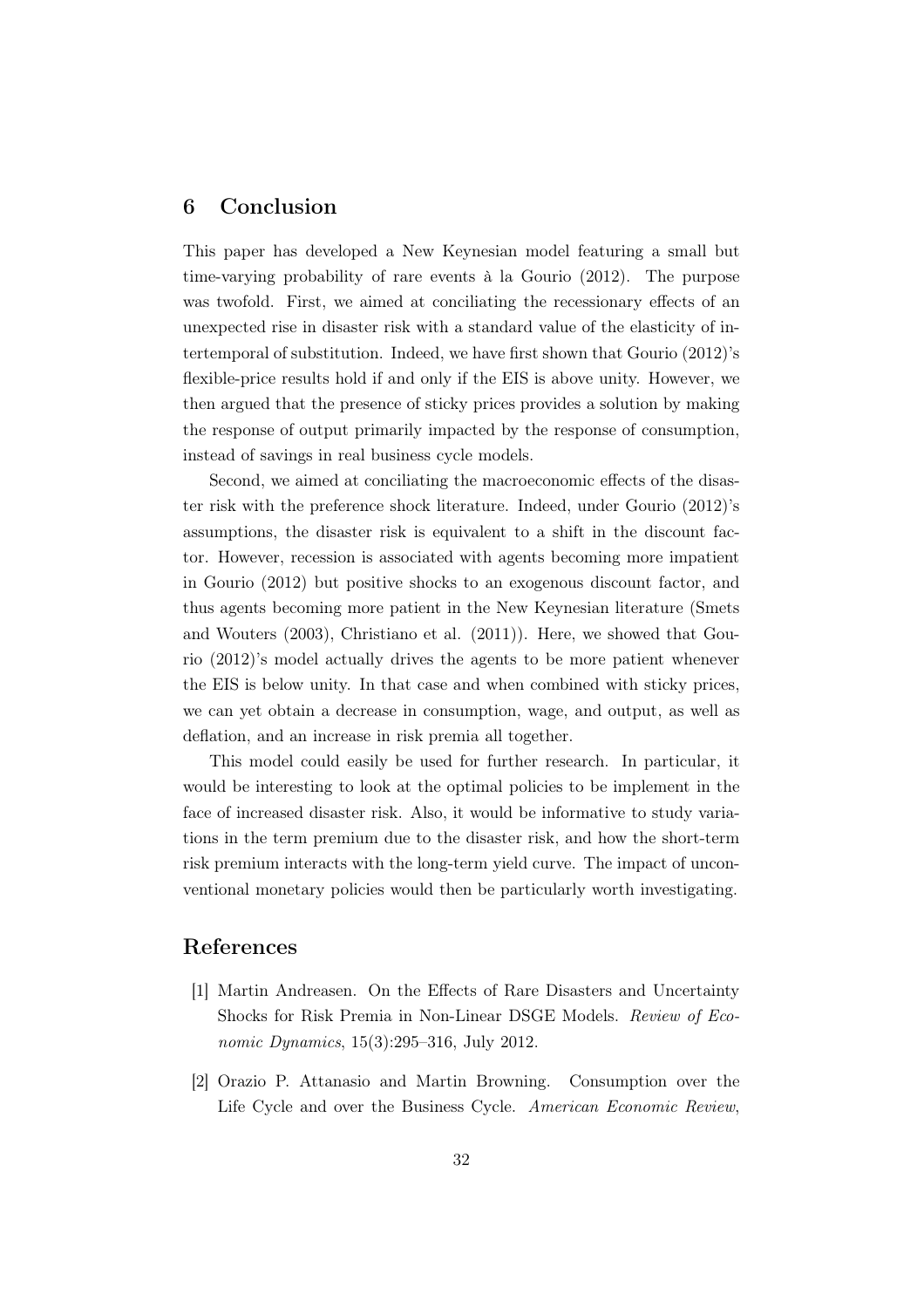85(5):1118–37, December 1995.

- [3] Stéphane Auray, Aurélien Eyquem, and Frédéric Jouneau-Sion. Modeling tails of aggregate economic processes in a stochastic growth model. *Computational Statistics & Data Analysis*, 76(C):76–94, 2014.
- [4] Scott R. Baker and Nicholas Bloom. Does Uncertainty Reduce Growth? Using Disasters as Natural Experiments. NBER Working Papers 19475, National Bureau of Economic Research, Inc, September 2013.
- [5] Ravi Bansal and Amir Yaron. Risks for the long run: A potential resolution of asset pricing puzzles. *The Journal of Finance*, 59(4):1481– 1509, 2004.
- [6] Robert J. Barro. Rare disasters and asset markets in the twentieth century. *Quarterly Journal of Economics*, 2006.
- [7] Robert J. Barro and Tao Jin. On the size distribution of macroeconomic disasters. *Econometrica*, 79(5):1567–1589, 2011.
- [8] Robert J. Barro and Jose F. Ursúa. Consumption disasters in the twentieth century. *The American Economic Review*, pages 58–63, 2008.
- [9] Susanto Basu and Brent Bundick. Uncertainty shocks in a model of effective demand. Research Working Paper RWP 14-15, Federal Reserve Bank of Kansas City, November 2014.
- [10] Tamim A Bayoumi. Financial Deregulation and Consumption in the United Kingdom. *The Review of Economics and Statistics*, 75(3):536– 39, August 1993.
- [11] Jason Beeler and John Y. Campbell. The Long-Run Risks Model and Aggregate Asset Prices: An Empirical Assessment. *Critical Finance Review*, 1(1):141–182, January 2012.
- [12] Pierpaolo Benigno and Luigi Paciello. Monetary policy, doubts and asset prices. *Journal of Monetary Economics*, 64(C):85–98, 2014.
- [13] Henk Berkman, Ben Jacobsen, and John B. Lee. Time-varying rare disaster risk and stock returns. *Journal of Financial Economics*, 101(2):313–332, August 2011.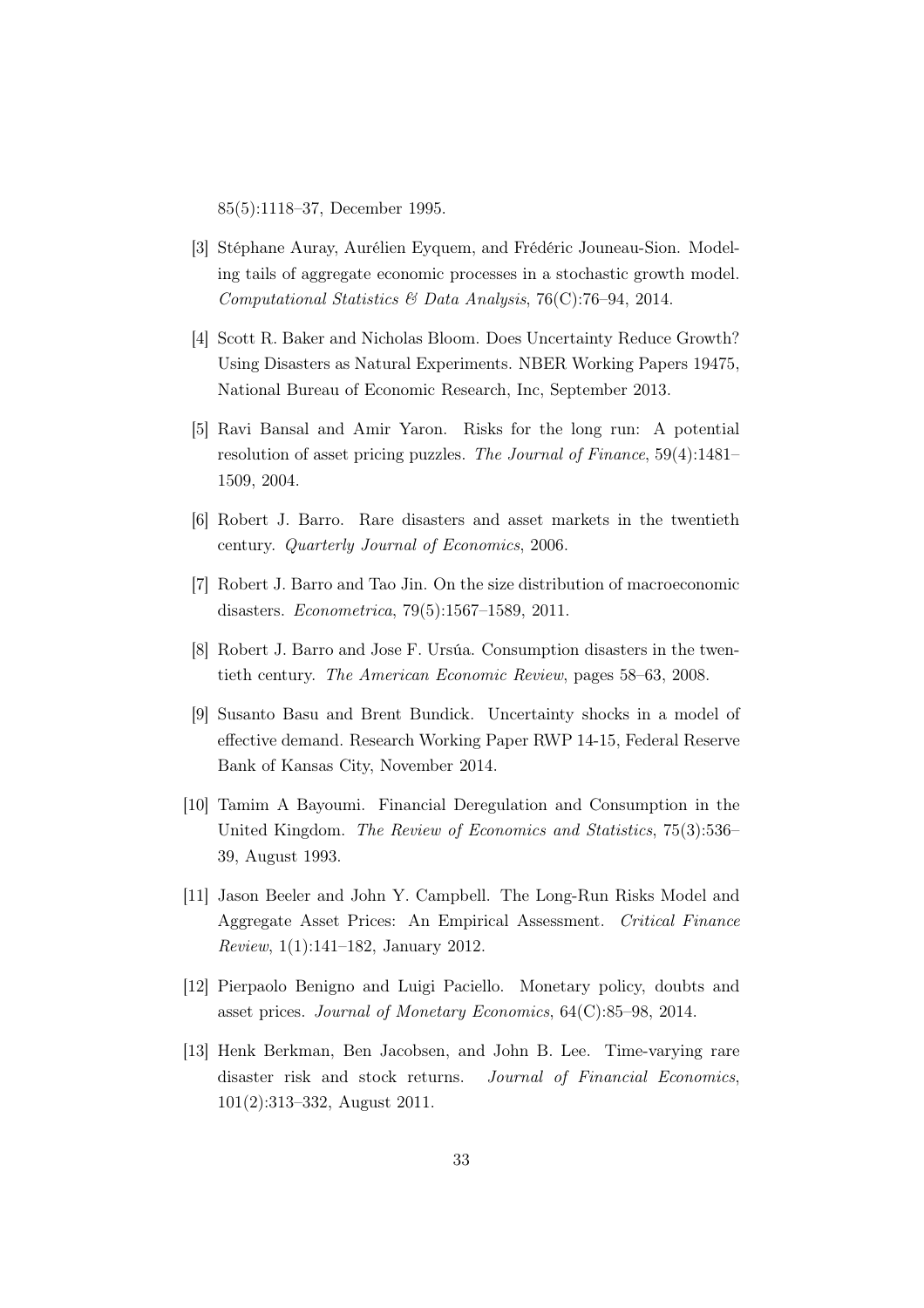- [14] Ben S Bernanke. Irreversibility, Uncertainty, and Cyclical Investment. *The Quarterly Journal of Economics*, 98(1):85–106, February 1983.
- [15] Nicholas Bloom. The Impact of Uncertainty Shocks. *Econometrica*, 77(3):623–685, 05 2009.
- [16] Nicholas Bloom. Fluctuations in Uncertainty. *Journal of Economic Perspectives*, 28(2):153–76, 2014.
- [17] Nicholas Bloom, Stephen Bond, and John Van Reenen. Uncertainty and Investment Dynamics. *Review of Economic Studies*, 74(2):391–415, 2007.
- [18] Richard Blundell, Martin Browning, and Costas Meghir. Consumer Demand and the Life-Cycle Allocation of Household Expenditures. *Review of Economic Studies*, 61(1):57–80, January 1994.
- [19] Dario Caldara, Jesus Fernández-Villaverde, Juan Rubio-Ramírez, and Wen Yao. Computing DSGE Models with Recursive Preferences and Stochastic Volatility. *Review of Economic Dynamics*, 15(2):188–206, April 2012.
- [20] John Y Campbell. Bond and Stock Returns in a Simple Exchange Model. *The Quarterly Journal of Economics*, 101(4):785–803, November 1986.
- [21] John Y. Campbell and John Ammer. What Moves the Stock and Bond Markets? A Variance Decomposition for Long-Term Asset Returns. *The Journal of Finance*, 48(1):3–37, 1993.
- [22] John Y. Campbell and John Cochrane. Force of Habit: A Consumption-Based Explanation of Aggregate Stock Market Behavior. *Journal of Political Economy*, 107(2):205–251, April 1999.
- [23] John Y. Campbell and N. Gregory Mankiw. Consumption, Income and Interest Rates: Reinterpreting the Time Series Evidence. In *NBER Macroeconomics Annual 1989, Volume 4*, NBER Chapters, pages 185– 246. National Bureau of Economic Research, Inc, May 1989.
- [24] Siddhartha Chib and Srikanth Ramamurthy. DSGE Models with Student- t Errors. *Econometric Reviews*, 33(1-4):152–171, June 2014.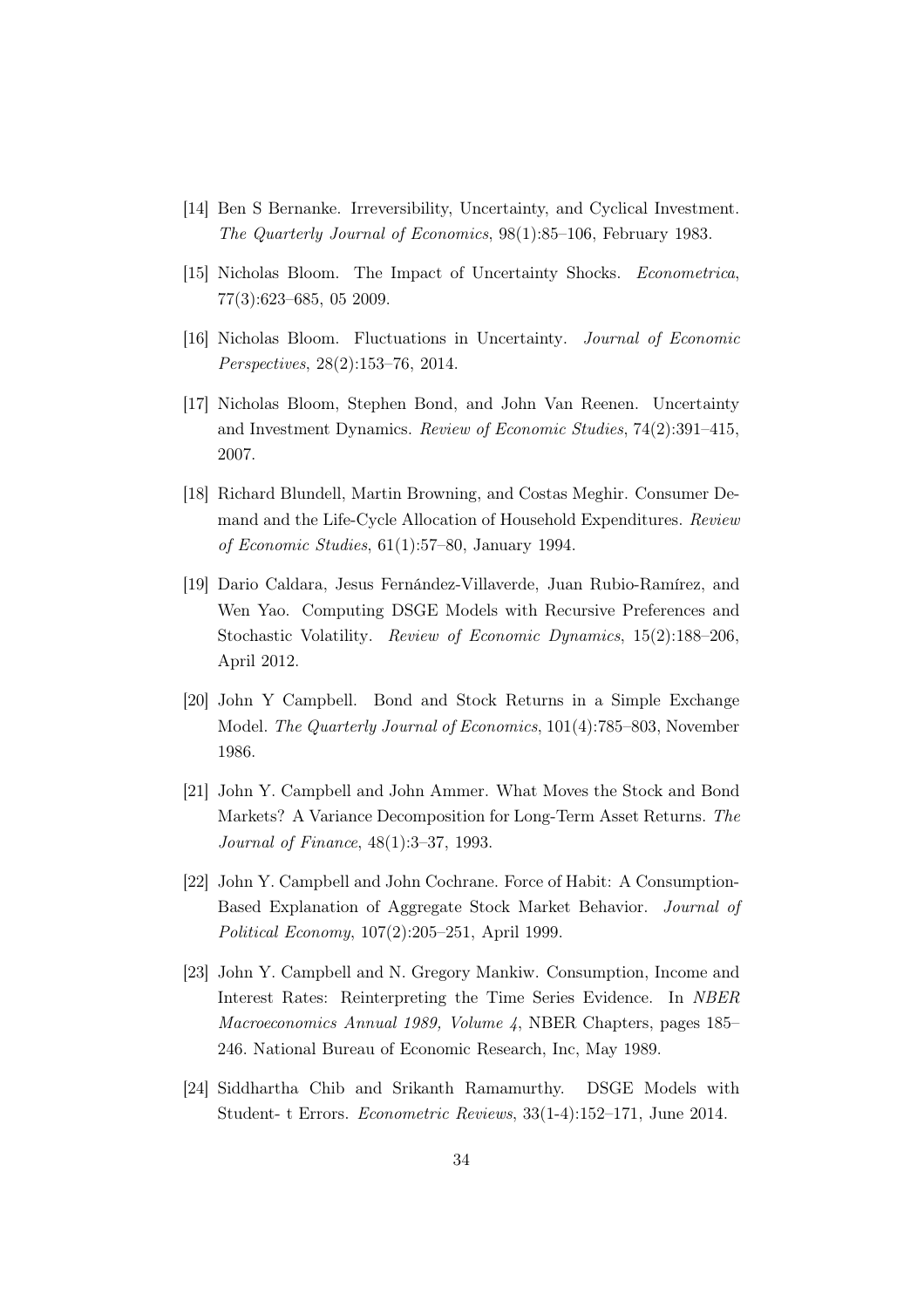- [25] Lawrence Christiano, Martin Eichenbaum, and Sergio Rebelo. When Is the Government Spending Multiplier Large? *Journal of Political Economy*, 119(1):78 – 121, 2011.
- [26] John H Cochrane. Presidential address: Discount rates. *The Journal of Finance*, 66(4):1047–1108, 2011.
- [27] Vasco Cúrdia, Marco Del Negro, and Daniel L. Greenwald. Rare Shocks, Great Recessions. *Journal of Applied Econometrics*, 29(7):1031–1052, November 2014.
- [28] Gauti B. Eggertsson, Andrea Ferrero, and Andrea Raffo. Can structural reforms help europe? *Journal of Monetary Economics*, 61:2–22, 2014.
- [29] Gauti B. Eggertsson and Michael Woodford. The Zero Bound on Interest Rates and Optimal Monetary Policy. *Brookings Papers on Economic Activity*, 34(1):139–235, 2003.
- [30] Larry G. Epstein and Stanley E. Zin. Substitution, Risk Aversion, and the Temporal Behavior of Consumption and Asset Returns: A Theoretical Framework. *Econometrica*, 57(4):937–69, July 1989.
- [31] Christopher J. Erceg and Jesper Linde. Fiscal Consolidation in an Open Economy. *American Economic Review*, 102(3):186–91, May 2012.
- [32] Jesús Fernández-Villaverde, Pablo Guerron-Quintana, Keith Kuester, and Juan Francisco Rubio-Ramírez. Fiscal Volatility Shocks and Economic Activity. Technical Report 8528, C.E.P.R. Discussion Papers, August 2011b.
- [33] Jesús Fernández-Villaverde, Pablo Guerron-Quintana, Juan F. Rubio-Ramírez, and Martin Uribe. Risk Matters: The Real Effects of Volatility Shocks. *American Economic Review*, 101(6):2530–61, October 2011a.
- [34] Xavier Gabaix. Variable Rare Disasters: A Tractable Theory of Ten Puzzles in Macro-finance. *American Economic Review*, 98(2):64–67, 2008.
- [35] Xavier Gabaix. Disasterization: A Simple Way to Fix the Asset Pricing Properties of Macroeconomic Models. *American Economic Review*, 101(3):406–09, May 2011.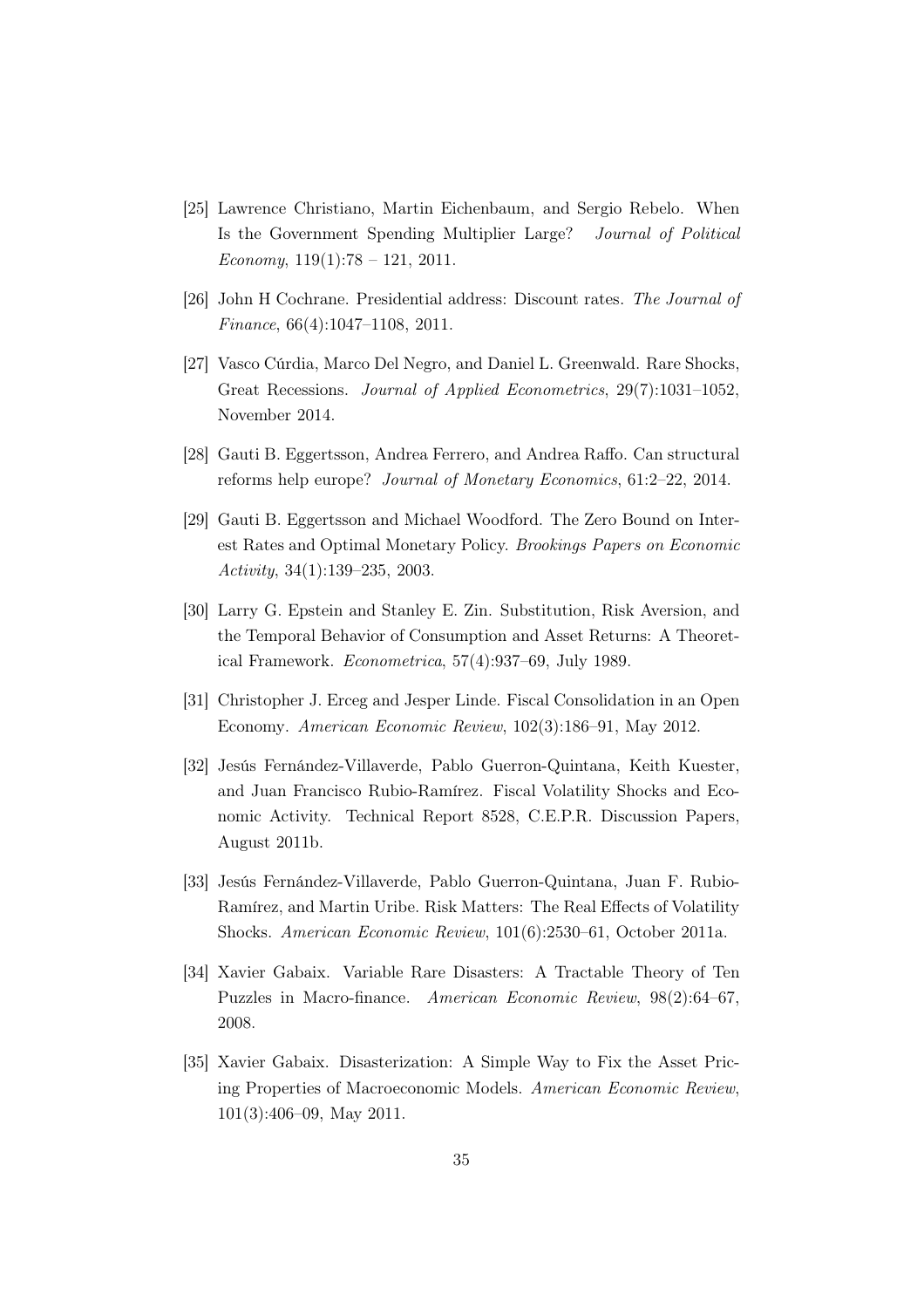- [36] Xavier Gabaix. Variable Rare Disasters: An Exactly Solved Framework for Ten Puzzles in Macro-Finance. *The Quarterly Journal of Economics*, 127(2):645–700, 2012.
- [37] Xavier Gabaix and Matteo Maggiori. International Liquidity and Exchange Rate Dynamics. NBER Working Papers 19854, National Bureau of Economic Research, Inc, January 2014.
- [38] François Gourio. Disasters and recoveries. *American Economic Review*, 98(2):68–73, May 2008.
- [39] François Gourio. Disaster Risk and Business Cycles. *American Economic Review*, 102(6):2734–66, October 2012.
- [40] François Gourio. Credit Risk and Disaster Risk. *American Economic Journal: Macroeconomics*, 5(3):1–34, July 2013.
- [41] Robert E Hall. Intertemporal Substitution in Consumption. *Journal of Political Economy*, 96(2):339–57, April 1988.
- [42] Richard Hartman. The effects of price and cost uncertainty on investment. *Journal of Economic Theory*, 5(2):258–266, October 1972.
- [43] Tomas Havránek, Roman Horvath, Zuzana Irsova, and Marek Rusnak. Cross-country heterogeneity in intertemporal substitution. *Journal of International Economics*, 96(1):100–118, 2015.
- [44] Abigail Hughes and Jumana Saleheen. UK labour productivity since the onset of the crisis ? an international and historical perspective. *Bank of England Quarterly Bulletin*, 52(2):138–146, 2012.
- [45] Alfonso Irarrazabal and Juan Carlos Parra-Alvarez. Time-varying disaster risk models: An empirical assessment of the Rietz-Barro hypothesis. CREATES Research Papers 2015-08, School of Economics and Management, University of Aarhus, February 2015.
- [46] Peter N. Ireland. Technology shocks in the new keynesian model. *Review of Economics and Statistics*, 86(4):923–936, 2004.
- [47] Sylvain Leduc and Zheng Liu. Uncertainty Shocks are Aggregate Demand Shocks. Working Paper Series 2012-10, Federal Reserve Bank of San Francisco, 2012.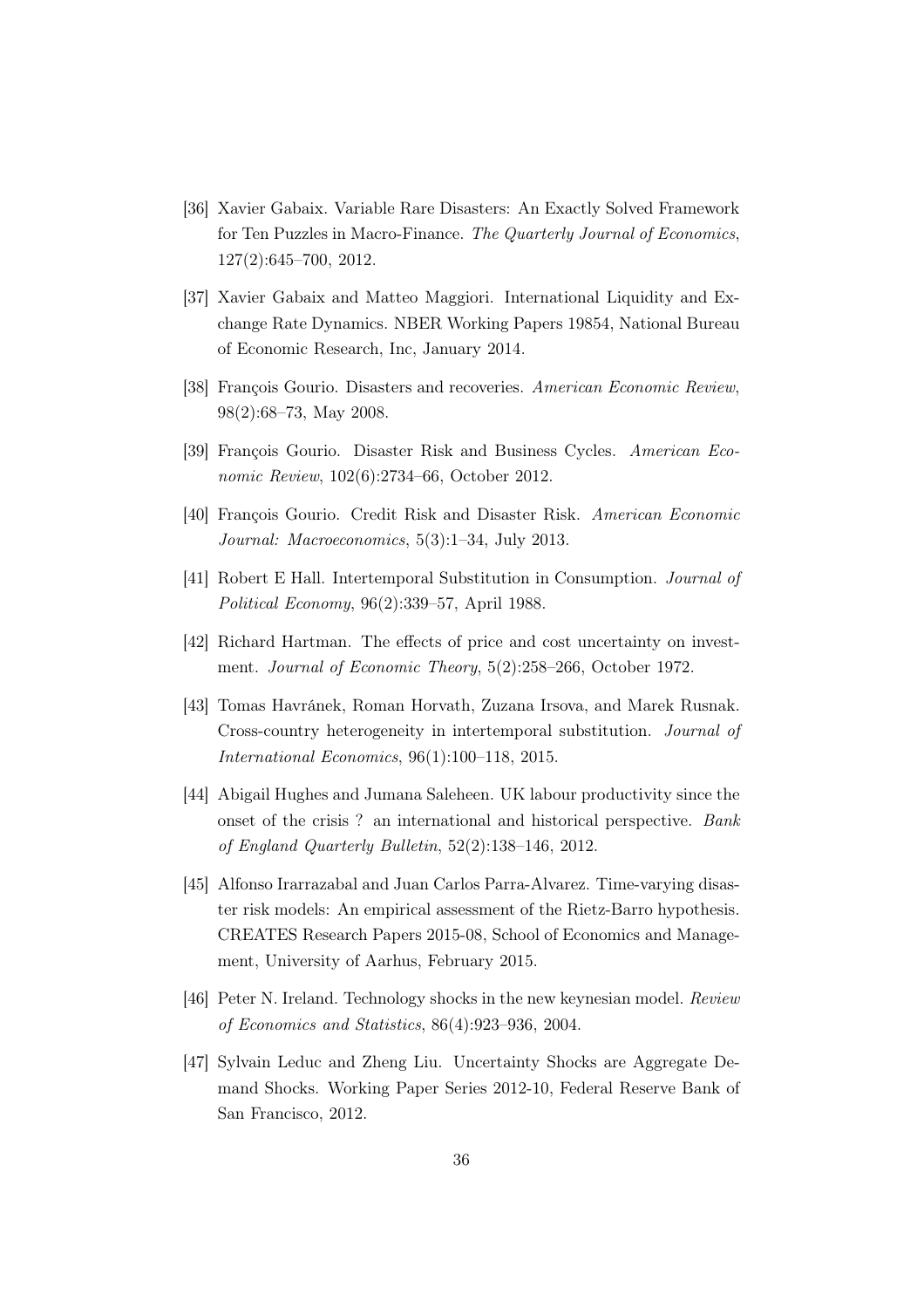- [48] Hayne E. Leland. Saving and Uncertainty: The Precautionary Demand for Saving. *The Quarterly Journal of Economics*, 82(3):465–473, August 1968.
- [49] Sydney Ludvigson. Consumption And Credit: A Model Of Time-Varying Liquidity Constraints. *The Review of Economics and Statistics*, 81(3):434–447, August 1999.
- [50] Gregory N. Mankiw and Stephen P. Zeldes. The Consumption of Stockholders and Nonstockholders. *Journal of Financial Economics*, 29(1):97–112, 1991.
- [51] Robert McDonald and Daniel Siegel. The Value of Waiting to Invest. *The Quarterly Journal of Economics*, 101(4):707–27, November 1986.
- [52] Rajnish Mehra and Edward C. Prescott. The equity premium: A puzzle. *Journal of monetary Economics*, 15(2):145–161, 1985.
- [53] Stephen Millard and Anamaria Nicolae. The effect of the financial crisis on TFP growth: a general equilibrium approach. Bank of England working papers 502, Bank of England, June 2014.
- [54] Emi Nakamura, Jón Steinsson, Robert J. Barro, and José Ursúa. Crises and Recoveries in an Empirical Model of Consumption Disasters. *American Economic Journal: Macroeconomics*, 5(3):35–74, July 2013.
- [55] Anna Pavlova and Roberto Rigobon. Asset Prices and Exchange Rates. *Review of Financial Studies*, 20(4):1139–1180, 2007.
- [56] Monika Piazzesi, Martin Schneider, and Selale Tuzel. Housing, consumption and asset pricing. *Journal of Financial Economics*, 83(3):531– 569, March 2007.
- [57] Thomas A. Rietz. The equity risk premium: a solution. *Journal of Monetary Economics*, 22(1):117–131, July 1988.
- [58] Glenn D. Rudebusch and Eric T. Swanson. The Bond Premium in a DSGE Model with Long-Run Real and Nominal Risks. *American Economic Journal: Macroeconomics*, 4(1):105–43, January 2012.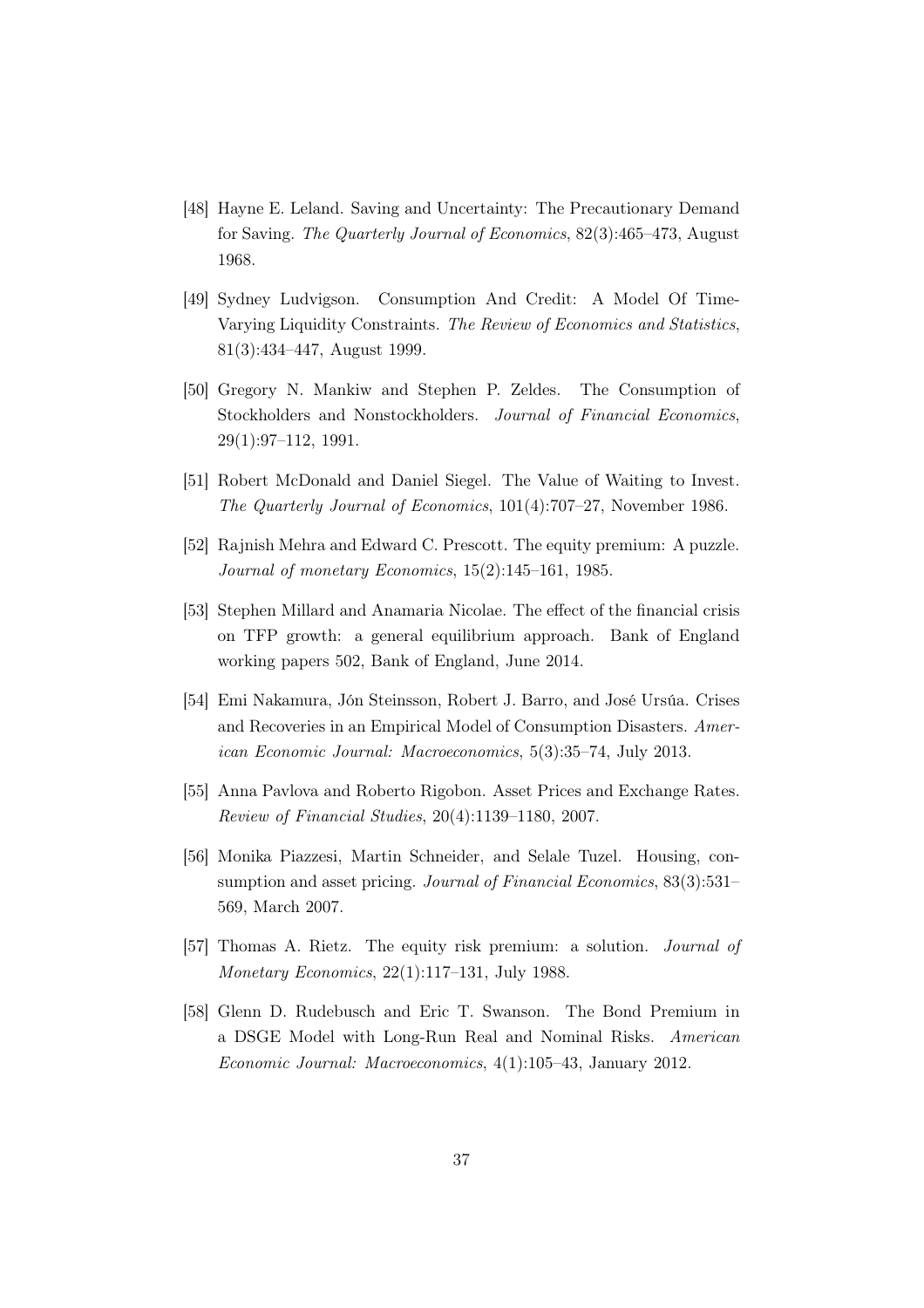- [59] Enrico Saltari and Davide Ticchi. Risk aversion, intertemporal substitution, and the aggregate investment-uncertainty relationship. *Journal of Monetary Economics*, 54(3):622–648, April 2007.
- [60] Agnar Sandmo. The Effect of Uncertainty on Saving Decisions. *Review of Economic Studies*, 37(3):353–60, July 1970.
- [61] Frank Schorfheide, Dongho Song, and Amir Yaron. Identifying Long-Run Risks: A Bayesian Mixed-Frequency Approach. NBER Working Papers 20303, National Bureau of Economic Research, Inc, July 2014.
- [62] Sang Byung Seo and Jessica A. Wachter. Option Prices in a Model with Stochastic Disaster Risk. NBER Working Papers 19611, National Bureau of Economic Research, Inc, November 2013.
- [63] Frank Smets and Rafael Wouters. An Estimated Dynamic Stochastic General Equilibrium Model of the EURO Area. *Journal of the European Economic Association*, 1(5):1123–1175, 09 2003.
- [64] Frank Smets and Rafael Wouters. Shocks and Frictions in US Business Cycles: A Bayesian DSGE Approach. *American Economic Review*, 97(3):586–606, 2007.
- [65] Thomas D. Tallarini Jr. Risk-sensitive real business cycles. *Journal of Monetary Economics*, 45(3):507–532, June 2000.
- [66] Linda L. Tesar and Alan C. Stockman. Tastes and technology in a twocountry model of the business cycle: Explaining international. *American Economic Review*, 85(1):168–185, 1995.
- [67] Jerry Tsai and Jessica A. Wachter. Disaster Risk and its Implications for Asset Pricing. NBER Working Papers 20926, National Bureau of Economic Research, Inc, February 2015.
- [68] Annette Vissing-Jorgensen. Limited Asset Market Participation and the Elasticity of Intertemporal Substitution. *Journal of Political Economy*, 110(4):825–853, August 2002.
- [69] Jessica A. Wachter. Can time-varying risk of rare disasters explain aggregate stock market volatility? *The Journal of Finance*, 68(3):987– 1035, 2013.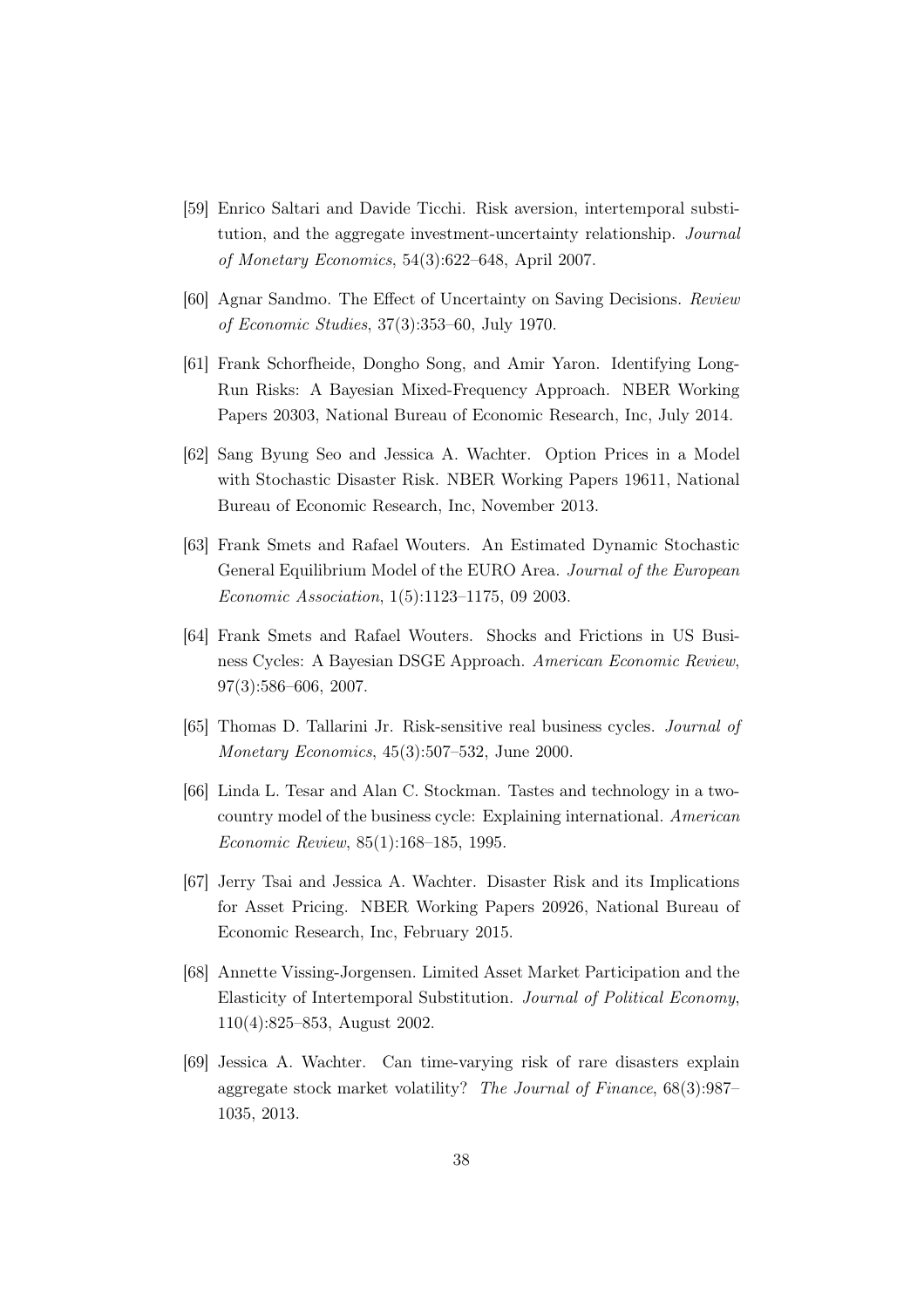- [70] Philippe Weil. The equity premium puzzle and the risk-free rate puzzle. *Journal of Monetary Economics*, 24(3):401–421, November 1989.
- [71] Philippe Weil. Nonexpected utility in macroeconomics. *Quarterly Journal of Economics*, 105(1):29–42, February 1990.
- [72] Martin L. Weitzman. Rare Disasters, Tail-Hedged Investments, and Risk-Adjusted Discount Rates. NBER Working Papers 18496, National Bureau of Economic Research, Inc, October 2012.
- [73] Motohiro Yogo. Estimating the elasticity of intertemporal substitution when instruments are weak. *Review of Economics and Statistics*, 86(3):797–810, 2004.
- [74] Joseph Zeira. Cost uncertainty and the rate of investment. *Journal of Economic Dynamics and Control*, 14(1):53–63, February 1990.

# 7 Appendices

# A Households' problem with disaster risk

### A.1 Capital accumulation with disaster risk

Let us consider that the law of motion for capital is

$$
K_{t+1} = \left[ (1 - \delta_0 u_t^{\eta}) K_t + S\left(\frac{I_t}{K_t}\right) K_t \right] e^{x_{t+1} \ln(1 - \Delta)}
$$

where the depreciation rate of capital given by

$$
\delta_t = \delta_0 u_t^{\eta} \tag{10}
$$

with u the utilization rate of capital and  $\eta$  a parameter, where  $S(.)$  is a capital adjustment cost function featuring the usual properties as given by

$$
S\left(\frac{I_t}{K_t}\right) = \frac{I_t}{K_t} - \frac{\tau}{2} \left(\frac{I_t}{K_t} - \frac{\bar{I}}{\bar{K}}\right)^2
$$
\n(11)

and where the last term expresses that capital accumulation is affected by the occurrence of a "disaster" captured by the indicator variable  $x_{t+1}$ . Specifically, if a disaster occurs, we have  $x_{t+1} = 1$ , with a time-varying probability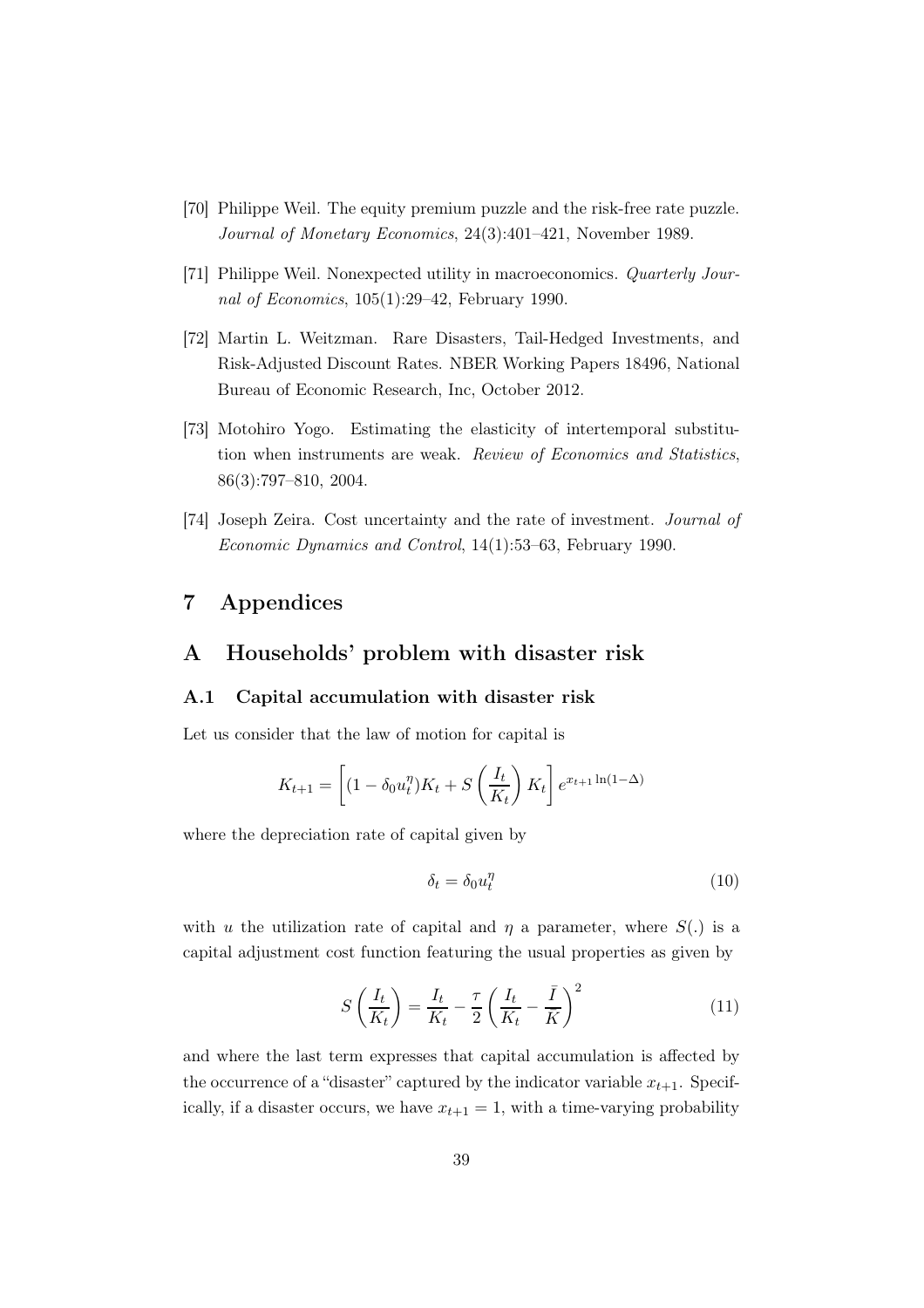denoted  $\theta_t$ , a fraction  $1 - \Delta$  of capital is destroyed. Otherwise,  $x_{t+1} = 0$ , and the law of motion is standard.

Following Gourio (2012)'s spirit, we assume that productivity is subject to the same disaster risk and follows

$$
\frac{z_{t+1}}{z_t} = e^{\mu + \varepsilon_{z,t+1} + x_{t+1} \ln(1-\Delta)}
$$

This allows to write a law of motion for the *detrended* capital stock as

$$
k_{t+1} = \frac{(1 - \delta_t)k_t + S\left(\frac{i_t}{k_t}\right)k_t}{e^{\mu + \varepsilon_{z,t+1}}}
$$
(12)

where lower case letters denote the detrended variables  $(k_t = K_t/z_t, \text{ etc}).$ This way, the disaster event itself  $x_{t+1}$  does not affect the detrended capital, while the disaster risk  $\theta_t$  will however do (indirectly).

### A.2 Bonds with disaster risk and the budget constraint

In addition, households can also buy one-period bonds issued by a public authority. These assets are also subject to the same disaster risk , i.e

$$
B_{t+1} = [B_t(1 + r_{t-1})]e^{x_{t+1}\ln(1 - \Delta)}
$$

or, reexpressed in detrended terms as  $b_{t+1} = \frac{b_t(1+r_{t-1})}{e^{\mu+\varepsilon}z_{t+1}}$  $e^{\mu + \epsilon_{z,t+1}}$ . The households' (detrended) budget constraint is thus given by

$$
\frac{w_t}{p_t}L_t + \frac{b_t(1+r_{t-1})}{p_t} + \frac{P_t^k}{p_t}u_t k_t + \frac{D_t}{z_t} = i_t + c_t + \frac{b_{t+1}}{p_t}e^{\mu + \varepsilon_{z,t+1}} + \frac{T_t}{z_t} \tag{13}
$$

where w stands for the (detrended) nominal wage rate, p the good price,  $P^k$ the (nominal) rental rate of capital received from the firms,  $D$  the monopolistic firms' real profits, T lump-sum taxes.

### A.3 Epstein-Zin preferences under disaster risk

Epstein-Zin (1989) preferences are given by:

$$
\tilde{V}_t = \left[ \left[ C_t \left( 1 - L_t \right)^{\varpi} \right]^{1 - \psi} + \beta_0 \left( E_t \tilde{V}_{t+1}^{1 - \gamma} \right)^{\frac{1 - \psi}{1 - \gamma}} \right]^{\frac{1}{1 - \psi}}
$$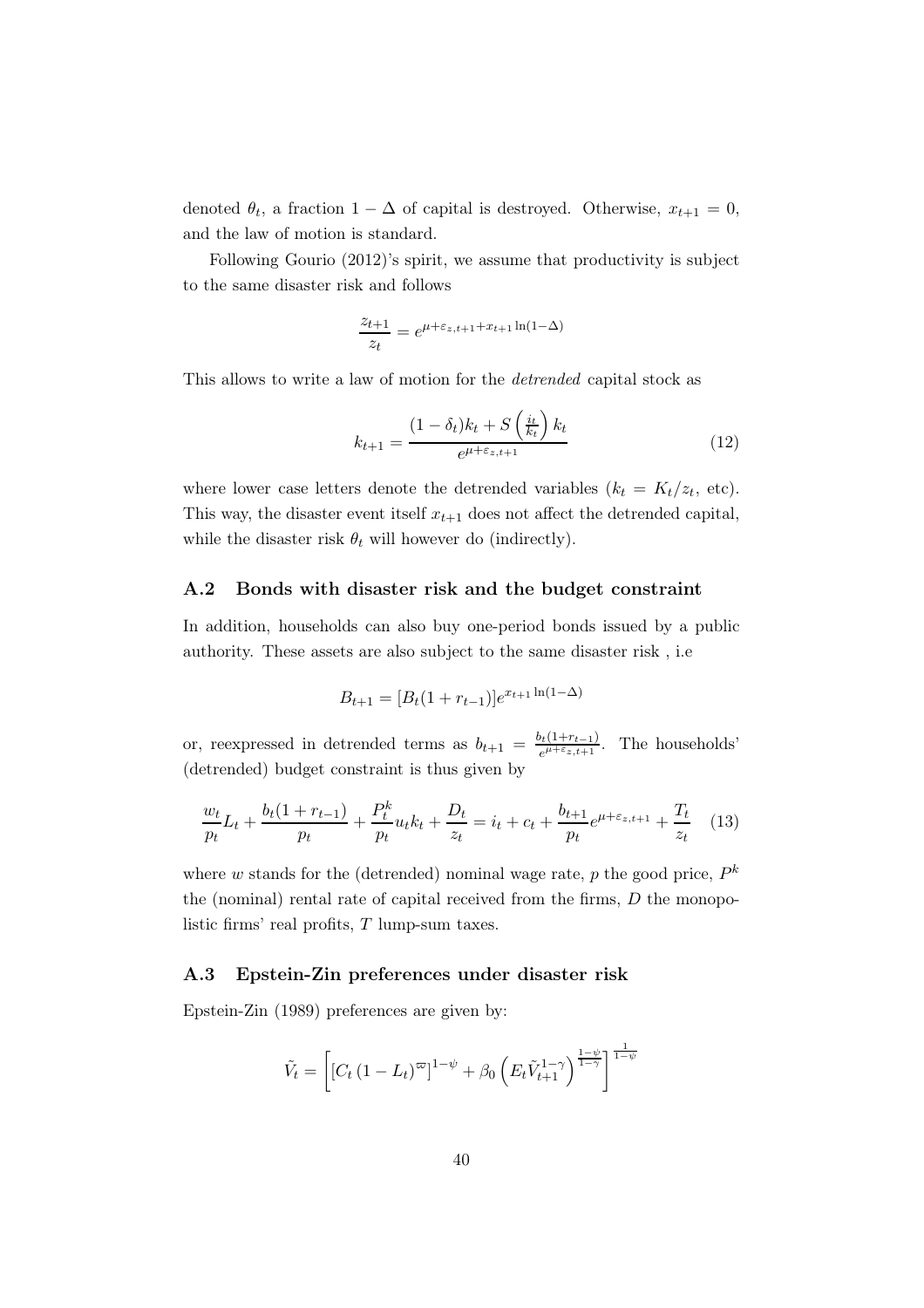By setting  $\tilde{V}_t = V_t^{\frac{1}{1-\psi}}$  and  $\chi = 1 - \frac{1-\gamma}{1-\psi}$  $\frac{1-\gamma}{1-\psi}$ , we obtain

$$
V_t = [C_t (1 - L_t)^{\varpi}]^{1 - \psi} + \beta_0 \left( E_t V_{t+1}^{1 - \chi} \right)^{\frac{1}{1 - \chi}}
$$

and finally defining  $v_t \equiv \frac{V_t}{z^{1-}}$  $\frac{V_t}{z_t^{1-\psi}}$ , we get

$$
v_t = [c_t(1 - L_t)^{\varpi}]^{1 - \psi} + \frac{\beta_0}{z_t^{1 - \psi}} \left( E_t \left( z_{t+1}^{1 - \psi} v_{t+1} \right)^{1 - \chi} \right)^{\frac{1}{1 - \chi}}
$$

with  $c_t = C_t/z_t$  stands for the detrended consumption. Since we have assumed that productivity evolves as  $z_{t+1}/z_t = e^{\mu + \varepsilon_{z,t+1} + x_{t+1} \ln(1-\Delta)}$ , we can rewrite the previous equation as

$$
v_t = [c_t(1 - L_t)^{\infty}]^{1 - \psi} + \frac{\beta_0}{z_t^{1 - \psi}} \left( E_t \left( z_t^{(1 - \psi)} e^{[\mu + \varepsilon_{z, t+1} + x_{t+1} \ln(1 - \Delta)](1 - \psi)} v_{t+1} \right)^{1 - \chi} \right)^{\frac{1}{1 - \chi}}
$$
  
= 
$$
[c_t(1 - L_t)^{\infty}]^{1 - \psi} + \beta_0 \left( E_t e^{[\mu + \varepsilon_{z, t+1} + x_{t+1} \ln(1 - \Delta)](1 - \psi)(1 - \chi)} v_{t+1}^{1 - \chi} \right)^{\frac{1}{1 - \chi}}
$$

that can further be decomposed, in Gourio (2012)'s spirit, as

$$
v_t = [c_t(1 - L_t)^{\varpi}]^{1 - \psi} + \beta_0 E_t \left[ e^{(1 - \gamma)x_{t+1} \ln(1 - \Delta)} \right]^{\frac{1}{1 - \chi}} e^{(1 - \psi)\mu} E_t \left[ e^{(1 - \gamma)\varepsilon_{z,t+1}} v_{t+1}^{1 - \chi} \right]^{\frac{1}{1 - \chi}}
$$

with  $(1 - \gamma) = (1 - \psi)(1 - \chi)$  from earlier definition. Then, since there is a disaster  $(x = 1)$  with probability  $\theta$  and no disaster  $(x = 0)$  with probability  $(1 - \theta)$ , we can decompose in the expression above the term

$$
\beta_0 E_t \left[ e^{(1-\gamma)x_{t+1} \ln(1-\Delta)} \right]^{1-\chi} = \beta_0 \left[ (1-\theta_t) + \theta_t e^{(1-\gamma) \ln(1-\Delta)} \right]^{1-\chi}
$$

where the first expectation operator is conditional on the disaster risk and information at time  $t$  whereas the second expectation operator is only conditional on information at time t.

Thus, redefining the discount factor as a function of the (time-varying) disaster risk (à la Gourio, 2012) as

$$
\beta(\theta) \equiv \beta_0 \left[ 1 - \theta_t + \theta_t e^{(1-\gamma)\ln(1-\Delta)} \right]^{\frac{1}{1-\chi}} \tag{14}
$$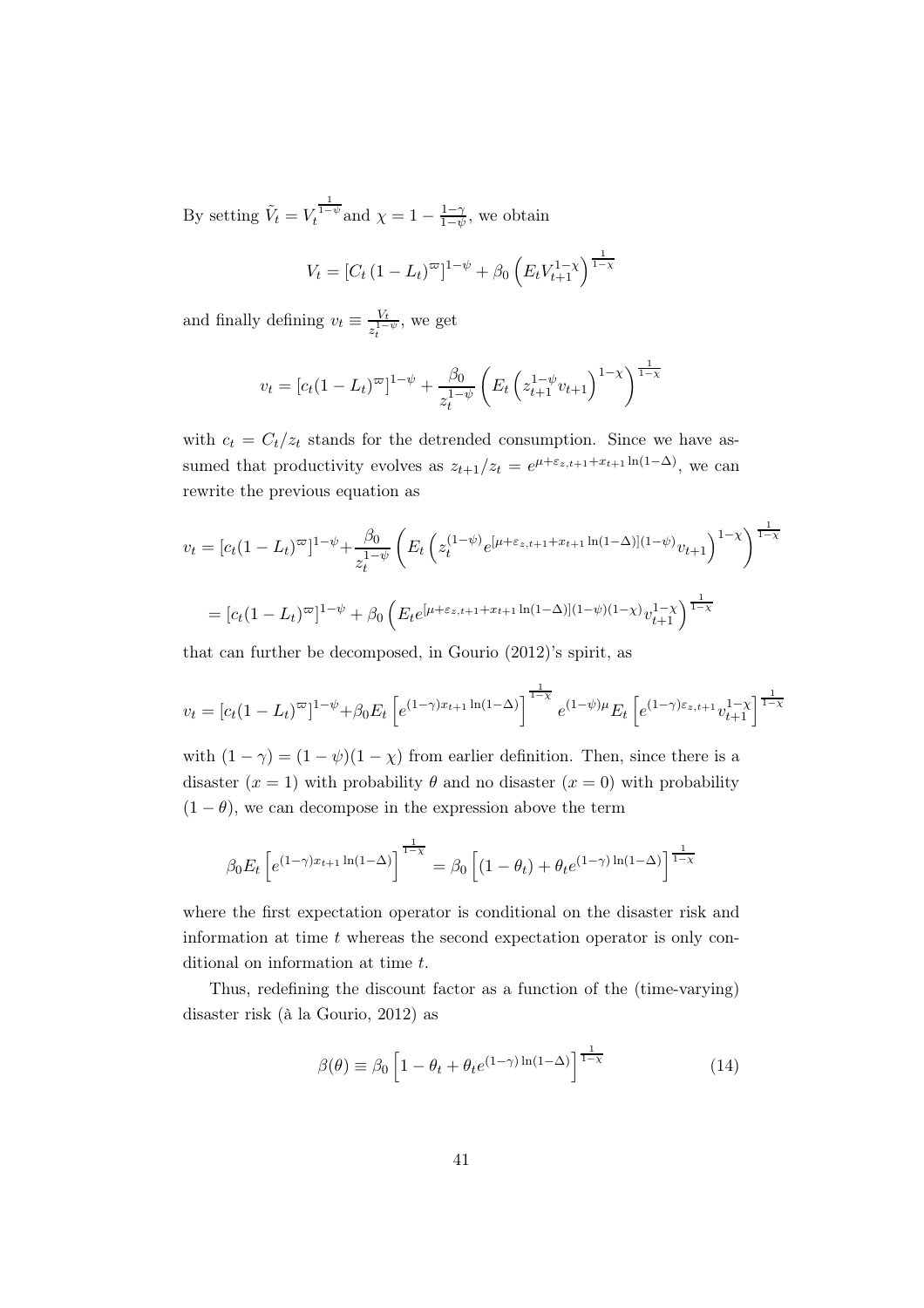our objective function can finally be rewritten as

$$
v_t = [c_t(1 - L_t)^{\varpi}]^{1 - \psi} + \beta(\theta_t)e^{(1 - \psi)\mu} \left[E_t e^{(1 - \gamma)\varepsilon_{z,t+1}} v_{t+1}^{1 - \chi}\right]^{\frac{1}{1 - \chi}} \tag{15}
$$

### A.4 Solving for the household's problem

Households want to maximize  $(5)$  subject to  $(1)-(4)$  and  $(6)$ . The Lagrangien for this problem can be written as

$$
\mathcal{L} = [c_t(1 - L_t)^{\varpi}]^{1 - \psi} + \beta(\theta_t)e^{\mu(1 - \psi)} \left(E_t e^{\varepsilon_{z,t+1}(1 - \gamma)} v_{t+1}^{(1 - \chi)}\right)^{\frac{1}{1 - \chi}}
$$
  
+  $E_t \Lambda_t^B \left(\frac{w_t^{nom}}{p_t} L_t - \frac{b_{t+1}}{p_t} e^{\mu + \varepsilon_{z,t+1}} + \frac{b_t(1 + r_{t-1})}{p_t} + \frac{P_t^k}{p_t} u_t k_t + \frac{D_t}{z_t} - i_t - c_t - \frac{T_t}{z_t}\right)$   
+  $E_t \Lambda_t^C \left[(1 - \delta_0 u_t^{\eta}) k_t + S\left(\frac{i_t}{k_t}\right) k_t - k_{t+1} e^{\mu + \varepsilon_{z,t+1}}\right]$ 

with  $\delta_t = \delta_0 u_t^{\eta}$  $t \atop t$  and  $S\left(\frac{i_t}{k_t}\right)$  $k_t$  $=\frac{i_{t}}{k_{t}}$  $\frac{i_t}{k_t} - \frac{\tau}{2}$ 2  $\int i_t$  $\frac{i_t}{k_t} - \frac{\bar{i}}{\bar{k}}$  $\bar{k}$  $\int_0^2$ , and where  $\Lambda_t^B$  and  $\Lambda_t^C$  are the Lagrangian multipliers associated with the budget constraint and capital accumulation constraint respectively. The first-order conditions are thus

$$
(c_t:) \quad (1 - \psi)c_t^{-\psi} (1 - L_t)^{\varpi(1 - \psi)} = \Lambda_t^B
$$
\n
$$
(c_{t+1}:) \quad E_t \left[ \beta(\theta_t)e^{(1 - \psi)\mu} \frac{e^{(1 - \gamma)\varepsilon_{z,t+1}}v_{t+1}^{-\chi}}{\left(E_t e^{(1 - \gamma)\varepsilon_{z,t+1}}v_{t+1}^{1 - \chi}\right)^{\frac{-\chi}{1 - \chi}}}(1 - \psi)c_{t+1}^{-\psi} (1 - L_{t+1})^{\varpi(1 - \psi)} \right] = E_t \Lambda_{t+1}^B
$$
\n
$$
(L_t:) \quad \frac{1 - L_t}{c_t} = \frac{\varpi}{w_t}
$$
\n
$$
(b_{t+1}:) \quad \Lambda_t^B e^{\mu + \varepsilon_{z,t+1}} = E_t \left( \Lambda_{t+1}^B \frac{1 + r_t}{1 + \pi_{t+1}} \right)
$$

$$
(k_{t+1} :) \quad E_t \left\{ \Lambda_{t+1}^B \frac{P_{t+1}^k}{p_{t+1}} u_{t+1} + \Lambda_{t+1}^C \left[ 1 - \delta_0 u_{t+1}^\eta + \tau \frac{i_{t+1}}{k_{t+1}} \left( \frac{i_{t+1}}{k_{t+1}} - \frac{\overline{i}}{k} \right) \right] - \frac{\tau}{2} \left( \frac{i_{t+1}}{k_{t+1}} - \frac{\overline{i}}{k} \right)^2 \right\} = \Lambda_t^C e^{\mu + \varepsilon_{z,t+1}}
$$
\n
$$
(u_t :) \quad \Lambda_t^B \frac{P_t^k}{p_t} = \Lambda_t^C \delta_0 \eta u_t^{\eta - 1}
$$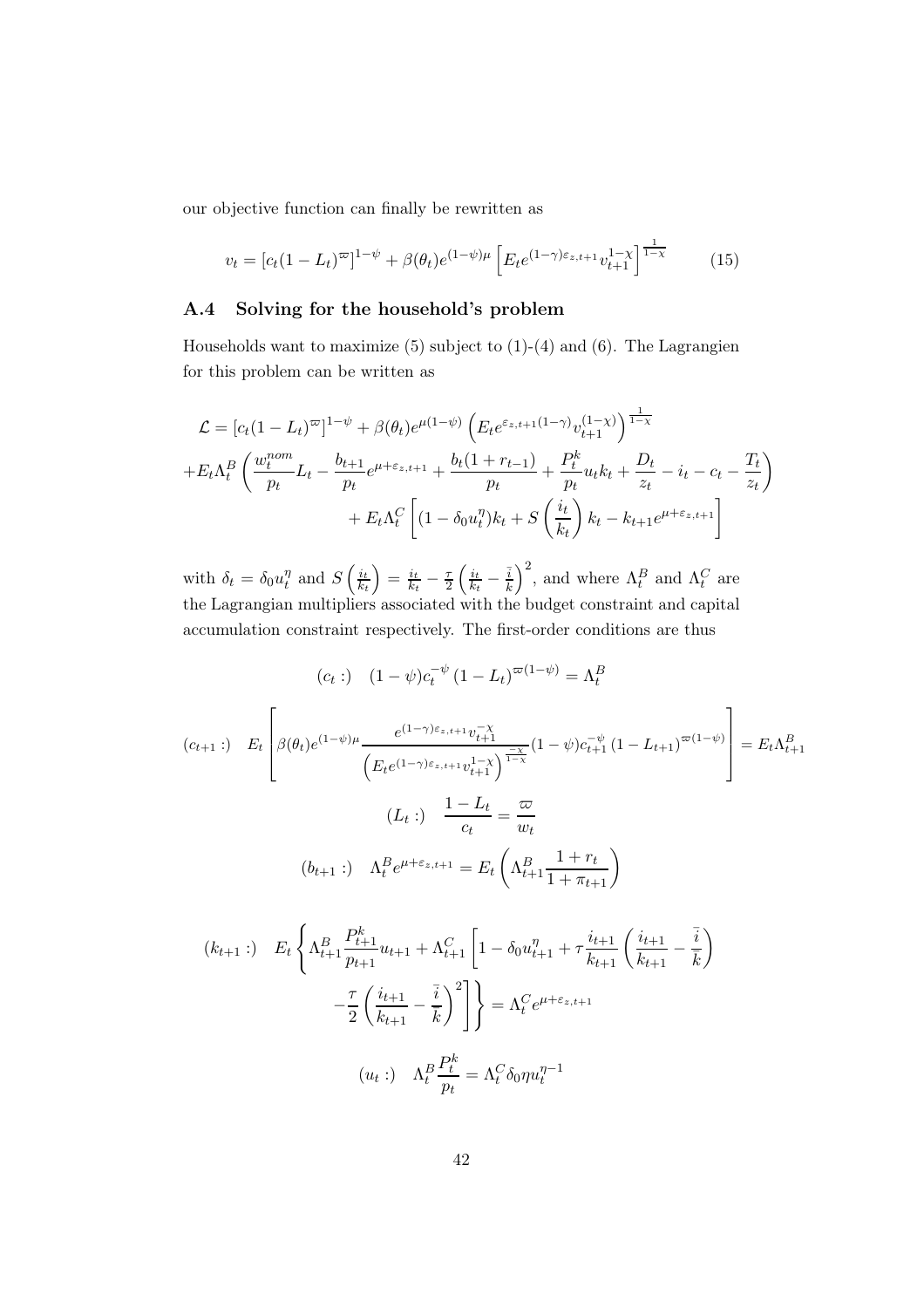$$
(i_t:)\quad \Lambda_t^B = \Lambda_t^C \left[1 - \tau \left(\frac{i_t}{k_t} - \frac{\bar{i}}{\bar{k}}\right)\right]
$$

Finally, substituting out the Lagrange multipliers, we get the optimality conditions expressed in detrended terms.

### A.5 The stochastic discount factor

The stochastic discount factor is defined as

$$
Q_{t,t+1} = \frac{\partial \tilde{V}_t / \partial C_{t+1}}{\partial \tilde{V}_t / \partial C_t}
$$

and, recalling that  $\tilde{V}_t = V_t^{\frac{1}{1-\psi}}$  and  $\chi = 1 - \frac{1-\gamma}{1-\psi}$  $\frac{1-\gamma}{1-\psi}$ , we get

$$
Q_{t,t+1} = \beta_0 \left(\frac{C_{t+1}}{C_t}\right)^{-\psi} \left(\frac{1 - L_{t+1}}{1 - L_t}\right)^{\varpi(1 - \psi)} \frac{V_{t+1}^{-\chi}}{(E_t V_{t+1}^{1 - \chi})^{\frac{-\chi}{1 - \chi}}}
$$

Then, to further express it as a function of the detrended variables, let us use  $v_t \equiv \frac{V_t}{e^{1-t}}$  $\frac{V_t}{z_t^{1-\psi}}$  and the expression above to get

$$
Q_{t,t+1} = \frac{z_t}{z_{t+1}} \left(\frac{c_{t+1}}{c_t}\right)^{-\psi} \left(\frac{1-L_{t+1}}{1-L_t}\right)^{\varpi(1-\psi)} \beta(\theta_t) e^{(1-\psi)\mu} \frac{e^{(1-\gamma)\varepsilon_{z,t+1}} v_{t+1}^{-\chi}}{\left[E_t e^{(1-\gamma)\varepsilon_{z,t+1}} v_{t+1}^{1-\chi}\right]^{\frac{-\chi}{1-\chi}}}
$$

Note that we cannot use this expression as such for using the perturbation methods since the term  $\frac{z_t}{z_{t+1}}$  still contain the disaster variable x. However, recall the first-order condition on bonds as

$$
\frac{E_t \Lambda_{t+1}^B}{\Lambda_t^B} = e^{\mu + \varepsilon_{z,t+1}} \frac{E_t (1 + \pi_{t+1})}{1 + r_t}
$$
  
= 
$$
E_t \left[ \beta(\theta_t) e^{(1 - \psi)\mu} \frac{e^{(1 - \gamma)\varepsilon_{z,t+1}} v_{t+1}^{-\chi}}{\left( E_t e^{(1 - \gamma)\varepsilon_{z,t+1}} v_{t+1}^{1 - \chi} \right)^{\frac{-\chi}{1 - \chi}}} \left( \frac{c_{t+1}}{c_t} \right)^{-\psi} \left( \frac{1 - L_{t+1}}{1 - L_t} \right)^{\varpi(1 - \psi)} \right]
$$

Finally, 'detrending' the Lagrange multipliers,  $\lambda_t^B \equiv \frac{\Lambda_t^B}{z_t}$ , we get an equilibrium condition as

$$
Q_{t,t+1} = \frac{z_t}{z_{t+1}} \frac{\Lambda_{t+1}^B}{\Lambda_t^B} = \frac{\lambda_{t+1}^B}{\lambda_t^B}
$$
, or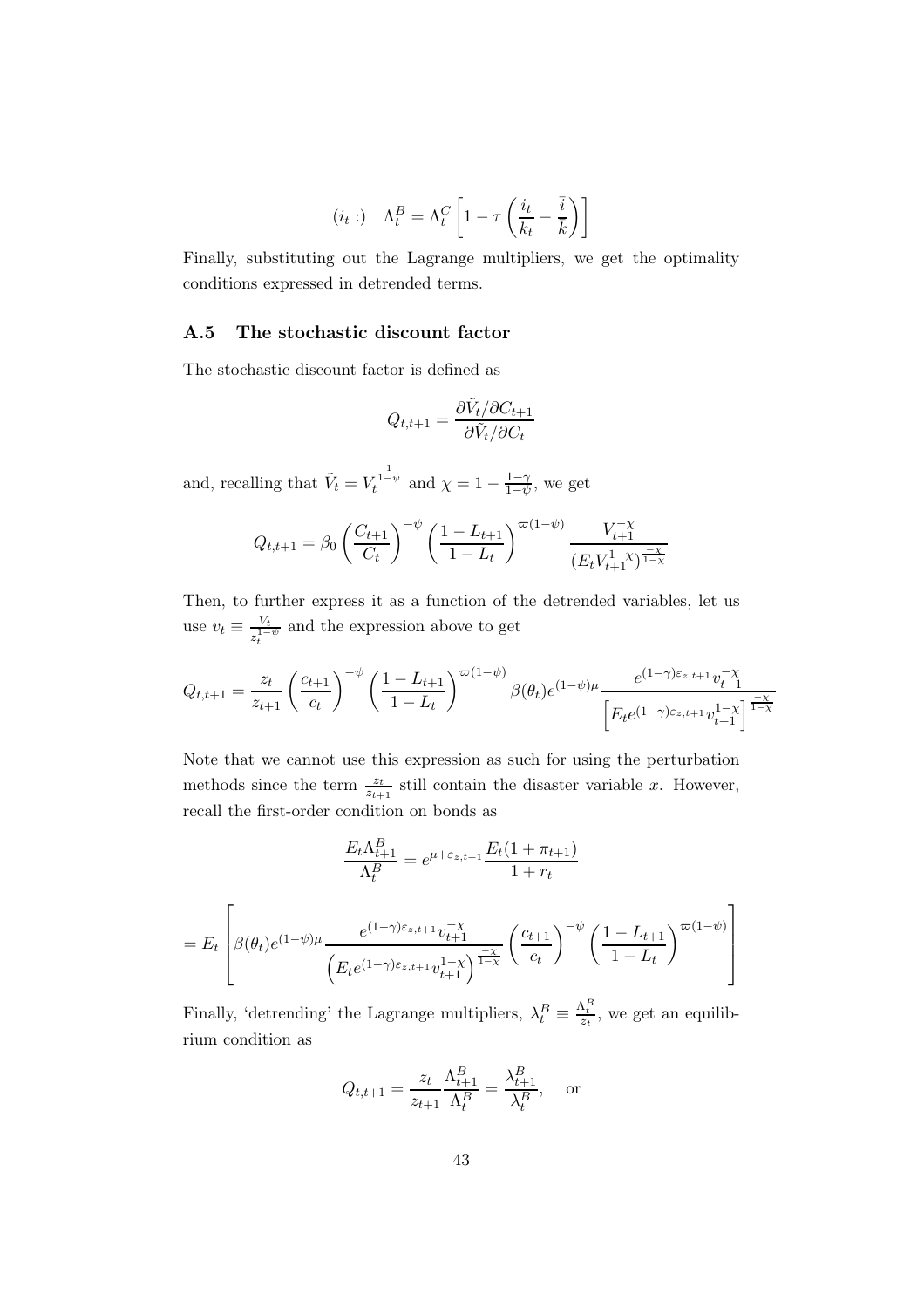$$
\tilde{Q}_{t,t+1} \equiv Q_{t,t+1} \frac{z_{t+1}}{z_t} = \frac{\Lambda_{t+1}^B}{\Lambda_t^B} = e^{\mu + \varepsilon_{z,t+1}} \frac{1 + \pi_{t+1}}{1 + r_t}
$$
\n(16)

### A.6 The risk premium

The standard asset pricing orthogonality condition reads as

$$
E_t\left[Q_{t,t+1}R_{t+1}^i\right] = 1
$$

where  $R^i$  is the real return on asset *i*. Thus, the *riskfree rate*,  $R^f$ , is

$$
E_t\left[Q_{t,t+1}R_{t+1}^f\right] = 1
$$

Moreover, from the first-order condition on bonds, we know that

$$
E_t\left[\tilde{Q}_{t,t+1}\right] = E_t\left[Q_{t,t+1}\frac{z_{t+1}}{z_t}\right] = E_t\left[e^{\mu + \varepsilon_{z,t+1}}\frac{1 + \pi_{t+1}}{1 + r_t}\right]
$$

such that the (real) *rate of return on capital* can be written as

$$
R_{t+1}^{k,real} = \frac{z_{t+1}}{z_t} \frac{1}{e^{\mu + \varepsilon_{z,t+1}}} \frac{1 + r_t}{1 + \pi_{t+1}} = e^{x_{t+1} \ln(1 - \Delta)} \frac{1 + r_t}{1 + \pi_{t+1}}
$$

Further replaced into the (non detrended) condition on capital, we get

$$
R_{t+1}^{k,real} = e^{x_{t+1}\ln(1-\Delta)} \left\{ \frac{P_{t+1}^k}{p_{t+1}} \frac{u_{t+1}}{q_t} + \frac{q_{t+1}}{q_t} \left[ 1 - \delta_0 u_{t+1}^{\eta} + \tau \frac{i_{t+1}}{k_{t+1}} \left( \frac{i_{t+1}}{k_{t+1}} - \frac{\overline{i}}{k} \right) \right] - \frac{\tau}{2} \left( \frac{i_{t+1}}{k_{t+1}} - \frac{\overline{i}}{k} \right)^2 \right\}
$$

Finally, the *risk premium* is defined in gross terms as the ratio of the real return on capital to the riskfree rate, i.e  $E_t(Premium_{t+1}) \equiv E_t(R_{t+1}^{k,real}/R_{t+1}^f)$ .

### A.7 The role of the EIS on households' decisions

# A.7.1 The response of the discount factor to the disaster risk

The EIS is given by the following combination of parameters in our model

$$
EIS = \frac{1}{1 - (1 + \varpi)(1 - \psi)}
$$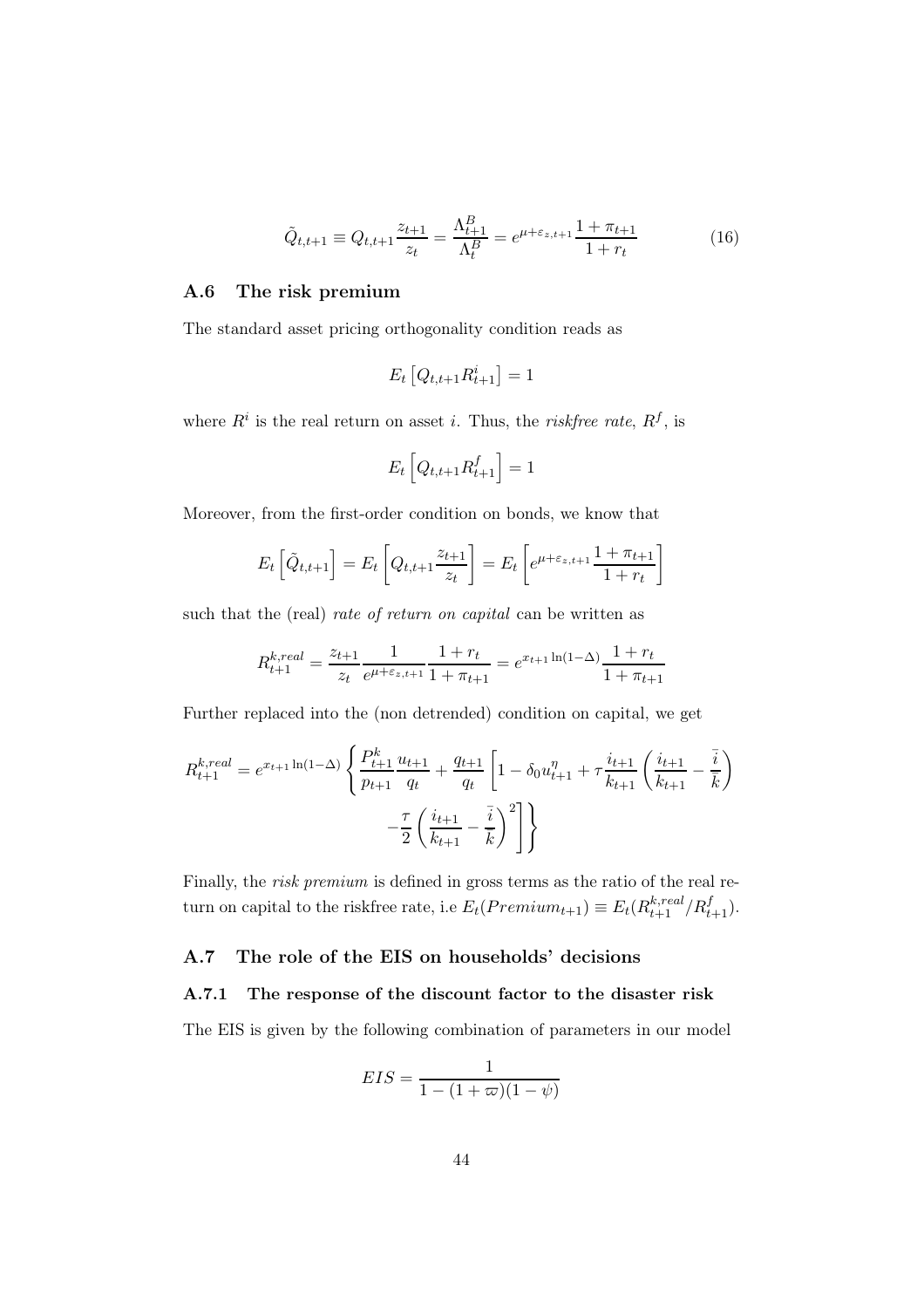so that the time-varying discount factor (6) can be rewritten as

$$
\beta(\theta) = \beta_0 \left[ 1 - \theta_t \left( 1 - e^{(1-\gamma)\ln(1-\Delta)} \right) \right]^{\frac{1-1/ELS}{(1-\gamma)(1+\varpi)}}
$$

Taking the derivate with respect to the probability of disaster gives

$$
\frac{\partial \beta(\theta)}{\partial \theta} = \beta_0 \underbrace{\frac{1 - 1/EIS}{(1 - \gamma)(1 + \varpi)}}_{A} \underbrace{\left[e^{(1 - \gamma)\ln(1 - \Delta)} - 1\right]}_{B} \underbrace{\left[1 - \theta_t \left(1 - e^{(1 - \gamma)\ln(1 - \Delta)}\right)\right]^{\frac{1 - 1/EIS}{(1 - \gamma)(1 + \varpi)} - 1}}_{C}
$$

The sign of this expression crucially depends on the value of the EIS. Given  $\varpi > 0$ ,  $\Delta > 0$ ,  $\theta > 0$ ,  $\beta_0 > 0$ , we have:

- With EIS < 1 and  $\gamma > 1$ , A > 0, B > 0, C > 0, so  $\frac{\partial \beta(\theta)}{\partial \theta} > 0$ ;
- With EIS  $\lt 1$  and  $0 \leq \gamma \lt 1$ , A $\lt 0$ , B $\lt 0$ , C $>0$ , so  $\frac{\partial \beta(\theta)}{\partial \theta} > 0$ ;
- With EIS > 1 and  $\gamma > 1$ , A<0, B>0, C>0, so  $\frac{\partial \beta(\theta)}{\partial \theta} < 0$ ;
- With EIS > 1 and  $0 \le \gamma < 1$ , A > 0, B < 0, C > 0, so  $\frac{\partial \beta(\theta)}{\partial \theta} < 0$ ;
- With  $\lim_{EIS \to 1} \frac{\partial \beta(\theta)}{\partial \theta} \to 0$ .

Overall, an increase in the probability of disaster thus makes agents more patient (higher  $\beta(\theta)$ ) when the EIS is below unity, and inversely, more impatient (lower  $\beta(\theta)$ ) when the EIS is above unity. This holds for all degrees of risk aversion (all values of  $\gamma$ ), including risk neutrality.

# A.7.2 The response of the riskfree rate to the disaster risk (along the balanced growth path)

Along the balanced growth path, the riskfree rate is given by

$$
R^{f} = \frac{\left[1 - \theta \left(1 - e^{(1-\gamma)\ln(1-\Delta)}\right)\right]^{\frac{\varpi (1-\gamma) + 1/EIS - \gamma}{(1+\varpi)(1-\gamma)}}}{\beta_0 e^{-\mu \frac{\varpi + 1/EIS}{1+\varpi}} \left[1 - \theta \left(1 - e^{-\gamma \ln(1-\Delta)}\right)\right]}
$$

The derivative  $\partial R^f / \partial \theta$  is always negative, i.e the riskfree rate decreases in the disaster risk for all values of the EIS and risk aversion. However, the magnitude of the slump is sensitive to the value of the EIS: the riskfree rate decreases more with the disaster risk for an EIS below unity than for an EIS above unity, given the degree of risk aversion (including risk neutrality). For instance, with the baseline calibration we find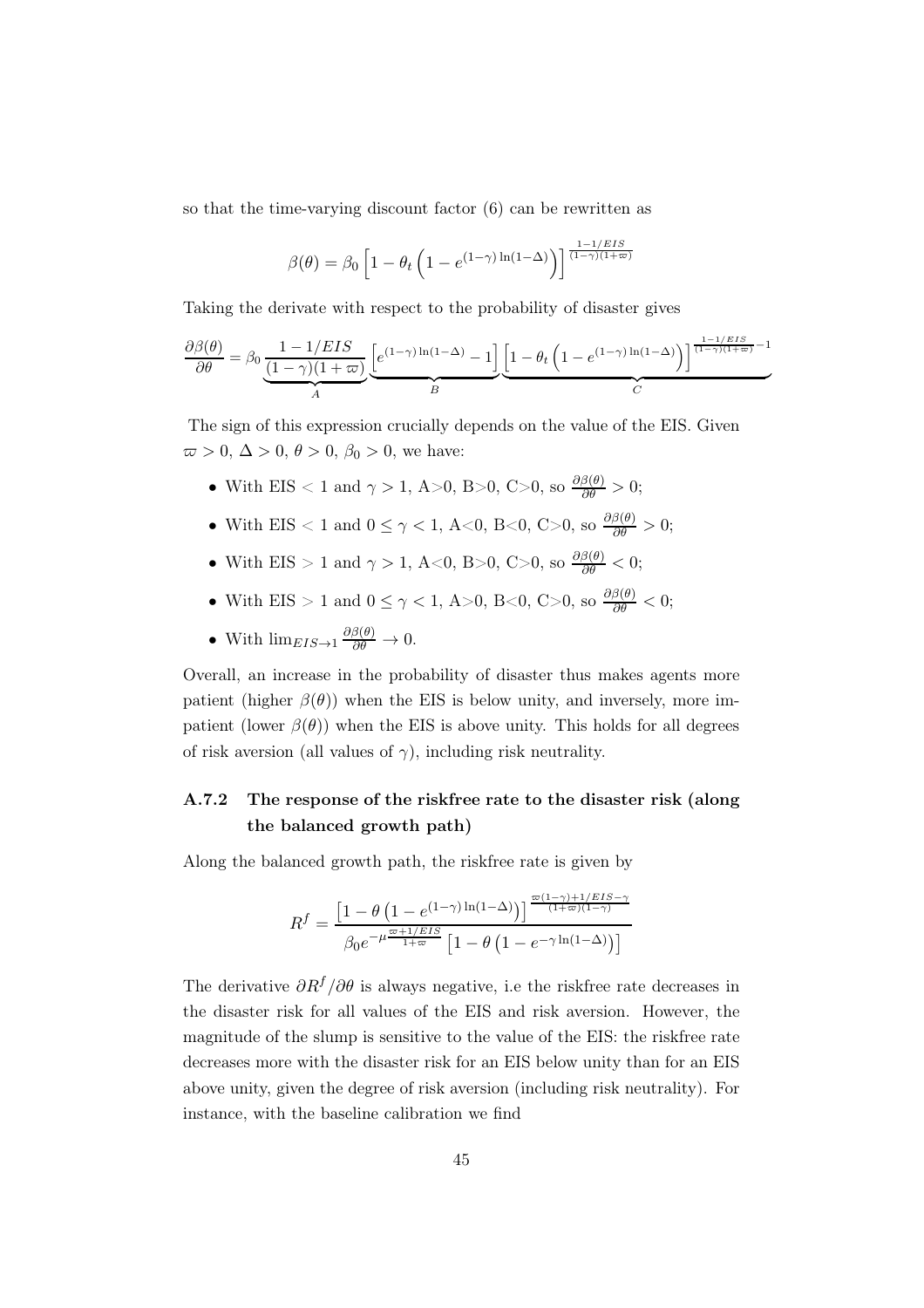- With EIS = 0.5 and  $\gamma = 3.8$ ,  $\frac{\partial R^f}{\partial \theta} \approx -0.666$ ;
- With EIS = 2 and  $\gamma = 3.8$ ,  $\frac{\partial R^f}{\partial \theta} \approx -0.504$ ;
- With EIS = 0.5 and  $\gamma = 0.5$ ,  $\frac{\partial R^f}{\partial \theta} \approx -0.324$ ;
- With EIS = 2 and  $\gamma = 0.5$ ,  $\frac{\partial R^f}{\partial \theta} \approx -0.217$ ;
- With EIS = 0.5 and  $\gamma = 0$ ,  $\frac{\partial R^f}{\partial \theta} \approx -0.291$ ;
- With EIS = 2 and  $\gamma = 0$ ,  $\frac{\partial R^f}{\partial \theta} \approx -0.190$

Note again that this is not a general equilibrium effect.

# A.7.3 The response of the return on capital to the disaster risk (along the balanced growth path)

Along the balanced growth path, the return on capital is given by

$$
R^k = \frac{1-\theta\left(1-e^{\ln(1-\Delta)}\right)}{\beta_0 e^{-\mu\frac{\varpi+1/ES}{1+\varpi}}\left[1-\theta\left(1-e^{(1-\gamma)\ln(1-\Delta)}\right)\right]^{\frac{1-1/ES}{(1-\gamma)(1+\varpi)}}}
$$

The derivative  $\partial R^k/\partial \theta$  is also always negative, i.e the rate of return on capital decreases in the disaster risk. However, just as for the riskfree rate, the decrease is larger when the EIS is below unity (rather than above), for all values of risk aversion (including risk neutrality). For instance, we have

- With EIS = 0.5 and  $\gamma = 3.8$ ,  $\frac{\partial R^k}{\partial \theta} \approx -0.332$ ;
- With EIS = 2 and  $\gamma = 3.8$ ,  $\frac{\partial R^k}{\partial \theta} \approx -0.169$ ;
- With EIS = 0.5 and  $\gamma = 0.5$ ,  $\frac{\partial R^k}{\partial \theta} \approx -0.295$ ;
- With EIS = 2 and  $\gamma = 0.5$ ,  $\frac{\partial R^k}{\partial \theta} \approx -0.188$ ;
- With EIS = 0.5 and  $\gamma = 0$ ,  $\frac{\partial R^k}{\partial \theta} \approx -0.291$ ;
- With EIS = 2 and  $\gamma = 0$ ,  $\frac{\partial R^k}{\partial \theta} \approx -0.190$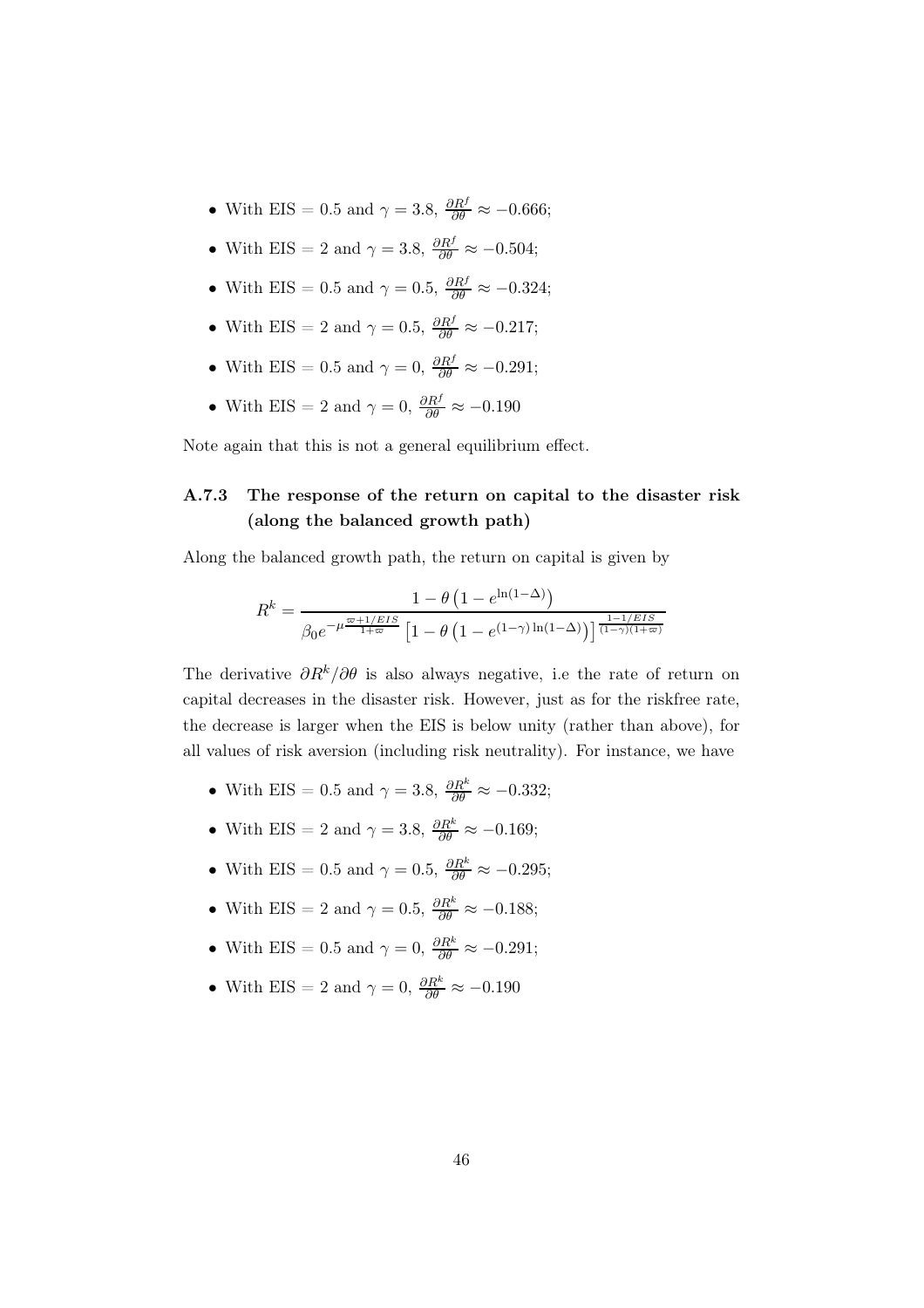# A.7.4 The response of the risk premium to the disaster risk (along the balanced growth path)

Finally, along the balanced growth path, the risk premium is given by

$$
Premium = \frac{\left[1 - \theta \left(1 - e^{\ln(1-\Delta)}\right)\right] \left[1 - \theta \left(1 - e^{-\gamma \ln(1-\Delta)}\right)\right]}{1 - \theta \left(1 - e^{(1-\gamma)\ln(1-\Delta)}\right)}
$$

The derivative, calculated under our calibration values, gives

- With  $\gamma = 3.8, \frac{\partial E(R^k)/R^f}{\partial \theta} \approx 0.333;$
- With  $\gamma = 0.5$ ,  $\frac{\partial E(R^k)/R^f}{\partial \theta} \approx 0.029$ ;
- With  $\gamma = 0$ ,  $\frac{\partial E(R^k)/R^f}{\partial \theta} = 0$ .

The risk premium reacts positively to the disaster risk, and the larger the risk aversion the larger its magnitude. It does not directly depend on the value of the EIS along the balanced growth path, in line with Gourio (2012). However, in general equilibrium, the EIS plays a qualitative role: the larger the EIS, the smaller the risk premium in response to the disaster risk shock (see the impulse response functions, comparing Figures 1 and 2 (flexible prices) on one hand, and Figures 3 and 4 (sticky prices) on the other hand).

# B Firms' problem

### B.1 Production aggregation

The aggregate of intermediate goods is given by

$$
Y_t=\left(\int_0^1 Y_{j,t}^{\frac{\nu-1}{\nu}}dj\right)^{\frac{\nu}{\nu-1}}
$$

so that the representative firm in the final sector maximizes profits as

$$
\max_{Y_{t,j}} p_t \left( \int_0^1 Y_{j,t}^{\frac{\nu-1}{\nu}} d j \right)^{\frac{\nu}{\nu-1}} - \int_0^1 p_{j,t} Y_{j,t} d j
$$

The first-order condition with respect to  $Y_{t,j}$  yields a downward sloping demand curve for each intermediate good  $j$  as

$$
Y_{j,t} = \left(\frac{p_{j,t}}{p_t}\right)^{-\nu} Y_t
$$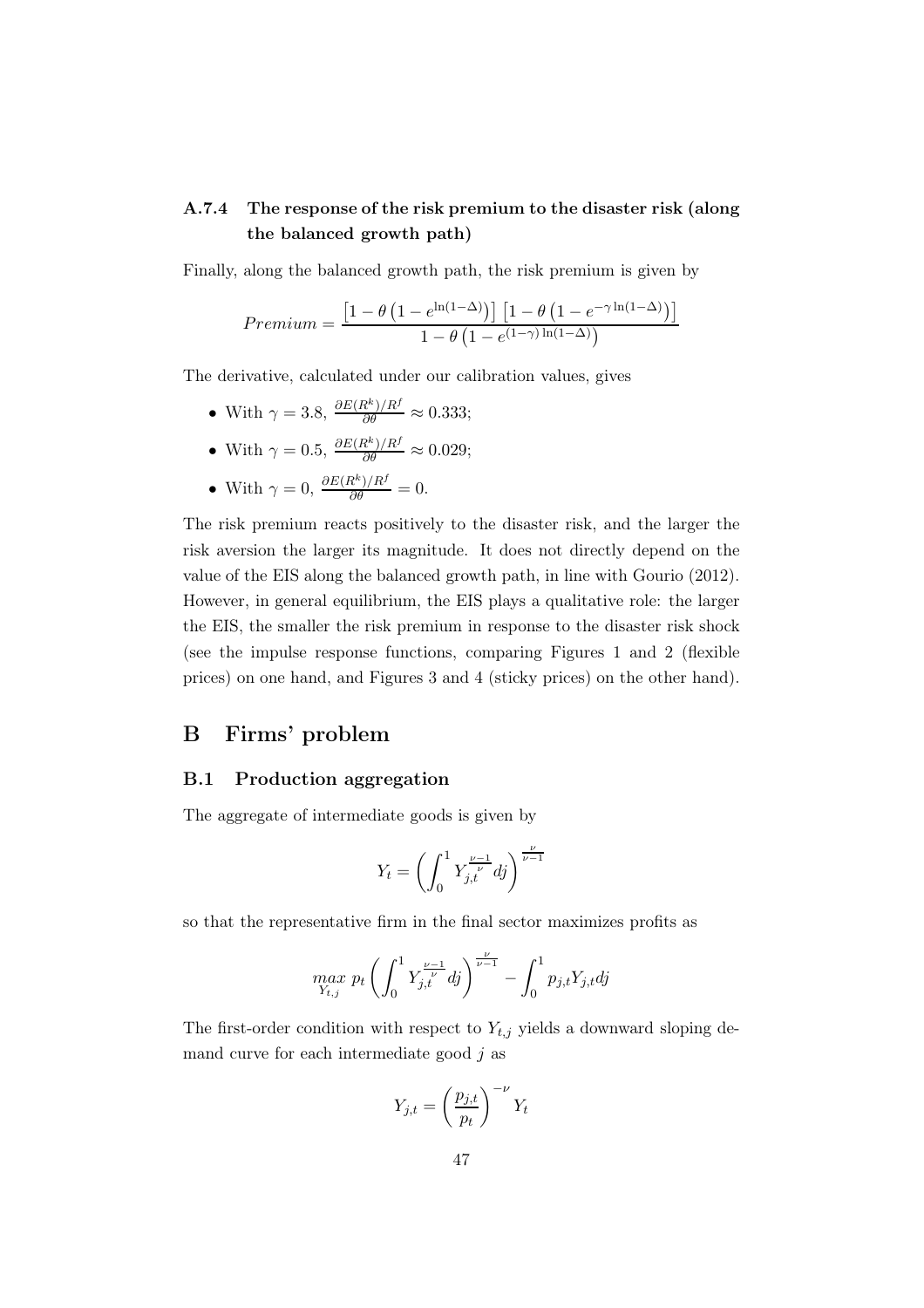The nominal value of the final good is the sum of prices times quantities of intermediates

$$
p_t Y_t = \int_0^1 p_{j,t} Y_{j,t} dj
$$

in which  $Y_t$  is substituted to give the aggregate price index as

$$
p_t = \left(\int_0^1 p_{j,t}^{1-\nu} dj\right)^{\frac{1}{1-\nu}}
$$

### B.2 Cost minimization

Firms are price-takers in the input markets, facing (non-detrended) nominal wage  $W_t^{nom}$  and capital rental rate  $P_t^k$ . They choose the optimal quantities of labor and capital given the input prices and subject to the restriction of producing at least as much as the intermediate good is demanded at the given price. The intra-temporal problem is thus

$$
\min_{L_{j,t}, \tilde{K}_{j,t}} W_t L_{j,t} + P_t^k \tilde{K}_{j,t}
$$
  
s.t. 
$$
\tilde{K}_{j,t}^{\alpha}(z_t L_{j,t})^{1-\alpha} \ge \left(\frac{p_{j,t}}{p_t}\right)^{-\nu} Y_t
$$

The (detrended) first-order conditions are

$$
(L_{j,t}:) \t w_t = mc_{j,t}^{nom} (1 - \alpha) \left(\frac{\tilde{k}_{j,t}}{L_{j,t}}\right)^{\alpha}
$$

$$
(\tilde{K}_{j,t}:) \t P_t^k = mc_{j,t}^{nom} \alpha \left(\frac{\tilde{k}_{j,t}}{L_{j,t}}\right)^{\alpha - 1}
$$

in which the Lagrange multiplier denoted  $mc_{j,t}^{nom}$  can be interpreted as the (nominal) marginal cost associated with an additional unit of capital or labor. Rearranging gives the optimal capital over labor ratio as

$$
\left(\frac{\tilde{k}_{j,t}}{L_{j,t}}\right)^* = \frac{w_t}{P_t^k} \frac{\alpha}{(1-\alpha)}
$$

in which none of the terms on the right hand side depends on  $j$ , and thus holds for all firms in equilibrium, *i.e.*,  $\frac{\tilde{k}_t}{\tilde{k}_t}$  $\frac{\tilde{k}_t}{L_t} = \frac{\tilde{k}_{j,t}}{L_{j,t}}$ . Replacing in one of the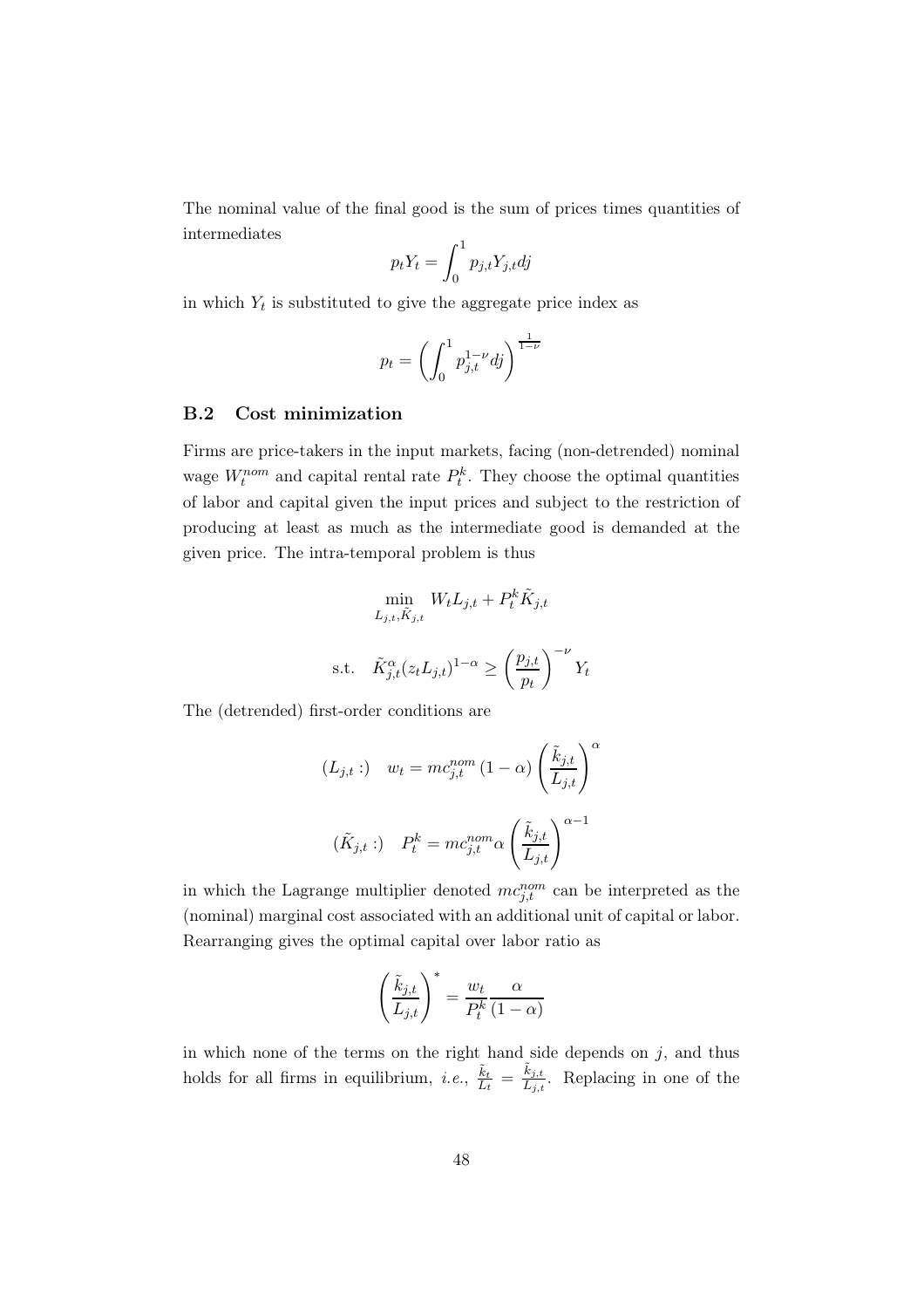first-order conditions above gives

$$
mc_t^{nom*} = \left(\frac{P_t^k}{\alpha}\right)^{\alpha} \left(\frac{w_t}{1-\alpha}\right)^{1-\alpha}
$$

Reexpressing in real terms  $mc_t^* = mc_t^{nom*}/p_t$ , we finally have

$$
mc_t^* = \left(\frac{P_t^{k,real}}{\alpha}\right)^{\alpha} \left(\frac{w_t^{real}}{1-\alpha}\right)^{1-\alpha}
$$

where  $P^{k,real}$  and  $w^{real}$  are the real capital rental rate and (detrended) wage.

### B.3 Profit maximization

Let us now consider the pricing problem of a firm that gets to update its price in period t and wants to maximize the present discounted value of future profits. The (nominal) profit flows read as

$$
p_{j,t}Y_{j,t} - W_t L_{j,t} - P_{j,t}^k \tilde{K}_{j,t} = (p_{j,t} - mc_t^{nom})Y_{j,t}
$$

which can be reexpressed in real terms as  $\frac{p_{j,t}}{p_t} Y_{j,t} - mc_t^* Y_{j,t}$ . These profit flows are discounted by both the stochastic discount factor,  $Q_{t,t+s}$ , and by the probability  $\zeta^s$  that a price chosen at time t is still in effect at time s. Finally, given  $Y_{j,t} = \left(\frac{p_{j,t}}{p_t}\right)$  $\overline{p_t}$  $\int_{0}^{\infty} Y_t$ , the maximization problem is thus

$$
\max_{p_{j,t}} E_t \sum_{s=0}^{\infty} (\zeta)^s Q_{t+s} \left( \left( \frac{p_{j,t}}{p_{t+s}} \right)^{1-\nu} Y_{t+s} - mc_{t+s}^* \left( \frac{p_{j,t}}{p_{t+s}} \right)^{-\nu} Y_{t+s} \right)
$$

which can be further simplified, using  $mc_t^* = \frac{mc_t^{nom}}{pt}$  and factorizing, as

$$
\max_{p_{j,t}} E_t \sum_{s=0}^{\infty} (\zeta)^s Q_{t+s} p_{t+s}^{\nu-1} Y_{t+s} \left( p_{j,t}^{1-\nu} - m c_t^{nom} p_{j,t}^{-\nu} \right)
$$

The first-order condition is then

$$
E_t \sum_{s=0}^{\infty} (\zeta)^s Q_{t+s} p_{t+s}^{\nu-1} Y_{t+s} \left( (1-\nu) p_{j,t}^{-\nu} + \nu m c_t^{nom} p_{j,t}^{-\nu-1} \right) = 0
$$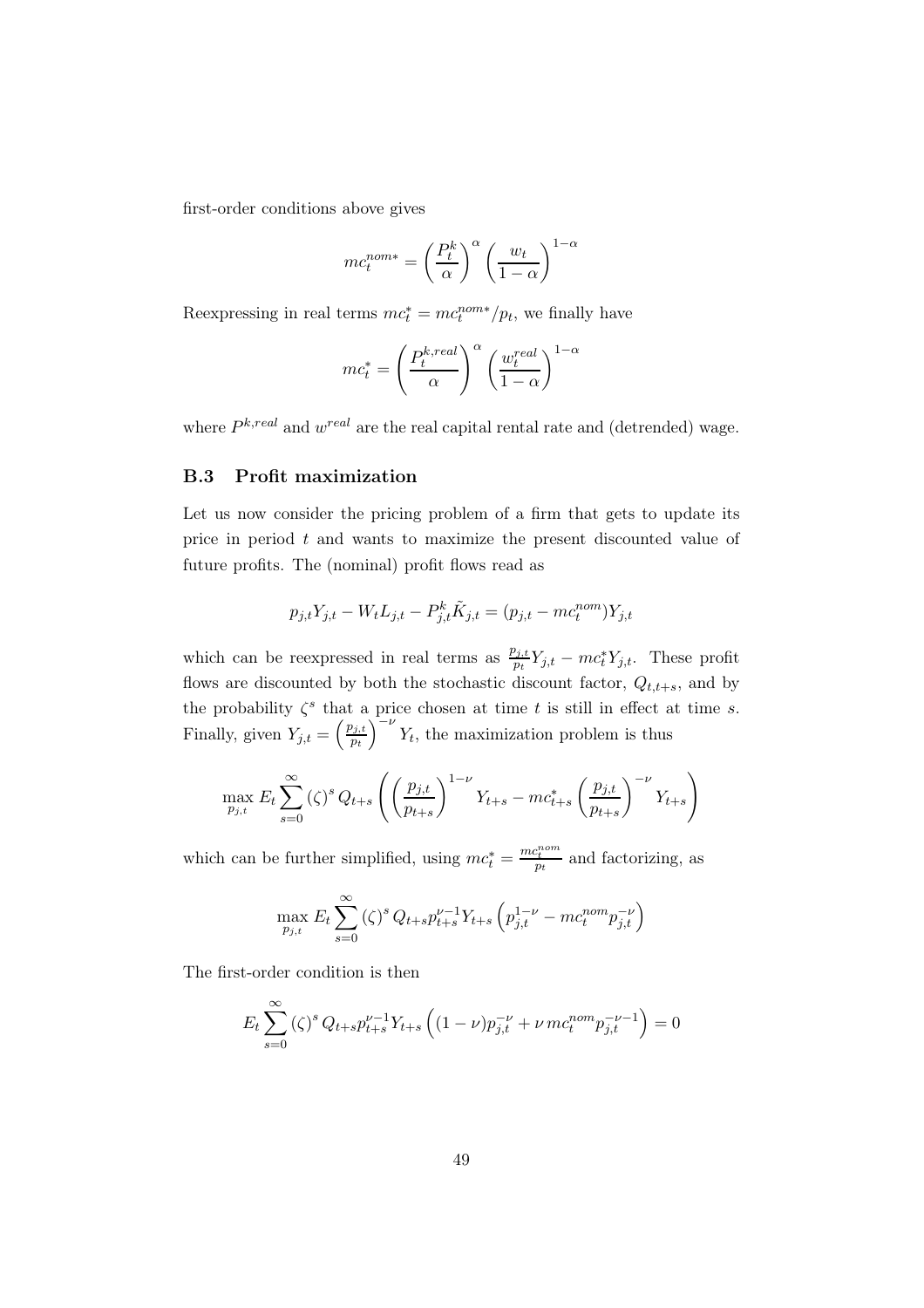which simplifies as

$$
p_{j,t}^{*} = \frac{\nu}{\nu - 1} E_t \frac{\sum_{s=0}^{\infty} (\zeta)^s Q_{t+s} p_{t+s}^{\nu} Y_{t+s} m c_{t+s}^{*}}{\sum_{s=0}^{\infty} (\zeta)^s Q_{t+s} p_{t+s}^{\nu-1} Y_{t+s}}
$$

Note that this optimal price depends on aggregate variables only, so that  $p_t^* = p_{j,t}^*$ . Expressed as a ratio over the current price, we thus have

$$
\frac{p_t^*}{p_t} = \frac{\nu}{\nu - 1} E_t \frac{\sum_{s=0}^{\infty} (\zeta)^s Q_{t+s} \left(\frac{p_{t+s}}{p_t}\right)^{\nu} Y_{t+s} m c_{t+s}^*}{\sum_{s=0}^{\infty} (\zeta)^s Q_{t+s} \left(\frac{p_{t+s}}{p_t}\right)^{\nu-1} Y_{t+s}}
$$

which can be written recursively as

$$
\frac{p_t^*}{p_t} = \frac{\nu}{\nu - 1} E_t \frac{\Xi_{1_t}}{\Xi_{2_t}} \quad \text{with}
$$

$$
\Xi_{1_t} = Y_t m c_t^* + \zeta E_t Q_{t, t+1} \left(\frac{p_{t+1}}{p_t}\right)^{\nu} \Xi_{1_{t+1}}
$$

$$
\Xi_{2_t} = Y_t + \zeta E_t Q_{t, t+1} \left(\frac{p_{t+1}}{p_t}\right)^{\nu-1} \Xi_{2_{t+1}}
$$

Replacing  $Q_{t,t+1} \equiv \tilde{Q}_{t,t+1} \frac{z_t}{z_{t+1}}$  $\frac{z_t}{z_{t+1}}$ , and detrending, these are simplified as

$$
\tilde{\Xi}_{1_t} = y_t m c_t^* + \zeta E_t \tilde{Q}_{t,t+1} \left(\frac{p_{t+1}}{p_t}\right)^{\nu} \tilde{\Xi}_{1_{t+1}} \tag{17}
$$

$$
\tilde{\Xi}_{2t} = y_t + \zeta E_t \tilde{Q}_{t,t+1} \left(\frac{p_{t+1}}{p_t}\right)^{\nu-1} \tilde{\Xi}_{2_{t+1}}
$$
\n(18)

where  $\tilde{\Xi}_t \equiv \Xi_t/z_t$ , the detrended variable.

# C Aggregation

## C.1 Bonds market

Market-clearing requires that the public debt equals the quantity of bonds at each time,  $Debt_t = B_t$ , and is thus symmetrically affected by disasters. Moreover, we assume that the public budget has to be balanced every period, i.e the sum of tax revenues and new debt insuance to equal the current debt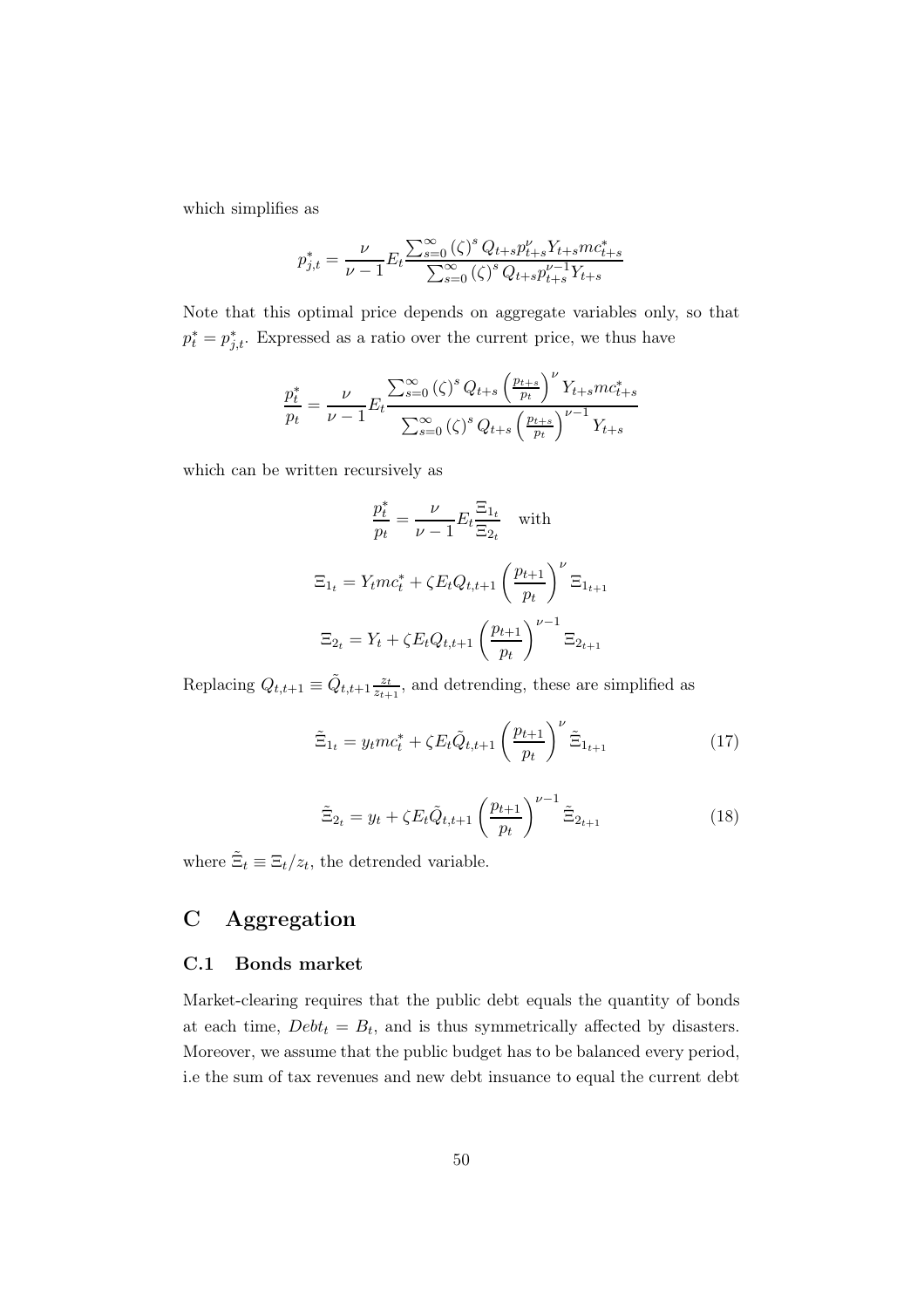insuance to be repaid with interest rates (as for the non-disaster part), i.e

$$
T_t p_t + B_{t+1} = [B_t(1 + r_{t-1})]e^{x_{t+1}\ln(1-\Delta)}
$$

or, in detrended terms,

$$
\frac{T_t}{z_t} + \frac{b_{t+1}}{p_t} = \frac{b_t(1 + r_{t-1})}{p_t e^{\mu + \varepsilon_{z,t+1}}}
$$

# C.2 Aggregate demand

Replacing the tax level above into the household's budget constraint gives

$$
c_t + i_t + \left(\frac{b_t(1 + r_{t-1})}{p_t e^{\mu + \varepsilon_{z,t+1}}} - \frac{b_{t+1}}{p_t}\right) = w_t^{real} L_t + \left(\frac{b_t(1 + r_{t-1})}{p_t e^{\mu + \varepsilon_{z,t+1}}} - \frac{b_{t+1}}{p_t}\right) + P_t^{k,real} u_t k_t + \frac{D_t}{z_t}
$$

which just simplifies as

$$
c_t + i_t = w_t^{real} L_t + P_t^{k,real} \tilde{k}_t + \frac{D_t}{z_t}
$$

i.e, in non-detrended terms, as

$$
C_t + I_t = W_t^{real} L_t + P_t^{k,real} \tilde{K}_t + D_t
$$

where we now have to verify that the RHS is equal to  $Y_t$ . Total dividends (or profits)  $D_t$  must be equal to the sum of dividends (or profits) from intermediate good firms, i.e

$$
D_t = \int_0^1 D_{j,t} dj
$$

The (real) dividends (or profits) from intermediate good firms  $j$  are given by

$$
D_{j,t} = \frac{p_{j,t}}{p_t} Y_{j,t} - W_t^{real} L_{j,t} - P_t^{k,real} \tilde{K}_{j,t}
$$

Substituting  $Y_{j,t}$ , we have

$$
D_{j,t} = \left(\frac{p_{j,t}}{p_t}\right)^{1-\nu} Y_t - W_t^{real} L_{j,t} - P_t^{k,real} \tilde{K}_{j,t}
$$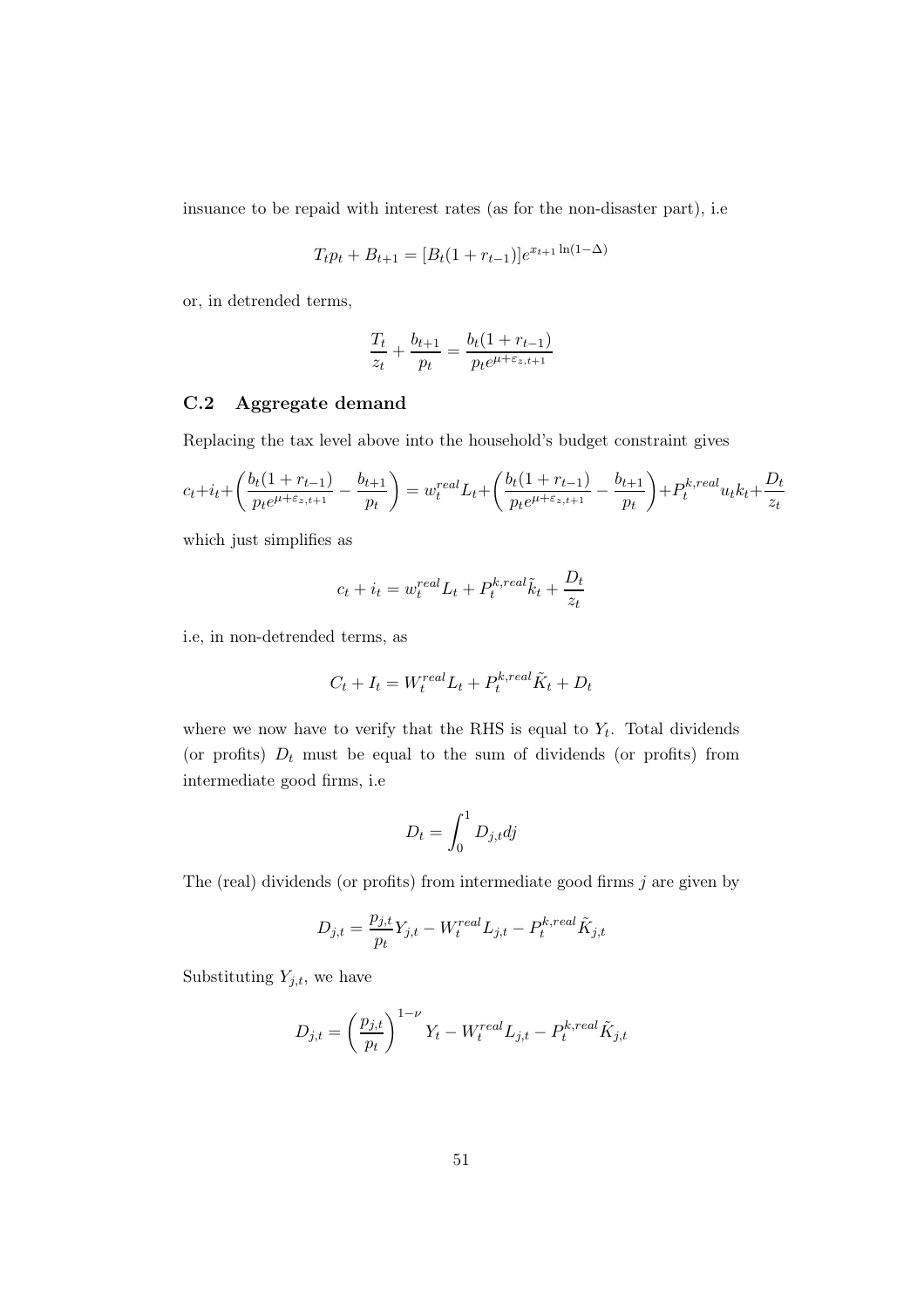Therefore, knowing that  $D_{t(\text{real})} = \int_0^1 D_{j,t(\text{real})} dj$ , we get

$$
D_{t} = \int_{0}^{1} \left( \left( \frac{p_{j,t}}{p_t} \right)^{1-\nu} Y_t - W_t^{real} L_{j,t} - P_t^{k,real} \tilde{K}_{j,t} \right) dj = \int_{0}^{1} \left( \frac{p_{j,t}}{p_t} \right)^{1-\nu} Y_t dj
$$

$$
- \int_{0}^{1} W_t^{real} L_{j,t} dj - \int_{0}^{1} P_t^{k,real} \tilde{K}_{j,t} dj
$$

$$
D_{t} = \int_{0}^{1} \left( \left( \frac{p_{j,t}}{p_t} \right)^{1-\nu} Y_t - W_t^{real} L_{j,t} - P_t^{k,real} \tilde{K}_{j,t} \right) dj = Y_t \frac{1}{p_t^{1-\nu}} \int_{0}^{1} (p_{j,t})^{1-\nu} dj
$$

$$
-W_t^{real} \int_{0}^{1} L_{j,t} dj - P_t^{k,real} \int_{0}^{1} \tilde{K}_{j,t} dj
$$

Given that (*i*) the aggregate price level is  $p_t^{1-\nu} = \int_0^1 p_{j,t}^{1-\nu} dj$ , (*ii*) aggregate labor demand must equal supply, i.e  $\int_0^1 L_{j,t} dy = L_t$ , and *(iii)* aggregate supply of capital services must equal demand  $\int_0^1 \tilde{K}_{j,t} dj = \tilde{K}_t$ , the aggregate (real) dividend (or profit) is

$$
D_t = Y_t - W_t^{real} L_t - P_t^{k,real} \tilde{K}_t
$$

Replaced into the household's budget constraint, this finally gives the aggregate accounting identity as

$$
Y_t = C_t + I_t
$$

or in detrended terms

 $y_t = c_t + i_t$ 

### C.3 Inflation

Firms have a probability  $1 - \zeta$  of getting to update their price each period. Since there are an infinite number of firms, there is also the exact fraction  $1 - \zeta$  of total firms who adjust their prices and the fraction  $\zeta$  who stay with the previous period price. Moreover, since there is a random sampling from the entire distribution of firm prices, the distribution of any subset of firm prices is similar to the entire distribution. Therefore, the aggregate price index,  $p_t^{1-\nu} = \int_0^1 p_{j,t}^{1-\nu} dj$ , is rewritten as

$$
p_t^{1-\nu} = \int_0^{1-\zeta} p_t^{*1-\nu} d\mathbf{j} + \int_{1-\zeta}^1 p_{j,t-1}^{1-\nu} d\mathbf{j}
$$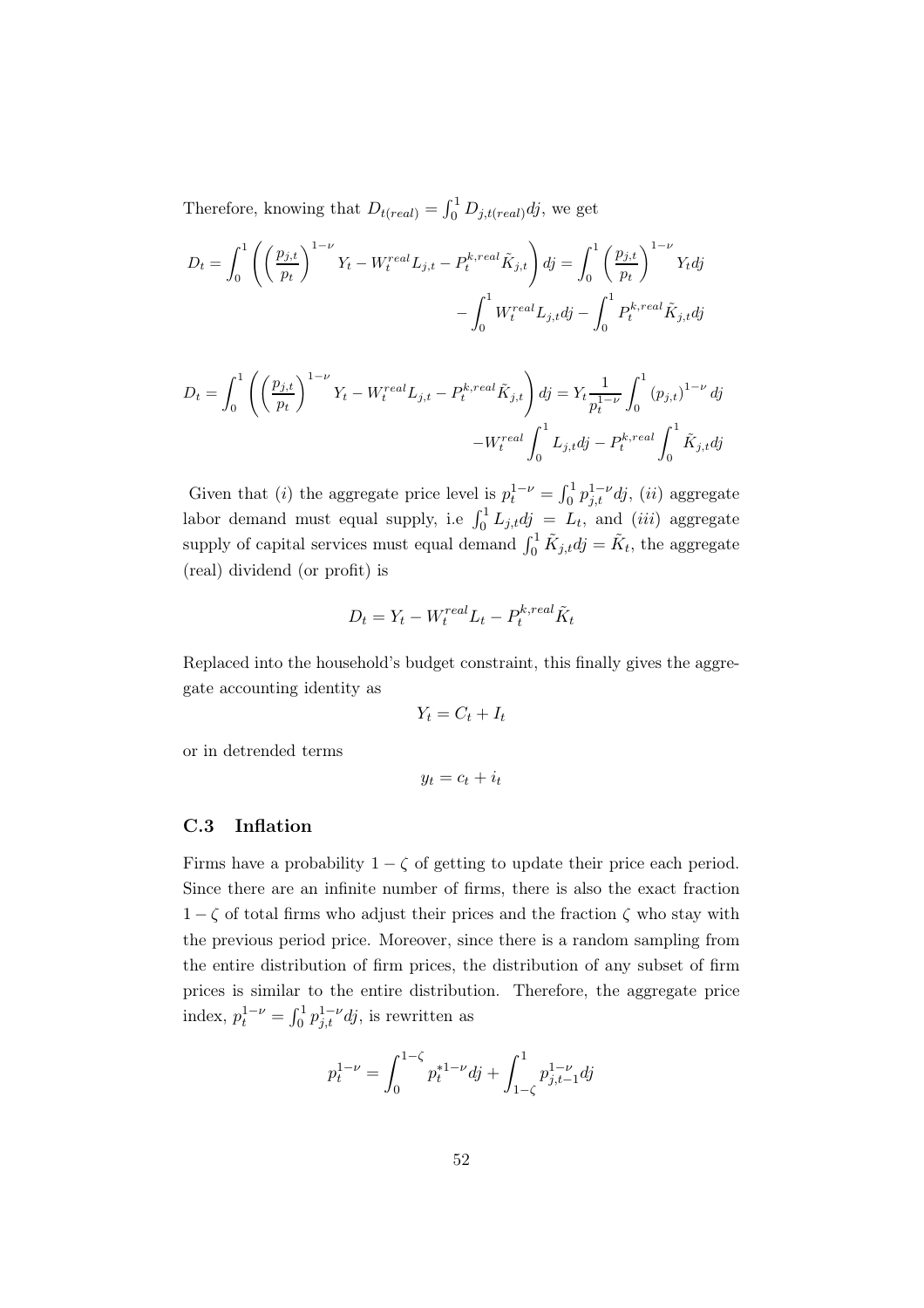which simplifies as

$$
p_t^{1-\nu} = (1 - \zeta)p_t^{*1-\nu} + \zeta p_{t-1}^{1-\nu}
$$

Let us divide both sides of the equation by  $p_{t-1}^{1-\nu}$ 

$$
\left(\frac{p_t}{p_{t-1}}\right)^{1-\nu} = (1-\zeta)\left(\frac{p_t^*}{p_{t-1}}\right)^{1-\nu} + \zeta\left(\frac{p_{t-1}}{p_{t-1}}\right)^{1-\nu}
$$

and define the *gross inflation rate* as

$$
1 + \pi_t \equiv \frac{p_t}{p_{t-1}}
$$

and the *gross reset inflation rate* as

$$
1+\pi^*_t\equiv\frac{p^*_t}{p_{t-1}}
$$

we get

$$
(1 + \pi_t)^{1 - \nu} = (1 - \zeta)(1 + \pi_t^*)^{1 - \nu} + \zeta
$$

Finally, since we know that

$$
\frac{p_t^*}{p_t} = \frac{\nu}{\nu-1} E_t \frac{\Xi_{1_t}}{\Xi_{2_t}}
$$

we have the *reset inflation rate* as

$$
(1 + \pi_t^*) = (1 + \pi_t) \frac{\nu}{\nu - 1} E_t \frac{\Xi_{1t}}{\Xi_{2t}}
$$

with the expressions given previously for  $\Xi_1$  and  $\Xi_2$  (see Appendix B.3), or equivalently with the detrended terms as

$$
(1 + \pi_t^*) = (1 + \pi_t) \frac{\nu}{\nu - 1} E_t \frac{\tilde{\Xi}_{1_t}}{\tilde{\Xi}_{2_t}}
$$

## C.4 Aggregate supply

We know that the demand to individual firm  $j$  is given by

$$
Y_{j,t} = \left(\frac{p_{j,t}}{p_t}\right)^{-\nu} Y_t
$$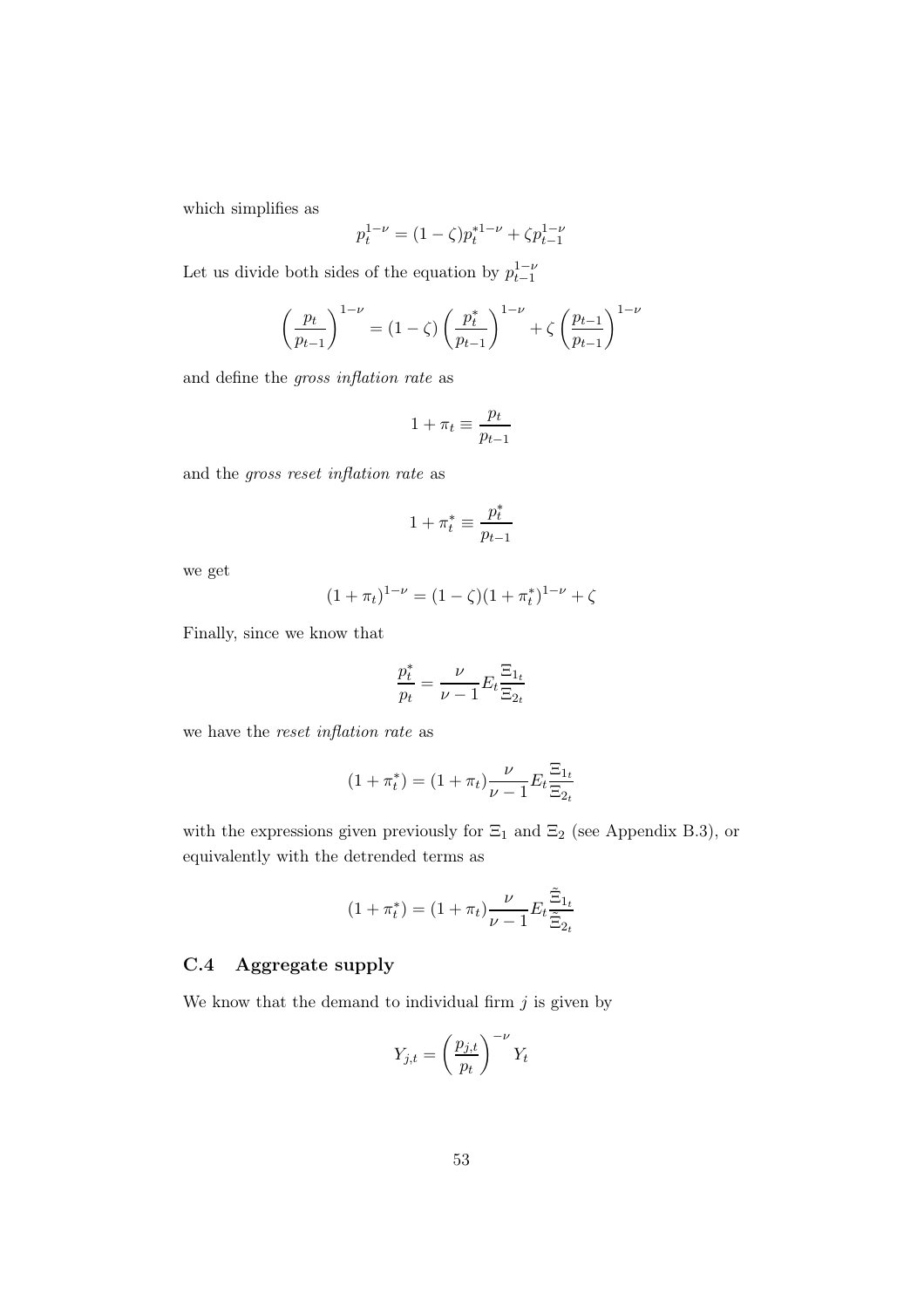and that firm  $j$  hires labor and capital in the same proportion than the aggregate capital to labor ratio (common factor markets). Hence, substituting in the production function for the intermediate good  $j$  we get

$$
\left(\frac{\tilde{K}_t}{z_t L_t}\right)^{\alpha} z_t L_{j,t} = \left(\frac{p_{j,t}}{p_t}\right)^{-\nu} Y_t
$$

which can be rewritten with detrended variables as

$$
\left(\frac{\tilde{k}_t}{L_t}\right)^{\alpha} L_{j,t} = \left(\frac{p_{j,t}}{p_t}\right)^{-\nu} y_t
$$

Then, summing up across the intermediate firms gives

$$
\left(\frac{\tilde{k}_t}{L_t}\right)^{\alpha} \int_0^1 L_{j,t} dj = y_t \int_0^1 \left(\frac{p_{j,t}}{p_t}\right)^{-\nu} dj
$$

Given that aggregate labor demand and supply must equal, i.e  $\int_0^1 L_{j,t} dy = L_t$ , we have

$$
\int_0^1 \left(\frac{p_{j,t}}{p_t}\right)^{-\nu} dy_{jt} = \tilde{k}_t^{\alpha} L_t^{1-\alpha}
$$

Thus, the aggregate production function can be written as

$$
y_t = \frac{\tilde{k}_t^{\alpha} L_t^{1-\alpha}}{\Omega_t}
$$

where  $\Omega_t = \int_0^1$  $\int p_{j,t}$  $\overline{p_t}$  $\int_{0}^{-\nu}$  dj measures a distortion introduced by the dispersion in relative prices.<sup>28</sup> In order to express  $\Omega_t$  in aggregate terms, let decompose it according to the Calvo pricing assumption again, so that

$$
\Omega_t = \int_0^1 \left(\frac{p_{j,t}}{p_t}\right)^{-\nu} dj = p_t^{\nu} \int_0^1 p_{j,t}^{-\nu}
$$

$$
p_t^{\nu} \int_0^1 p_{j,t}^{-\nu} = p_t^{\nu} \left(\int_0^{1-\zeta} p_t^{*- \nu} dj + \int_{1-\zeta}^1 p_{j,t-1}^{-\nu} dj\right)
$$

$$
p_t^{\nu} \int_0^1 p_{j,t}^{-\nu} = p_t^{\nu} (1-\zeta) p_t^{*- \nu} + p_t^{\nu} \int_{1-\zeta}^1 p_{j,t-1}^{-\nu} dj
$$

<sup>&</sup>lt;sup>28</sup>This distortion is not the one associated with the monopoly power of firms but an additional one that arises from the relative price fluctuations due to prie stickiness.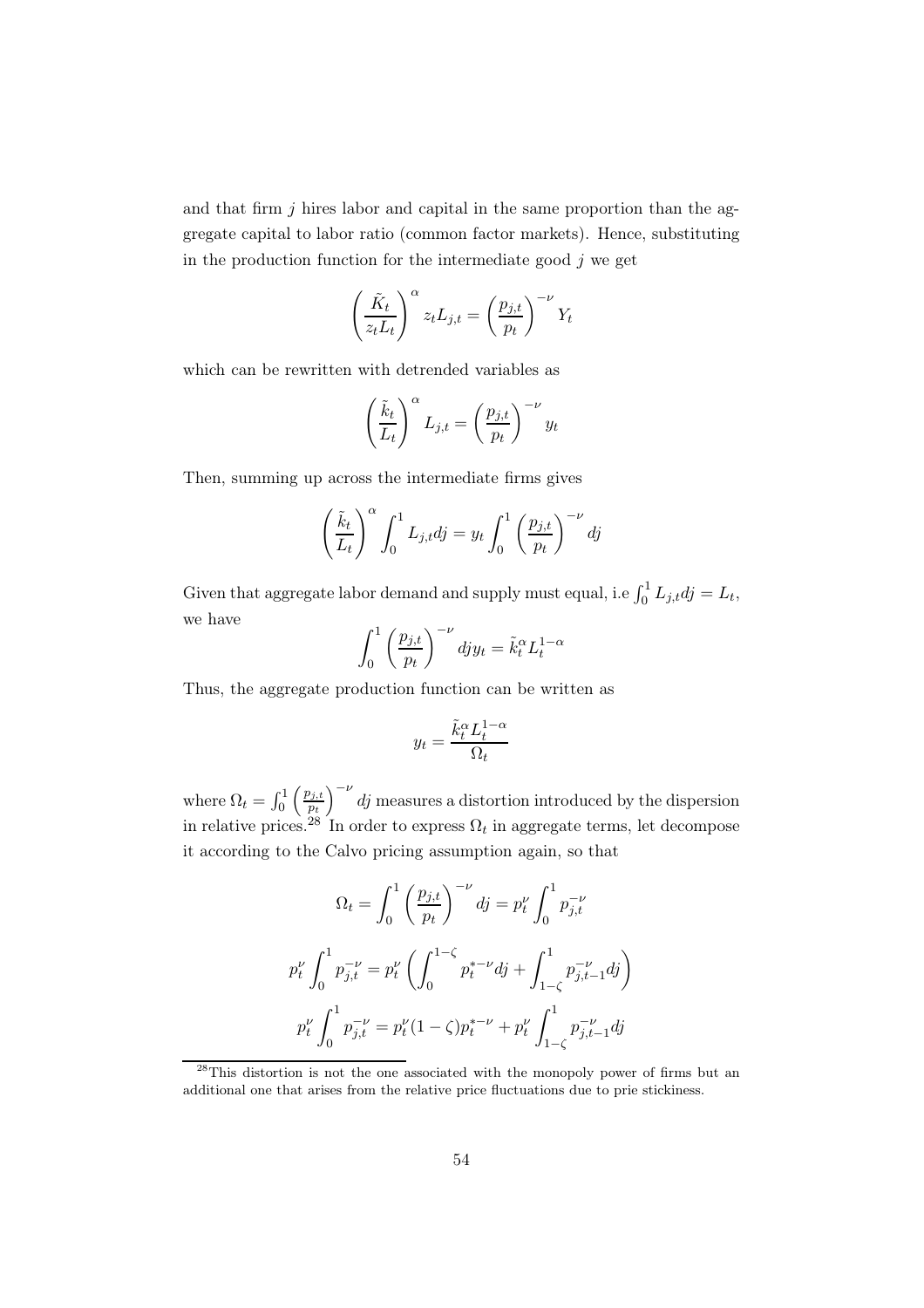$$
p_t^{\nu} \int_0^1 p_{j,t}^{-\nu} = (1 - \zeta) \left(\frac{p_t^*}{p_t}\right)^{-\nu} + p_t^{\nu} \int_{1 - \zeta}^1 p_{j,t-1}^{-\nu} dy
$$

$$
p_t^{\nu} \int_0^1 p_{j,t}^{-\nu} = (1 - \zeta) \left(\frac{p_t^*}{p_{t-1}}\right)^{-\nu} \left(\frac{p_{t-1}}{p_t}\right)^{-\nu} + p_t^{\nu} \int_{1 - \zeta}^1 p_{j,t-1}^{-\nu} dy
$$

$$
p_t^{\nu} \int_0^1 p_{j,t}^{-\nu} = (1 - \zeta)(1 + \pi_t^*)^{-\nu} (1 + \pi_t)^{\nu} + p_{t-1}^{-\nu} p_t^{\nu} \int_{1 - \zeta}^1 \left(\frac{p_{j,t-1}}{p_{t-1}}\right)^{-\nu} dy
$$

Given random sampling and the fact that there is a continuum of firms

$$
\Omega_t = (1 - \zeta)(1 + \pi_t^*)^{-\nu}(1 + \pi_t)^{\nu} + \zeta(1 + \pi_t)^{\nu}\Omega_{t-1}
$$

# D Full set of equilibrium conditions

Households' optimality conditions:

$$
\tilde{Q}_{t,t+1} = \left(\frac{c_{t+1}}{c_t}\right)^{-\psi} \left(\frac{1 - L_{t+1}}{1 - L_t}\right)^{\varpi(1 - \psi)} \beta(\theta_t) e^{(1 - \psi)\mu} \frac{e^{(1 - \gamma)\varepsilon_{z,t+1}} v_{t+1}^{-\chi}}{E_t \left[e^{(1 - \gamma)\varepsilon_{z,t+1}} v_{t+1}^{1 - \chi}\right]^{\frac{-\chi}{1 - \chi}}}
$$
\n(19)

$$
\frac{1 - L_t}{c_t} = \frac{\varpi}{w_t^{real}}\tag{20}
$$

$$
\frac{E_t[1 + \pi_{t+1}]}{1 + r_t} e^{\mu + \varepsilon_{z,t+1}} = E_t \tilde{Q}_{t,t+1}
$$
\n(21)

$$
E_t \tilde{Q}_{t,t+1} P_{t+1}^{k,real} \left\{ u_{t+1} + \frac{1}{\delta_0 \eta u_{t+1}^{\eta - 1}} \left[ 1 - \delta_0 u_{t+1}^{\eta} + \tau \frac{i_{t+1}}{k_{t+1}} \left( \frac{i_{t+1}}{k_{t+1}} - \frac{\bar{i}}{k} \right) - \frac{\tau}{2} \left( \frac{i_{t+1}}{k_{t+1}} - \frac{\bar{i}}{k} \right)^2 \right] \right\} = \frac{P_t^{k,real}}{\delta_0 \eta u_t^{\eta - 1}} e^{\mu + \varepsilon_{z,t+1}}
$$
(22)

$$
\frac{\delta_0 \eta u_t^{\eta - 1}}{P_t^{k,real}} = 1 - \tau \left(\frac{i_t}{k_t} - \frac{\bar{i}}{\bar{k}}\right)
$$
\n(23)

Households' constraints

$$
v_t = [c_t(1 - L_t)^{\varpi}]^{1 - \psi} + \beta(\theta_t)e^{(1 - \psi)\mu} E_t \left[e^{(1 - \psi)(1 - \chi)\varepsilon_{z,t+1}}v_{t+1}^{1 - \chi}\right]^{\frac{1}{1 - \chi}} \tag{24}
$$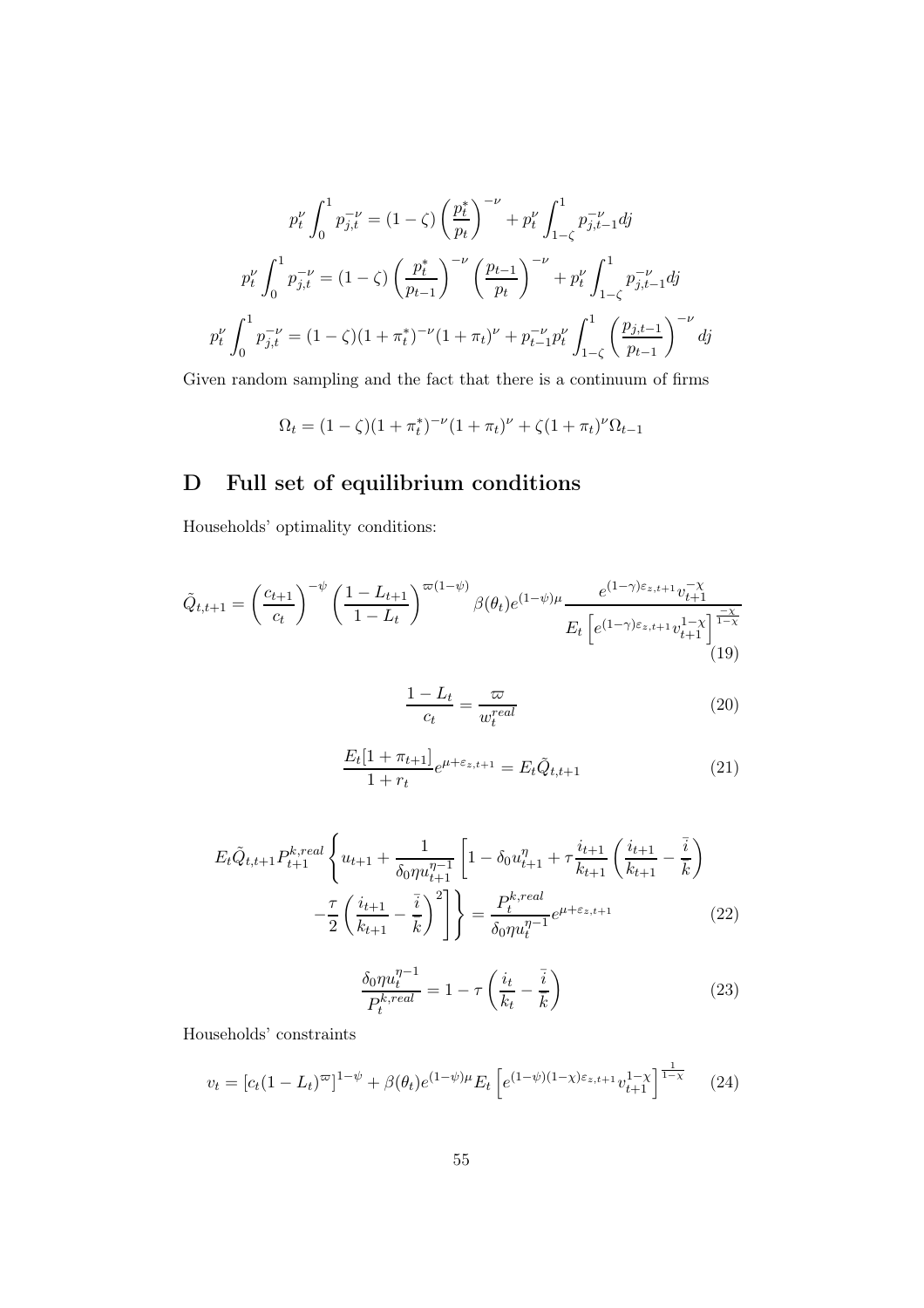$$
k_{t+1} = \frac{(1 - \delta_t)k_t + S\left(\frac{i_t}{k_t}\right)k_t}{e^{\mu + \varepsilon_{z,t+1}}}
$$
(25)

Processus for the disaster risk

$$
\log \theta_t = (1 - \rho_\theta) \log \bar{\theta} + \rho_\theta \log \theta_{t-1} + \sigma_{\theta, t} \varepsilon_{\theta_t}
$$
 (26)

Time-varying discount factor

$$
\beta(\theta) = \beta_0 \left[ 1 - \theta_t + \theta_t e^{(1-\gamma)\ln(1-\Delta)} \right]^{\frac{1}{1-\chi}} \tag{27}
$$

Tobin's q

$$
q_t = \frac{1}{1 - \tau \left(\frac{i_t}{k_t} - \frac{\bar{i}}{k}\right)}\tag{28}
$$

Asset pricing

$$
E_t Q_{t,t+1} = \frac{E_t (1 + \pi_{t+1})}{1 + r_t} \frac{1}{1 - \theta_t \Delta} \tag{29}
$$

$$
E_t\left[Q_{t,t+1}R_{t+1}^f\right] = 1\tag{30}
$$

$$
E_t R_{t+1}^{k,real} = (1 - \theta_t \Delta) \frac{1 + r_t}{E_t (1 + \pi_{t+1})}
$$
(31)

$$
E_t(Premium_{t+1}) = \frac{E_t R_{t+1}^{k,real}}{R_{t+1}^f}
$$
\n(32)

Firms' constraints

$$
y_t = \frac{\tilde{k}^{\alpha} L_t^{1-\alpha}}{\Omega_t} \tag{33}
$$

$$
\tilde{k}_t = u_t k_t \tag{34}
$$

$$
w_t^{real} = mc^* (1 - \alpha) \left(\frac{\tilde{k}_t}{L_t}\right)^{\alpha} \tag{35}
$$

$$
P_t^{k,real} = mc^* \alpha \left(\frac{\tilde{k}_t}{L_t}\right)^{\alpha - 1} \tag{36}
$$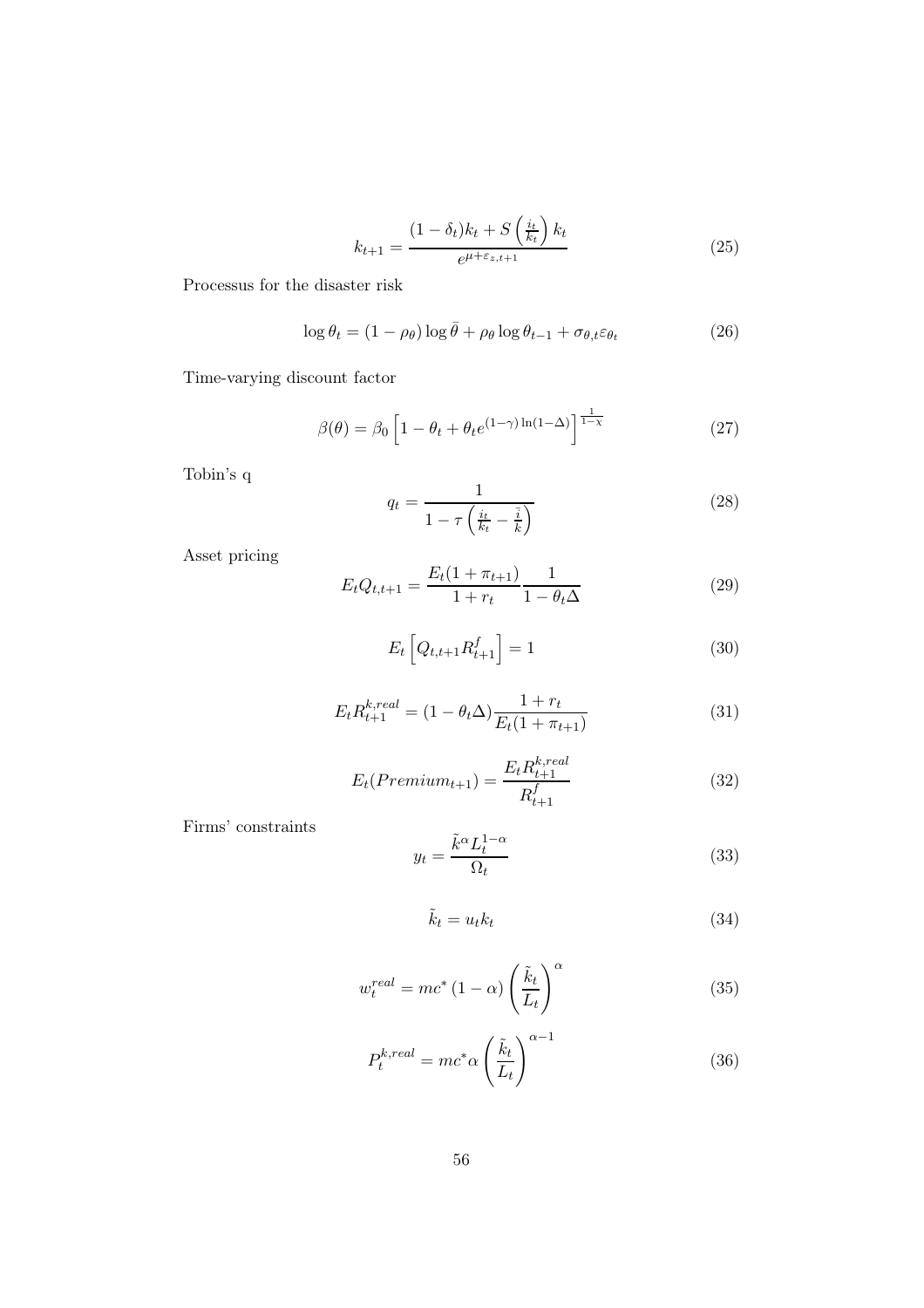$$
(1 + \pi_t^*) = (1 + \pi_t) \frac{\nu}{\nu - 1} E_t \frac{\tilde{\Xi}_{1t}}{\tilde{\Xi}_{2t}}
$$
 (37)

$$
\tilde{\Xi}_{1_t} = y_t m c_t^* + \zeta E_t \tilde{Q}_{t,t+1} \tilde{\Xi}_{1_{t+1}} (1 + \pi_{t+1})^\nu
$$
\n(38)

$$
\tilde{\Xi}_{2t} = y_t + \zeta E_t \tilde{Q}_{t,t+1} \tilde{\Xi}_{2t+1} \left( 1 + \pi_{t+1} \right)^{\nu-1} \tag{39}
$$

Price distorsion:

$$
\Omega_t = (1 - \zeta)(1 + \pi_t^*)^{-\nu}(1 + \pi_t)^{\nu} + \zeta(1 + \pi_t)^{\nu}\Omega_{t-1}
$$
\n(40)

Price index:

$$
(1 + \pi_t)^{1-\nu} = (1 - \zeta)(1 + \pi_t^*)^{1-\nu} + \zeta \tag{41}
$$

Taylor rule:

$$
r_{t} = \rho_{r} r_{t-1} + (1 - \rho_{r}) \left[ \Phi_{\pi} (\pi_{t} - \bar{\pi}) + \Phi_{Y} (y_{t} - y^{*}) + r^{*} \right]
$$
(42)

Aggregate resource constraint:

$$
y_t = c_t + i_t \tag{43}
$$

This is a system of 25 equations in 25 unknowns:  $\big\{y, c, i, L, k, \tilde{k}, u, \beta, q, \theta, w^{real},\big\}$  $P^{k,real}, \tilde{Q}, Q, R^{k,real}, R^f, Premium, \Omega, \pi, \pi^*, \tilde{\Xi}_1, \tilde{\Xi}_2, mc^*, v, r$ . We solve for the steady-state and then use Dynare to simulate the responses to the disaster risk shock with a third-order approximation (unless otherwise specified).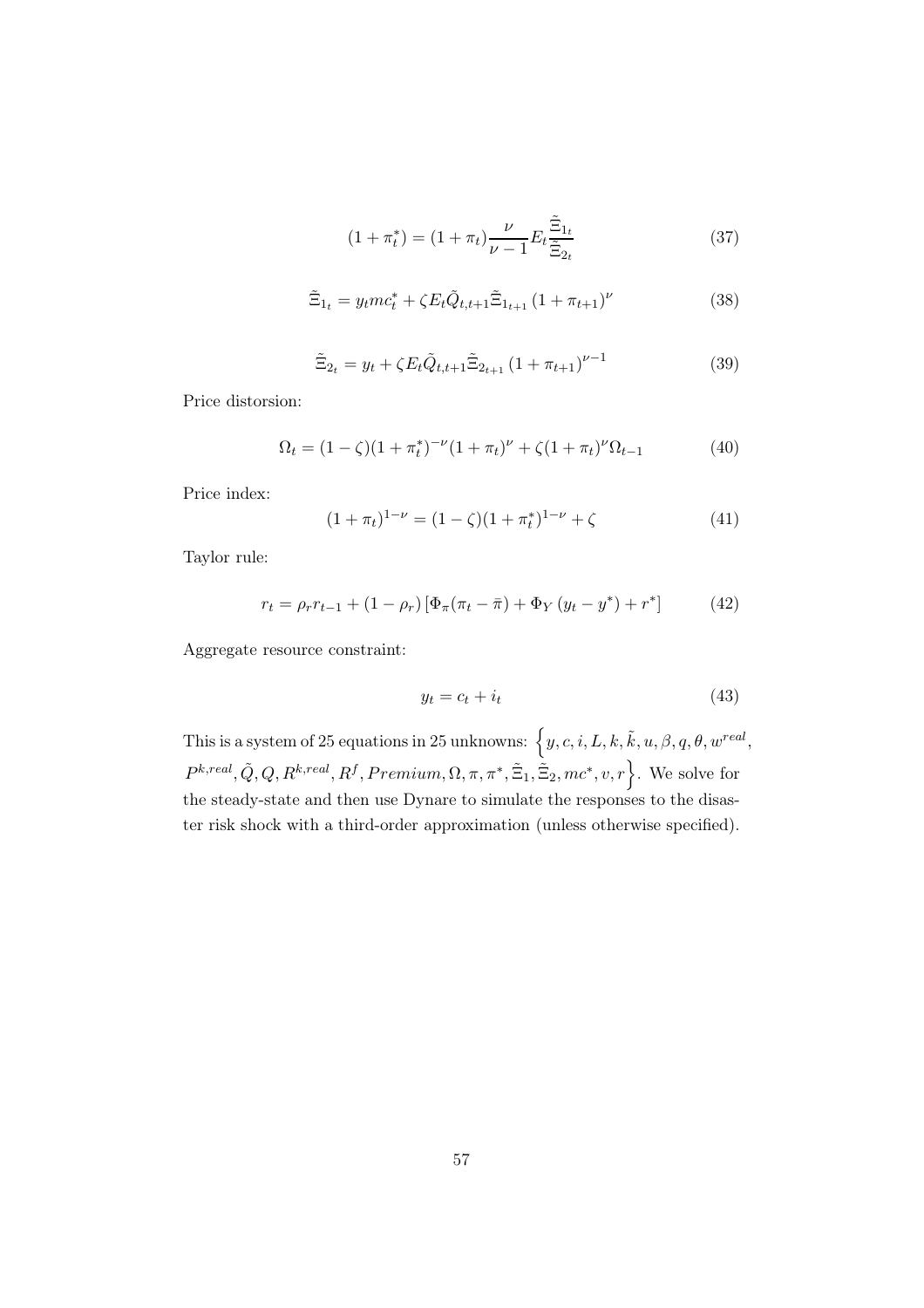Figure 5: Responses (in percentage change) to a rise in  $\theta$  from 0.9% to 1%, with a first-order approximation, comparing Gourio's calibration ( $\zeta = 0$  and  $EIS = 2$ ) and our baseline calibration ( $\zeta = 0.8$  and  $EIS = 0.5$ ).

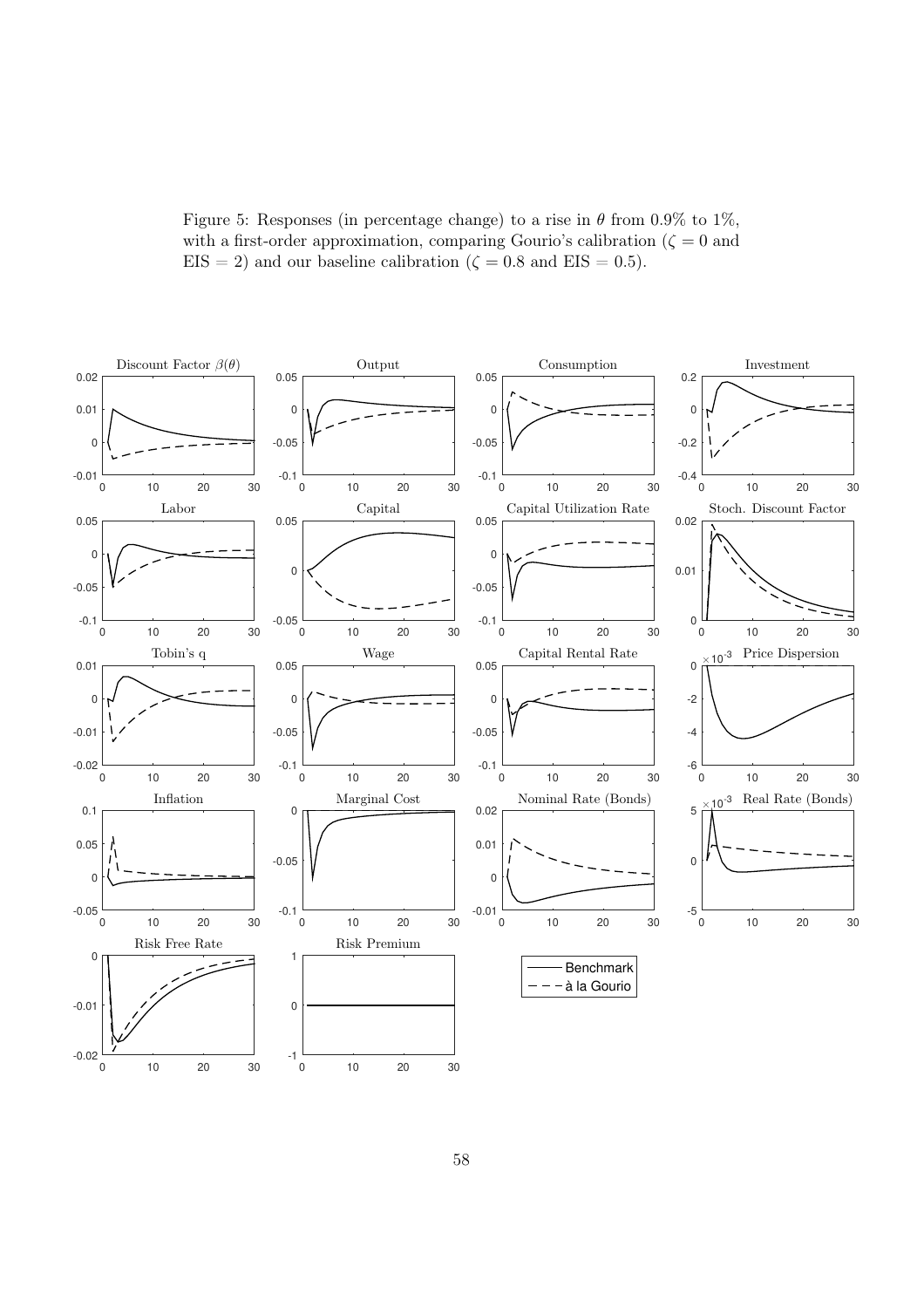Figure 6: Responses (in percentage change) to a rise in  $\theta$  from 0.9% to 1%, with a third-order approximation, comparing Gourio's calibration ( $\zeta = 0$ and EIS = 2) and our baseline calibration( $\zeta = 0.8$  and EIS = 0.5).

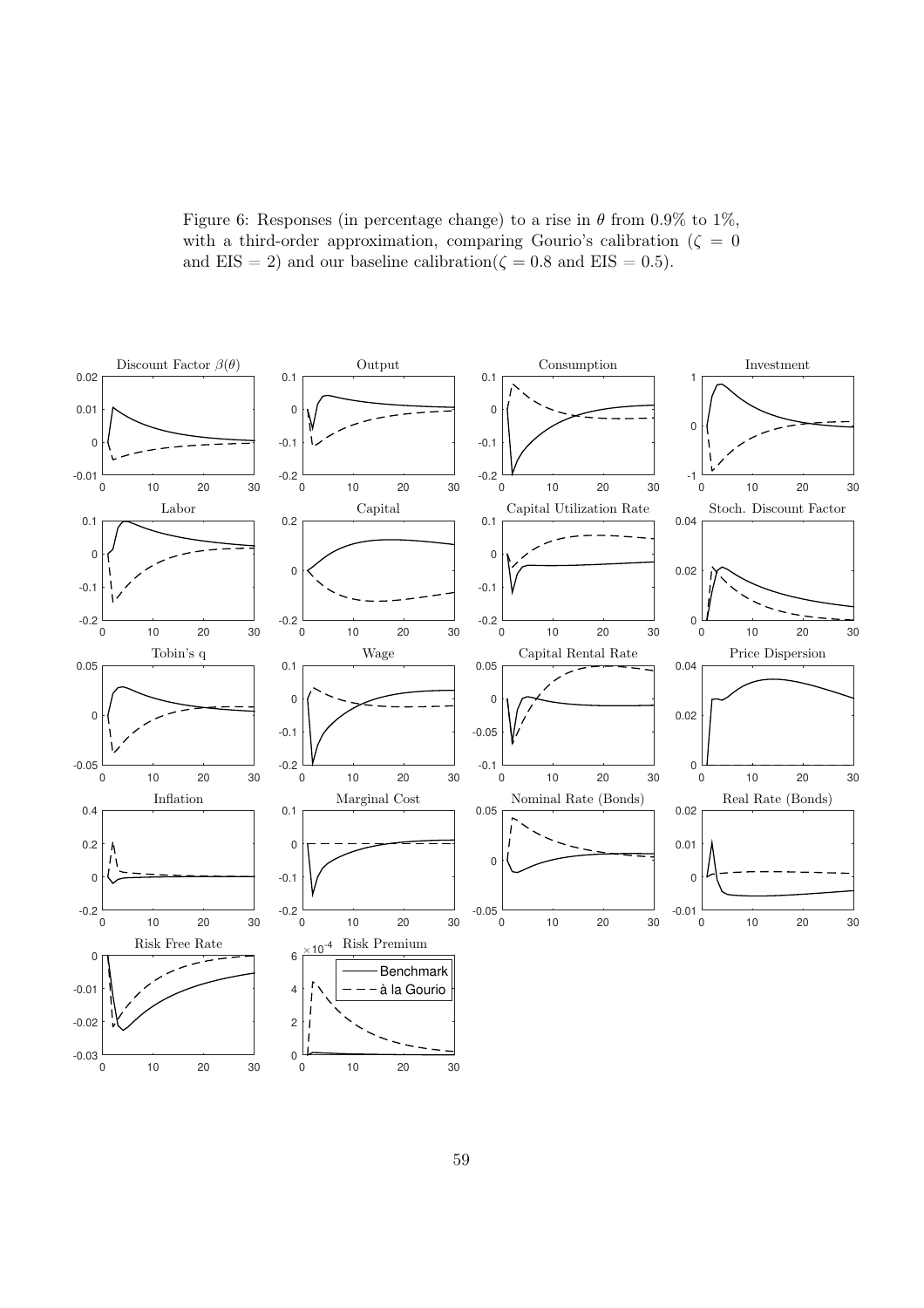Figure 7: Responses (in percentage change) to a rise in  $\theta$  from 0.9% to 1% (baseline calibration, third-order), for alternative levels of parameters.

• Risk aversion coefficient,  $\gamma$ 



• Discount factor in the absence of disaster risk,  $\beta_0$ 



• Steady-state probability of disaster,  $\bar{\theta}$ 

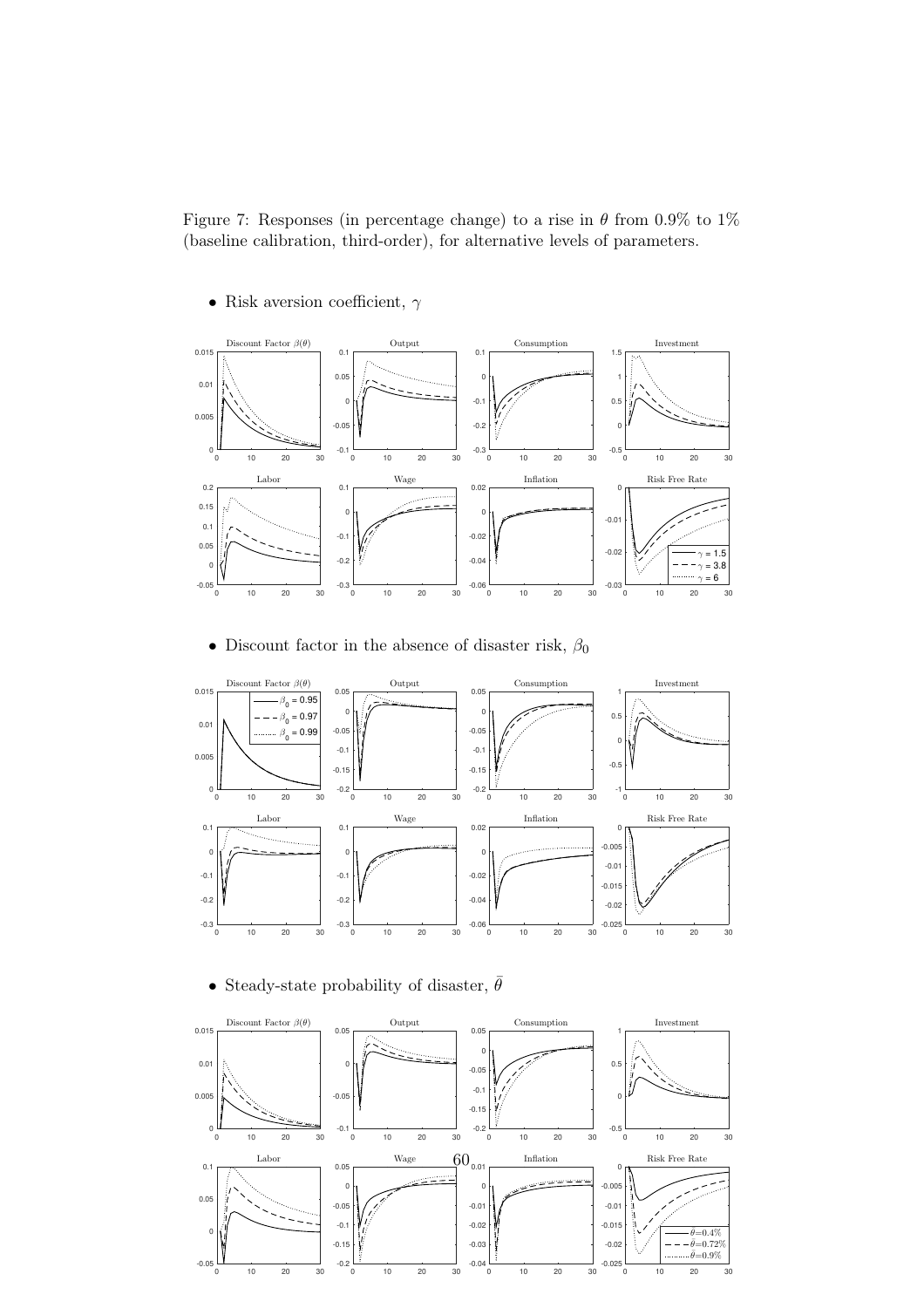# $\bullet\,$  Size of disaster,  $\Delta$



# • Persistence of disaster probability,  $\rho_{\theta}$